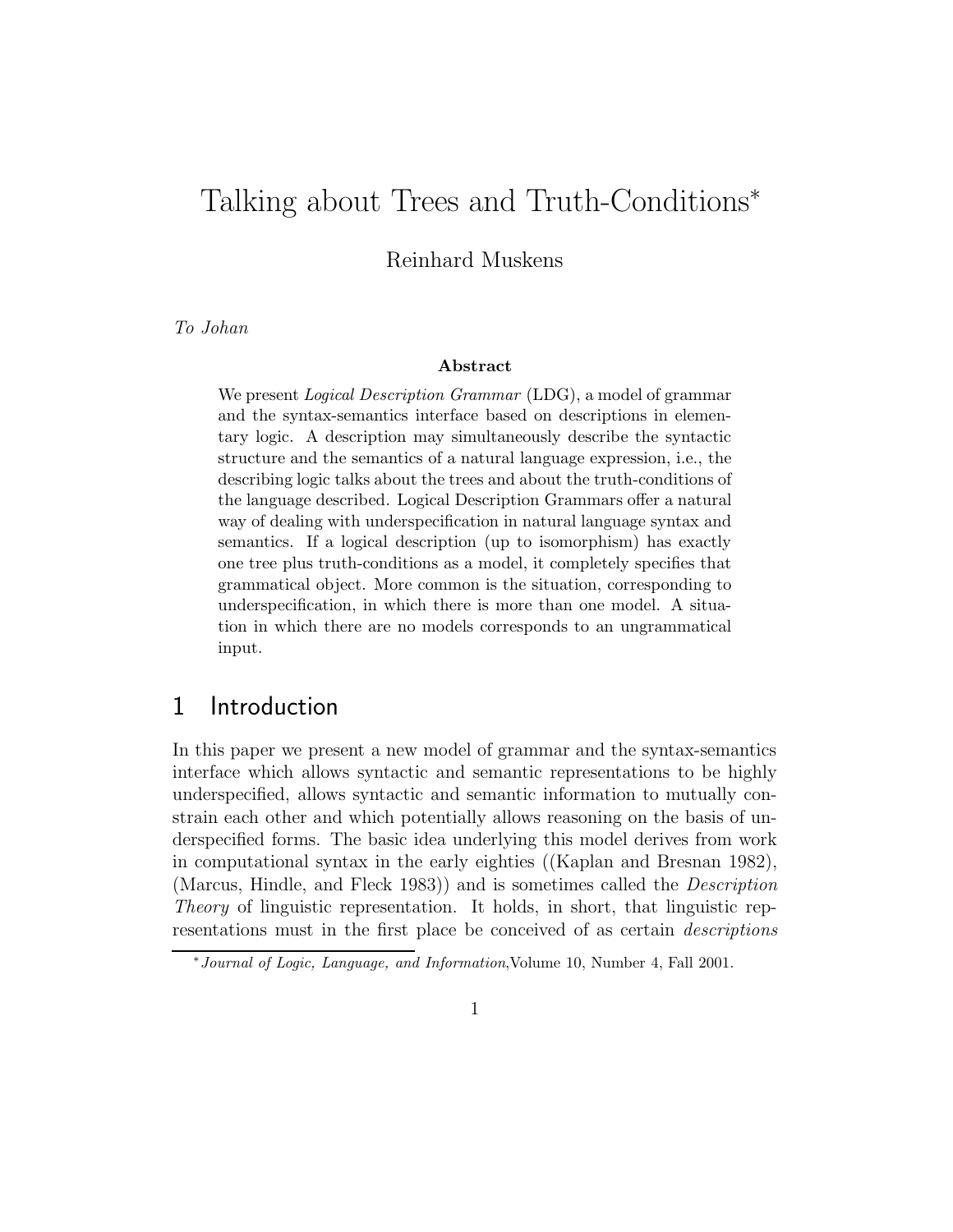and can only in a derived sense be understood as whatever is described by those descriptions. One example of this perspective can be found in Lexical-Functional Grammar (Kaplan and Bresnan  $1982$ ),<sup>1</sup> where collecting so-called *f-descriptions* preceeds the formation of *f-structures*. A second example is in (Marcus, Hindle, and Fleck 1983), where certain parsing anomalies were avoided by taking descriptions of phrase structure trees, not the trees themselves, as the output of a parsing algorithm. The idea is very general, is essentially theory neutral in the sense that it is compatible with many approaches to grammatical theory, and need not be confined to syntactic theory or parsing. In this paper it will be argued that a similar shift to descriptions is also expedient in semantics. The paper continues work that was done in (Muskens 1995) and (Muskens 1999), but offers an approach that is much simpler, and no less precise, than the treatments found there.

The semantic component of a grammar usually outputs representations which at least determine *truth-conditions*, but we shall move from truthconditions to descriptions of truth-conditions, just as (Marcus, Hindle, and Fleck 1983) moved from trees to descriptions of trees. In the usual setup of a semantic theory (the paradigm is (Montague 1973)) a fragment of a natural language is translated into an interpreted logical language. We choose a different approach and let our logical description language essentially function as a metalanguage for English. Our descriptions talk about the truth-conditions of English sentences much in the same way as, in any textbook account of logic, mathematical English talks about the truth conditions of predicate logic. In fact, just as any textbook will define the syntax *and* the semantics of elementary logic, we will *codescribe* trees and truthconditions—one single logical description will talk about the syntactic and the semantic component of a linguistic object. There seem to be no *a priori* obstacles for also codescribing other levels of the grammar, but these other levels are not considered here. Since we describe linguistic structures with the help of classical logic, we shall call our grammars *Logical Description Grammars* (LDGs).

<sup>&</sup>lt;sup>1</sup>An even earlier example of the descriptions perspective on syntax are the 'neighbourhood grammars' of (Borščev and Xomjakov 1971). More recent examples are to be found in the 'model-theoretic syntax' of e.g. (Blackburn 1993), (Blackburn, Gardent, and Meyer-Viol 1993), (Rogers 1996), and (Blackburn and Meyer-Viol 1996). The relevance of the descriptions view for the theory of discourse is witnessed in (Gardent and Webber 1998) and (Webber, Knott, and Joshi 1999). A computational perspective, also relevant for the present undertaking, is given in (Duchier and Gardent 1999).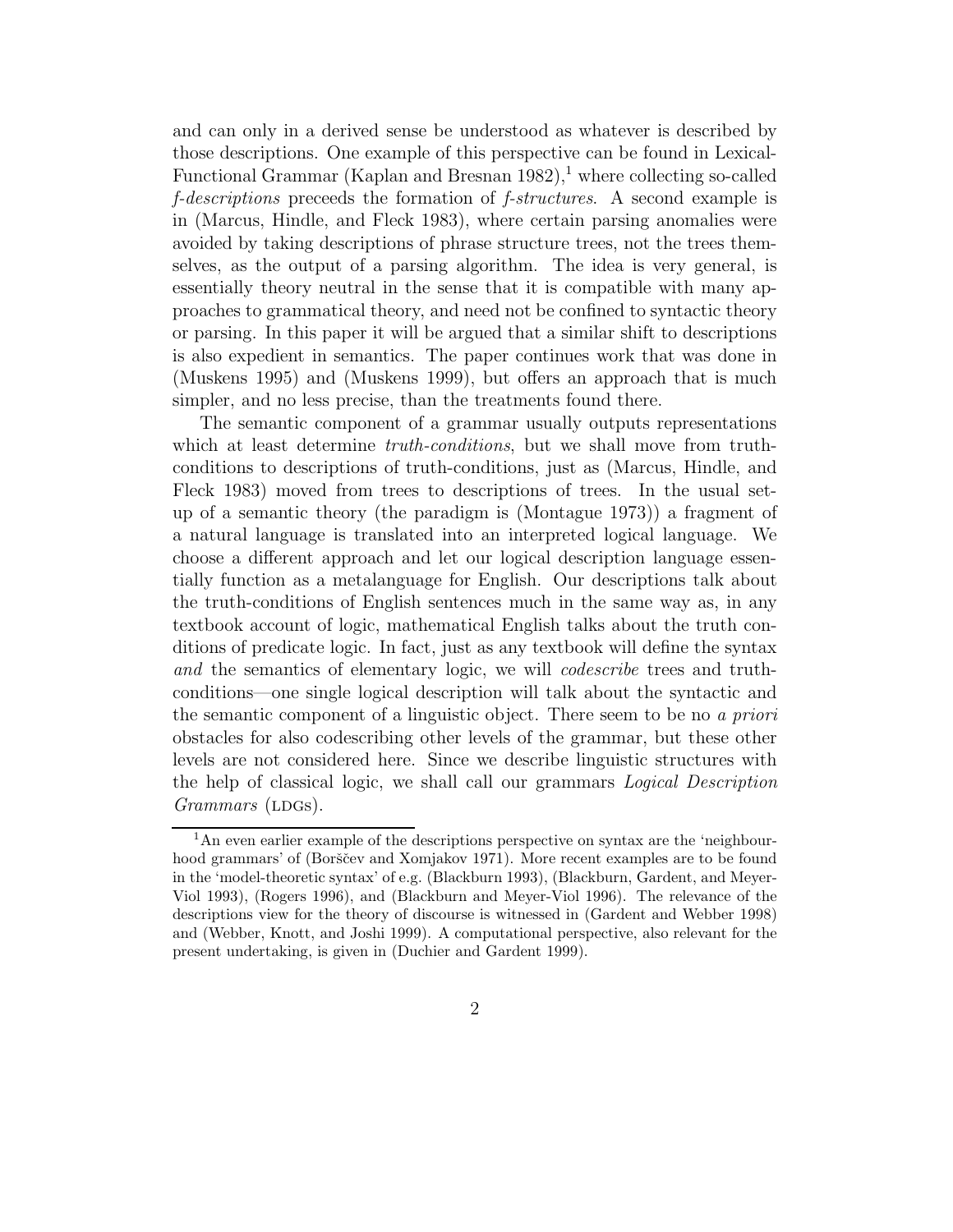The move from structures and truth conditions to descriptions of structures and their truth conditions offers a uniform and natural way to *underspecify* syntax and semantics. Natural language is replete with syntactic and semantic ambiguities. In  $(1)$  we exemplify just a few cases.  $(1a)$  is a paradigm illustrating the different possibilities with PP attachment; the real life example (1b) is similar, with a purpose clause that can be attached to different VPs, with different results for the meaning of the whole sentence;<sup>2</sup> and  $(1c)$ and (1d) are examples of sentences in which scope ambiguities arise.<sup>3</sup> The reader will have no difficulty to add to these examples.

- (1) a. John saw a man with a telescope
	- b. We do know that there are elements within society here who will take advantage of the quite understandable protest the Orange Order have organised in order to create mayhem.
	- c. A barbie doll is sold every two seconds somewhere in the world, contributing around two billion dollars a year to Mattel.<sup>4</sup>
	- d. You may fool all the people some of the time; you can even fool some of the people all the time; but you can't fool all of the people all the time.

The descriptions perspective on language offers an attractive way to model such ambiguity. Since descriptions may be satisfied by more than one model, one representation may correspond to many possibilities and in that case the description compactly represents many readings. This contrasts with a view in which linguistic representations essentially are structures, as this view leads to classifying many structures in terms of one. The last strategy

<sup>2</sup>This sentence is attributed to David Trimble, who is reported to have said it after meeting the Protestant Orange Order at Drumcree in 1998 (BBC News Online, Friday, July, 10, 1998—New push for peace at Drumcree).

 $3(1d)$  is usually ascribed to Abraham Lincoln, although the historical evidence is somewhat scanty. Note that, while world knowledge makes us interpret (1c) on its ∀∃∃ reading, the first two clauses of (1d) need not be taken to be fully disambiguated. The first clause can be taken on its ✸∀∃ reading, but the ✸∃∀ option seems also possible. Since the first two clauses of Lincoln's dictum only function rethorically to set the stage for the third, it seems that the exact readings here can be left open to some degree. We conjecture that in such and other instances no disambiguation takes place.

<sup>4</sup>BBC News Online, Tuesday, November 18, 1997—Barbie undergoes plastic surgery.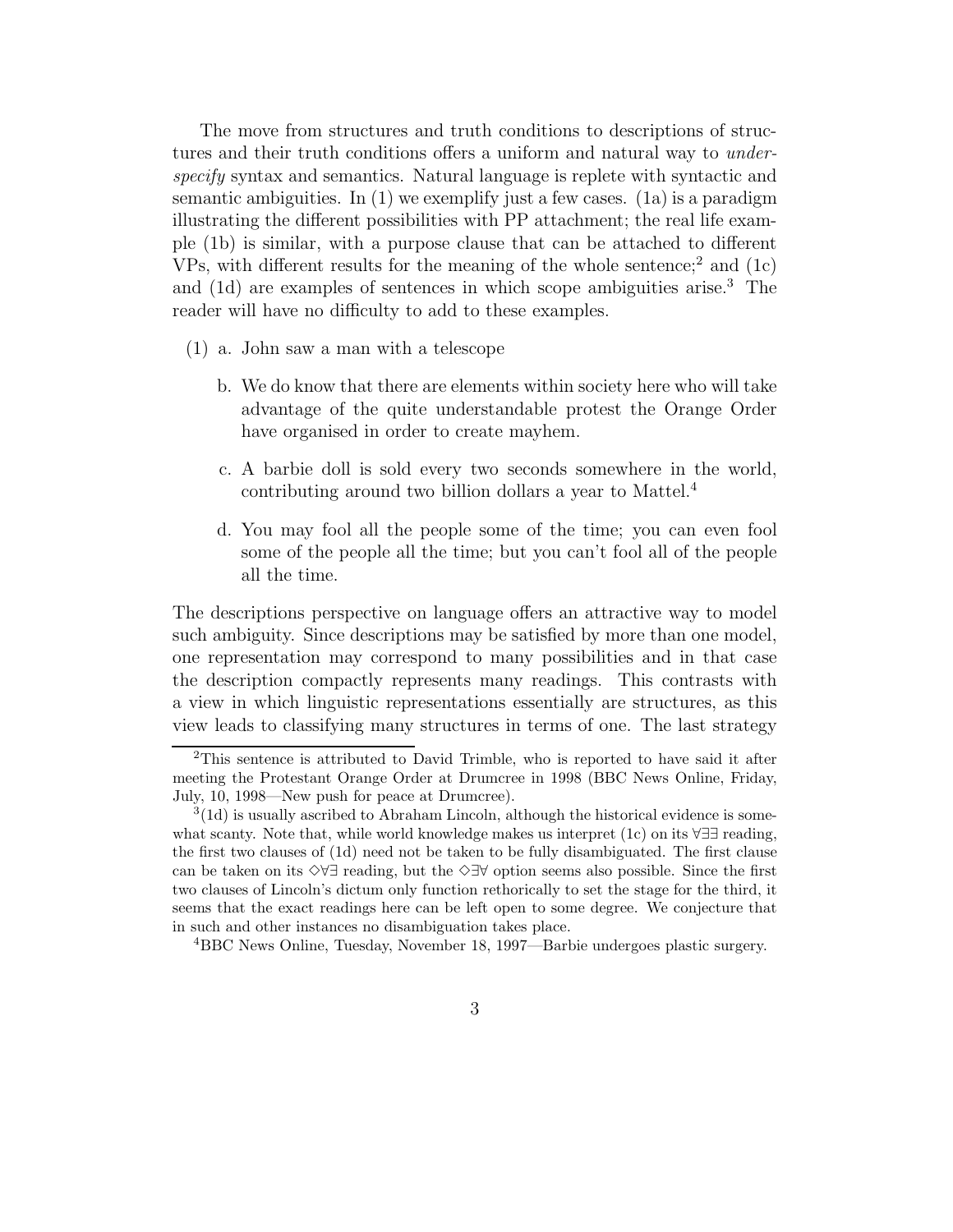is certainly possible<sup>5</sup> and in semantics is exemplified by the groundbreaking 'Underspecified Discourse Representation Theory' (UDRT) of (Reyle 1993). UDRT essentially generalises existing accounts in Discourse Representation Theory (Kamp 1981; Kamp and Reyle 1993) and its 'Underspecified Discourse Representation Structures' (UDRSs) generalise Discourse Representation Structures. Barring details, a UDRS representation of the ambiguous (2a) looks like the picture in (2b) (here  $\oplus$  is the Zeevat merge). Here various segments of Discourse Representation Structures are connected by some ordering  $\leq$  which may graphically be represented by a set of lines. The structure in (2b) can be collapsed in two ways. One way of collapsing it leads to (2c) and by a subsequent series of substitutions to the ∀∃ interpretation for the sentence. Another way of collapsing (2b) leads to the ∃∀ reading.

(2) a. Every man loves a woman



Reyle's approach has been very influential. Deservedly so, as it offers a simple picture of how disambiguation works, even if the underlying mathematics in (Reyle 1993) seems a considerable complication of the DRT approach. There are, however, two questions that have to be answered, one technical and one conceptual. The technical question that arises concerns the possibility of the sequence of substitutions that have to be carried out in order to transform a UDRS like (2c) into the ordinary DRS that represents the ∀∃ reading of (2a). In predicate logic, for example, it is certainly not possible to substitute

<sup>&</sup>lt;sup>5</sup>In a sense feature-based forms of grammar offer classification of structures by structures. A feature structure classifies all those feature structures it subsumes. See (Muskens 1999) for more information on the possibility of feature structures to classify other feature structures.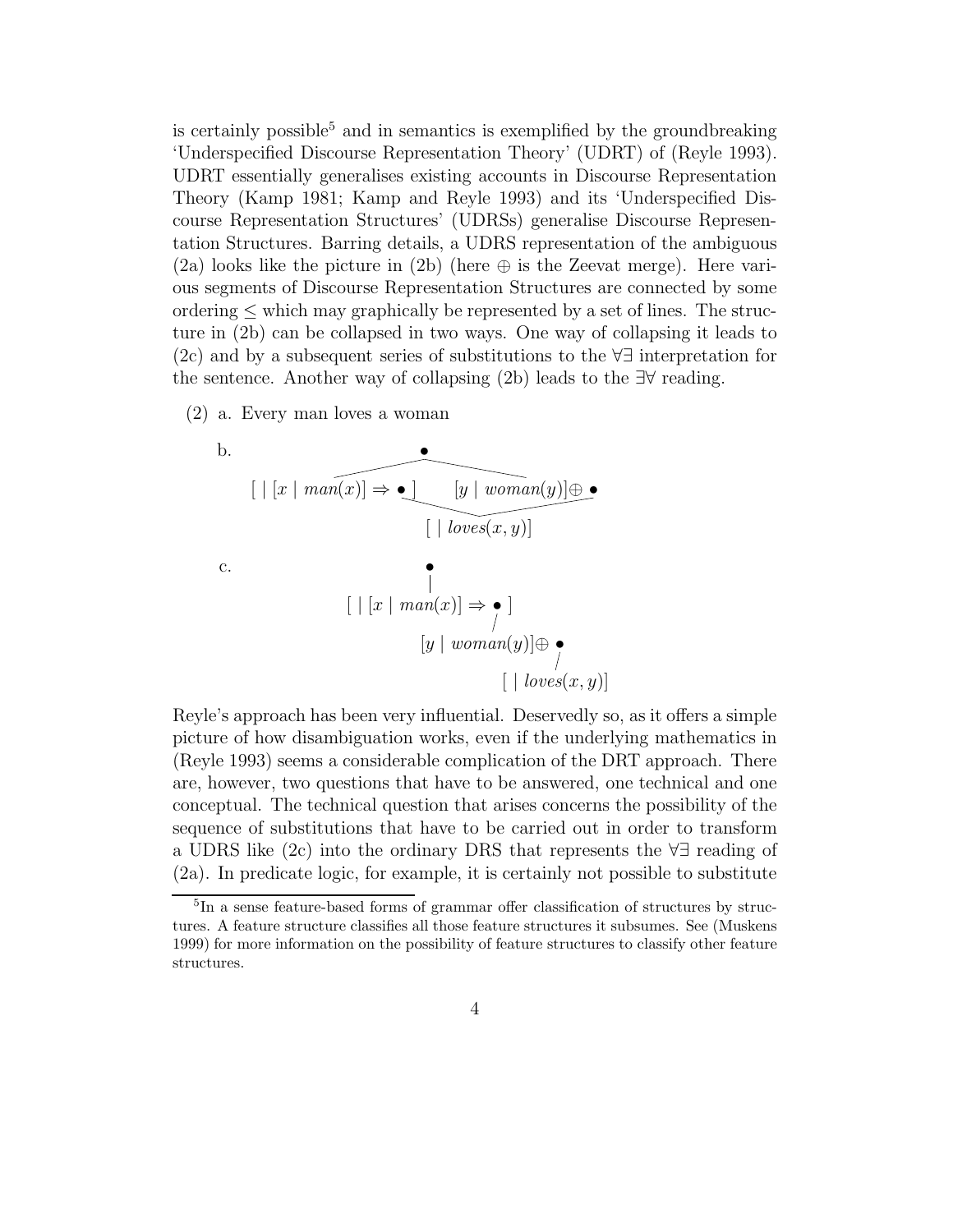$\exists y \{woman(y) \land loves(x, y)\}$  for p in  $\forall x \{man(x) \rightarrow p\}$  and obtain the desired capturing of the x in  $loves(x, y)$  by the universal quantifier. We can 'solve' this problem by letting forms such as (2b) and (2c) be uninterpreted representations or by employing 'metavariables' (which also shifts the interpretation of the expressions involved), but it would be nicer to interpret ambiguous forms in the same way as their unambiguous counterparts.

The conceptual question—much more important than the technical one is why a theory that allows for underspecified representations should be a complication of a theory that does not. Ambiguity is not something that should be explained over and above an existing linguistic theory. Ambiguity is an inherent feature of language and should preferably be a direct consequence of the way in which linguistic representation is modeled. A theory which arrives at underspecified representations by means of complicating another theory in which all representations are completely specified seems to predict that language would have been simpler if only it were not ambiguous. In all probability however, language would not have been simpler (but much more complex) if it were not ambiguous.

In the descriptions view that we advocate underspecification naturally follows from the chosen perspective. Indeed, complications of the grammar would be necessary if we were to arbitrarily rule out the possibility that one representation is satisfied by many models. We shall show that the problem with substitution noted above disappears in a pure descriptions approach and we shall also see that representations very much like the one depicted in (2b) appear as a consequence of our theory. However, such representations will not be independently stipulated, but will be epiphenomenal. Our descriptions will be descriptions of ordinary trees and truth-conditions, but can have parts that are not unlike (2b).

The set-up of the rest of the paper is as follows. In the next section we shall informally introduce Logical Description Grammars. Section 3 then gives a formalisation of their syntax and that part of semantics in which the binding of variables plays no role. Section 4 gives some applications and shows how syntactic underspecification naturally follows from the chosen perspective. Section 5, finally, shows how the given semantics can be extended to the case of variable binding. The paper ends with a conclusion.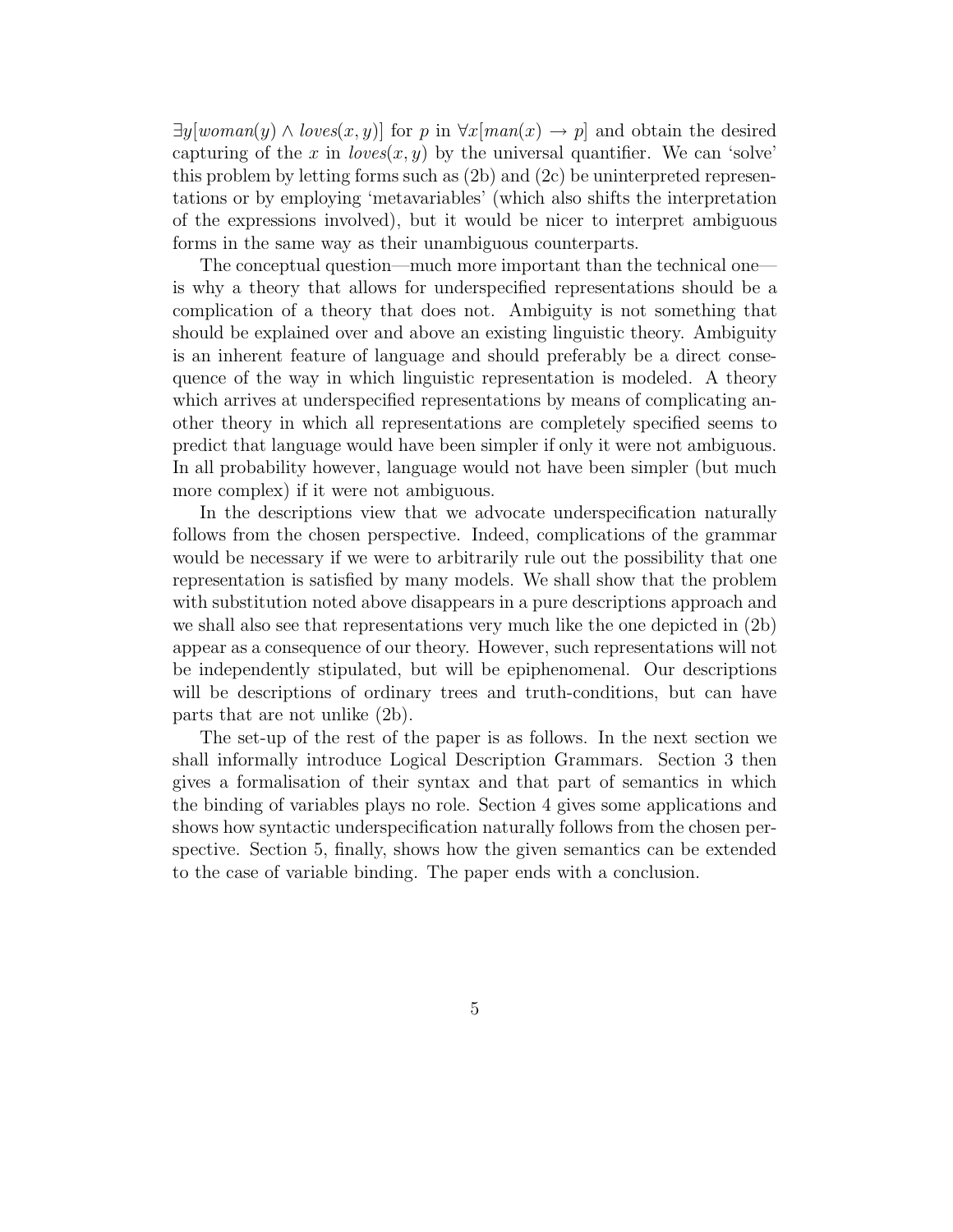### 2 The Linguistic Model

The linguistic model underlying Logical Description Grammars derives from (Lexicalised) Tree Adjoining Grammars  $((L)$ TAGs,  $(John, Levy, and Taka-)$ hashi 1975; Schabes 1990)) and from D-Tree Grammars (DTGs, (Vijay-Shankar 1992), (Rambow, Vijay-Shanker, and Weir 1995)).<sup>6</sup> The purpose of this section is to give a very informal sketch of the basic idea behind LDGs and their historical continuity (as far as syntax is concerned) with LTAGs and DTGs. The next section will then provide more formal background. We shall give our informal sketch by considering the simple sentence in (3) and analysing it on the basis of the three related theories.

(3) John suddenly saw Mary

If (3) is analysed with the help of a Lexicalised Tree Adjoining Grammar, first lexical items are associated with each word, so that we arrive at a sequence of *elementary trees* as in (4).



These elementary trees can then be combined using the operations of *adjoining* and *substitution*. The elementary tree for *suddenly*, for example, can be adjoined to the tree for *saw* at the latter's internal VP node. This then results in the following structure.



 $6$ The approach to underspecified semantics taken in (Muskens 1995) was very much inspired by Description Theory and the work in (Vijay-Shankar 1992) but did not offer an actual integration with Tree-Adjoining Grammars. In this paper we endeavour to set this right.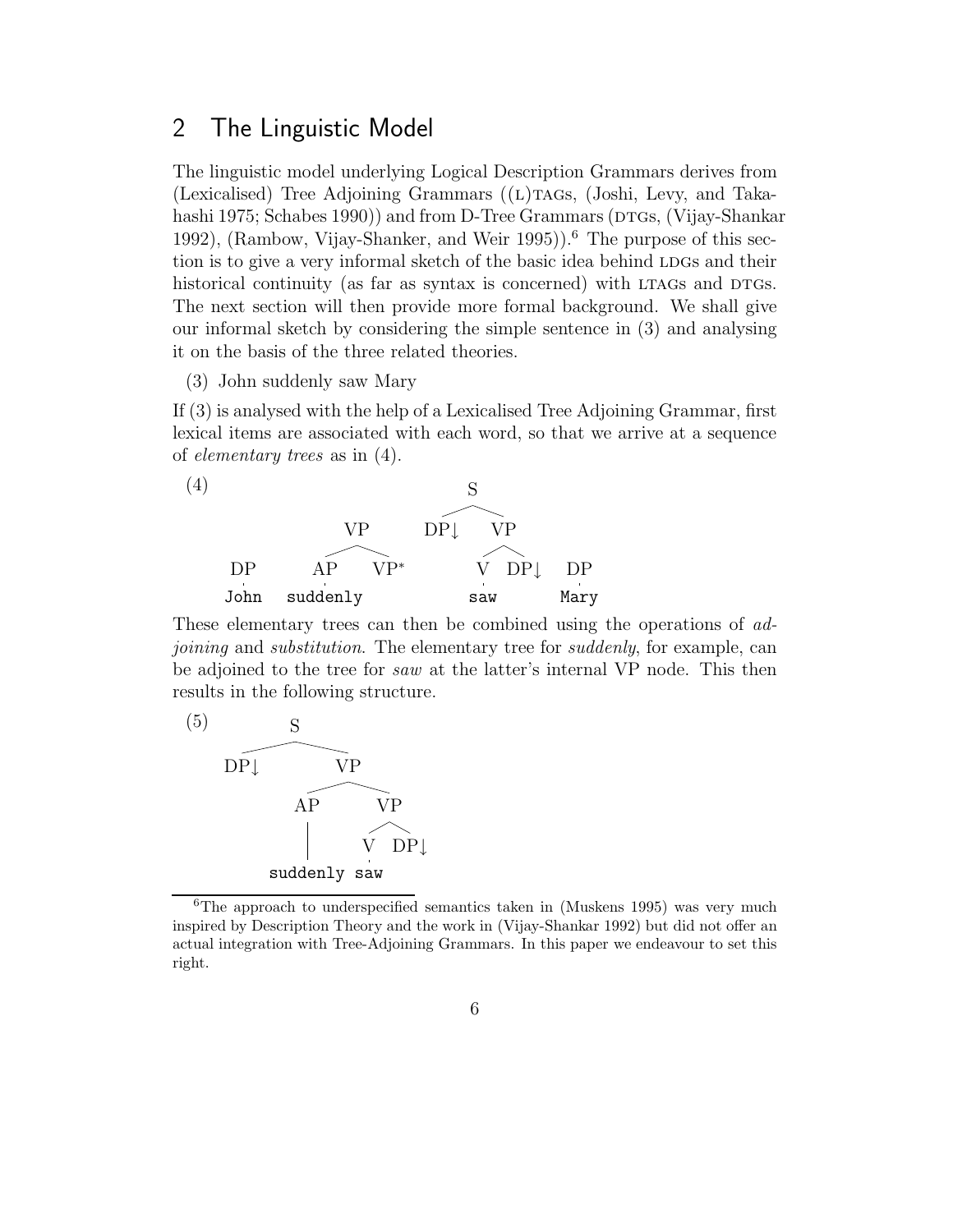The trees for *John* and *Mary* can subsequently be attached to the two substitution DP nodes (marked with ↓s) and a correct analysis will result.

This very simple example illustrates one of the great attractions of the LTAG framework and also the rudiments of another. The attraction it fully illustrates is the naturalness with which subcategorization is handled. In this example the verb *saw* subcategorizes for a subject and an object DP, which is directly reflected in the geometry of its elementary tree. The other attraction is that LTAGs provide for a mechanism in which unbounded dependencies can be treated at the lexical level. Consider the S node contributed by *saw*. In (4) the distance (measured as the number of immediate dominance edges) between this node and the *saw* node was 3, while in (5) it has become 4 as a result of adjoining the *suddenly* tree. More adjunctions may further increase this distance. This shows that material can 'travel' from its original position and as long as the number of intervening adjunctions is unlimited, the distance that can be travelled is unbounded.



The example in (6) illustrates this further. Here the word *saw* is connected with a variant of the *saw* tree in (4) (words may come with more than one tree). The variant essentially embodies the possibility that extraction has taken place from the object position of the transitive verb. Adjoining the *suddenly* tree to the VP node of the new *saw* tree and adjoining the *claims* tree to the lower S node increases the distance between the 'extracted' DP and its trace. No additional movement operation is necessary. Dependencies (such as case-marking) between extracted element and trace can be regulated on the lexical level and will persist after the movement that is a consequence of tree adjunction has taken place. The lexical tree therefore defines an *extended domain of locality*. In this paper we shall make use of this extended domain of locality for semantic purposes.

Lexicalised Tree Adjoining Grammars definitely offer a structural approach to linguistic representations, but a strongly related descriptions approach was given in the D-Tree Grammar framework of (Vijay-Shankar 1992)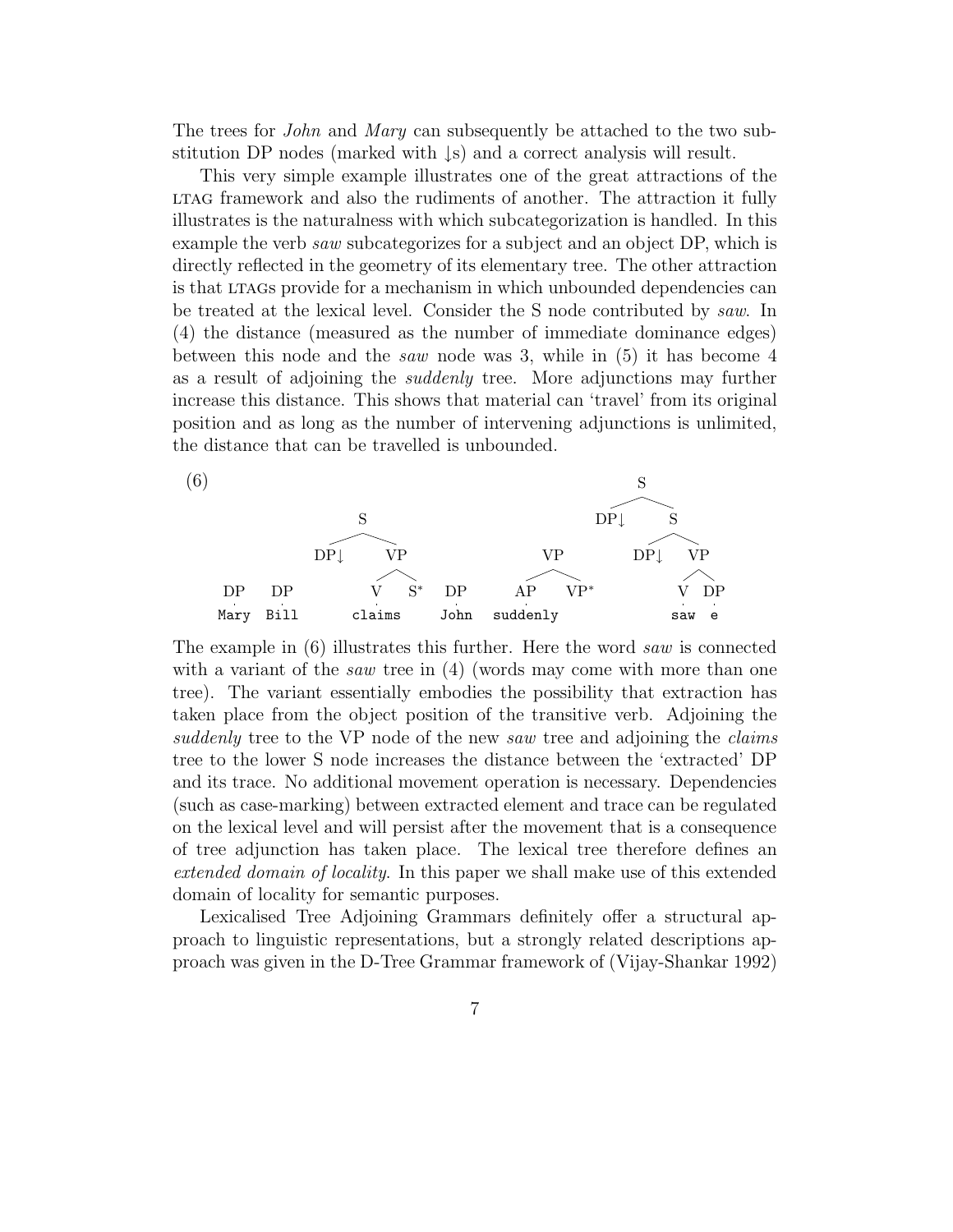and (Rambow, Vijay-Shanker, and Weir 1995). This work is not only based on ltags, but also on the pioneering (Marcus, Hindle, and Fleck 1983), already mentioned in the introduction. As Vijay-Shankar notes in (Vijay-Shankar 1992), the operation of tree adjoining is *destructive* in the sense that it does not preserve tree geometric relations. For example, in (4) the S node in the elementary tree for *saw* is the grandmother of the V node, but in (5) this is no longer so. Within a descriptions approach such destruction can be avoided, as will become clear from example (7). Here the elementary trees are no longer taken to be structures, but are certain descriptions summing up everything that is true in all trees in which the lexical element appears. In the lexical element connected with the word *saw* the single VP node of (4) is replaced by a pair of 'quasi-nodes' which stand in a relation of *domination*, i.e. it is stated that the two VP nodes can be identical or that any positive number of immediate dominance links may intervene. The relation of dominance is indicated with dashed lines while immediate dominance is represented with uninterrupted lines.



The correct structure is now obtained by a series of *subsertions*. A subsertion essentially consists of the addition of extra dominance edges. For example, the result of subserting the *suddenly* tree into the *saw* tree is given in (8). This operation essentially adds two dominance relations, one between the VP daughter of S and the mother of AP and one between the sister of AP and the mother of V. Adding two more edges (one between the DP daughter of S and the DP mother of *John* and one between the DP sister of V and the DP mother of *Mary*) results in a D-tree that is already very close to the desired result. The latter is obtained by an operation which removes dominance edges and identifies their end nodes. It is important to note that the whole process can be described in terms of a monotonic increase of information: Subsertion is the addition of dominance edges, the operation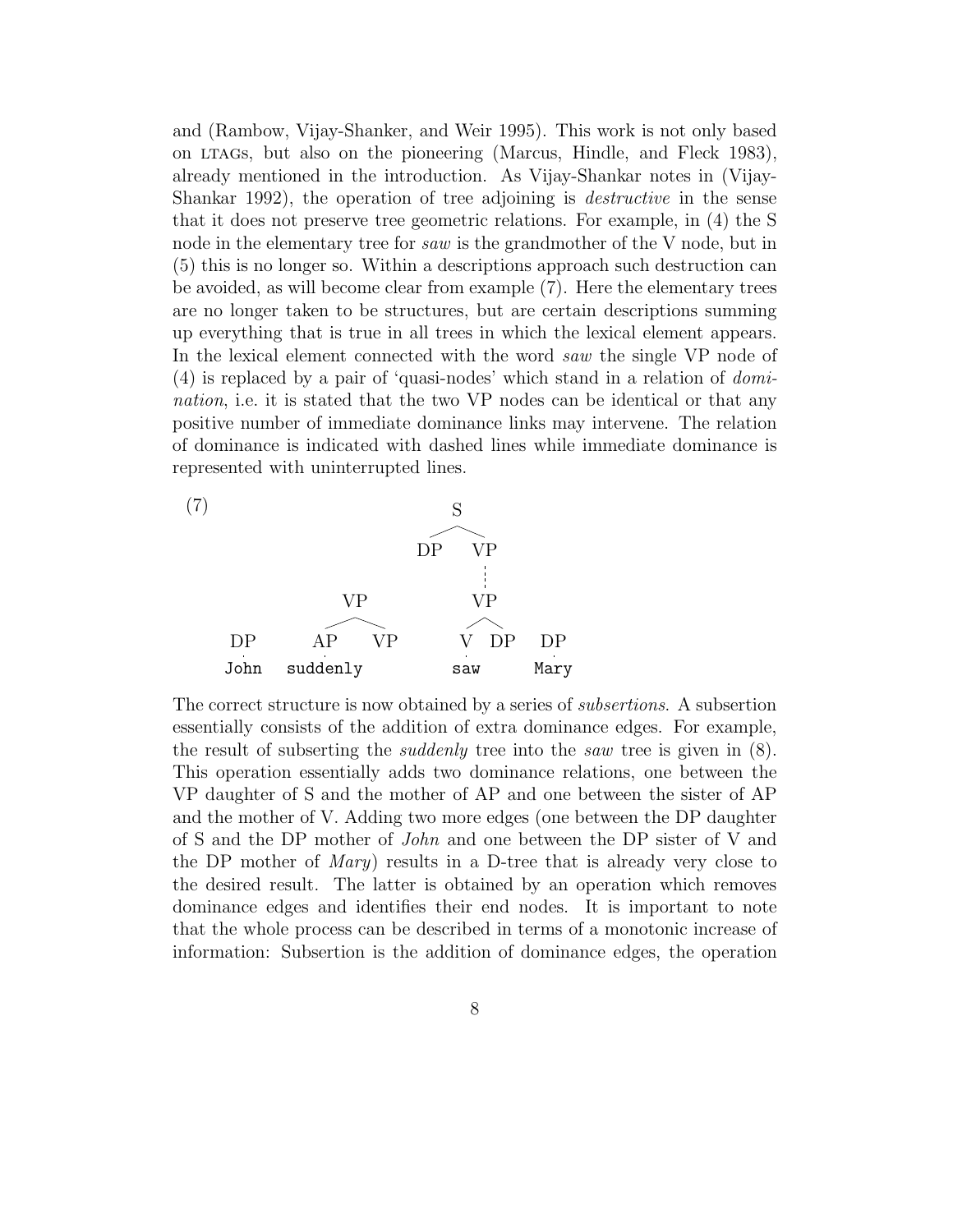of *sister-adjunction*, which we shall not illustrate here, is a result of similar additions, and the final operation which removes dominance edges in fact strengthens statements about dominance to identity statements.



While D-Tree Grammars thus make a very important step towards a fully declarative formulation of Tree-Adjoining Grammars they still have an operational flavour. Subsertion and sister-adjunction are two operations on D-trees and the final move of replacing dominance edges by identities is another one. Information must be added in order to arrive at the possible structures and the grammar operationally prescribes how the additions may come about. In contrast, we propose a more radically declarative set-up by characterising the possible phrase structure trees corresponding to a given sentence S simply as the set of models of a certain description  $D$ . How  $D$ is composed out of an observable statement about S, a lexicon, and other general information will be explained in the next section. Here we explain the basic intuition behind our set-up. Consider (7) again. There are three kinds of 'quasi-nodes' in the D-trees in this picture.

- 1. Nodes that will never be identified with other nodes, these we call *saturated*.
- 2. Nodes that may attach to material below them, these we will mark with  $a -$ .
- 3. Nodes that may attach to material above them, these we will mark with  $a +$ .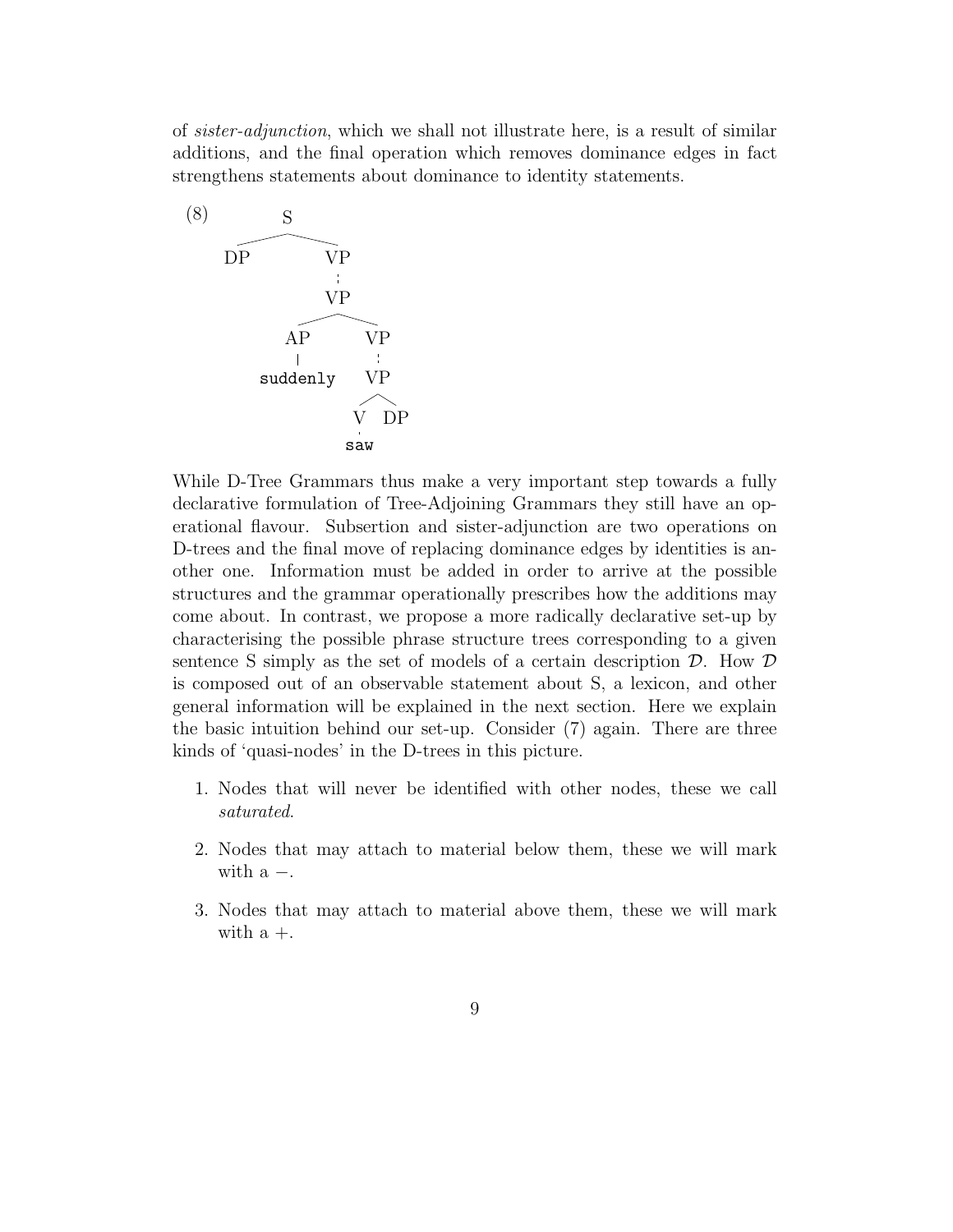For example, the VP immediately dominating the V will always be attached to material above it, in any tree in which the lexical item partakes, and is therefore marked +, while the VP daughter of S needs material below it and therefore gets a −. The S node in the elementary tree for *saw* will not get any material above it, as it ends up as the root of the structure here, but in other structures it will have a subordinated position. Therefore it gets a +. In general, the roots of 'components' in DTG are marked positively, while 'substitution nodes' are marked negatively. If nodes are marked in this way we find that the number of  $+$  nodes exceeds the number of  $-$  nodes by 1. We shall make up for this by adding an extra root node  $r$  and marking it negatively. The picture in (9) results.



(9) is in fact a graphical representation of a description of the original input. Other inputs will lead to similar descriptions. The models of such descriptions can be obtained by pairing off + and − nodes in a one-to-one fashion and identifying the nodes thus paired. I.e. each  $+$  node must be identified with a  $-$  node and vice versa, but no two  $+s$  and no two  $-s$  can be identified. The pairing must additionally satisfy the following constraints:

- The result must be a linguistic tree.
- The order of the words must be as given.
- Category information must be respected.

More constraints (e.g. feature information) may of course be added.

There is an obvious close connection between our  $+$  and  $-$  nodes on the one hand and positive and negative occurrences of types in complex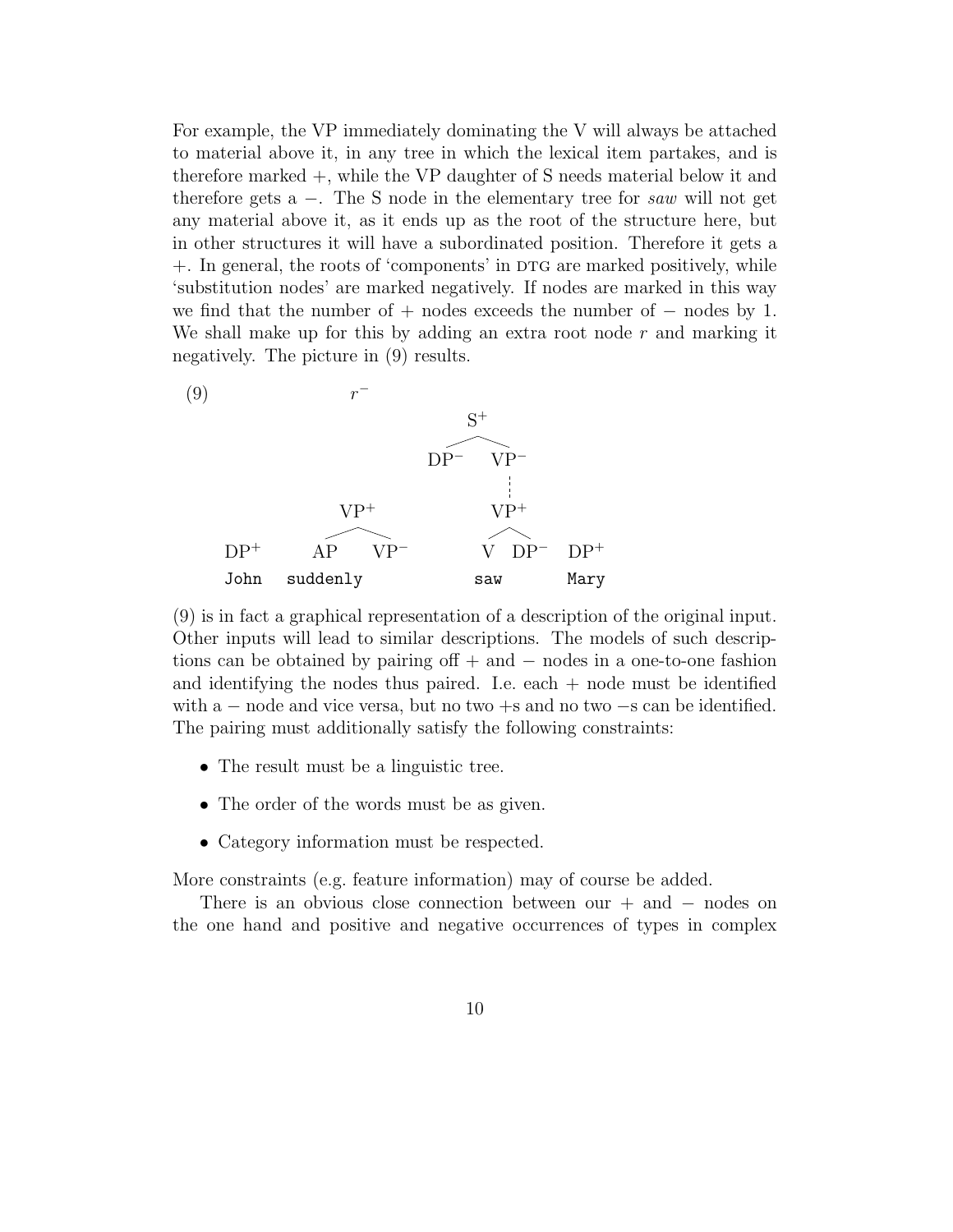types in Categorial Grammar  $(CG)$ .<sup>7</sup> The mechanism that finds models of our descriptions by pairing off node names which are marked  $+$  and  $-$  can perhaps be called the *chemistry of composition*. 8

This then is the syntactic part of our linguistic model. Each lexical item consists of a description which we may associate with an elementary tree.<sup>9</sup> The description gives information about phrase structure nodes that are anchored to a certain lexeme. This information not only concerns the tree geometric relations among those nodes and their category labeling, but also whether they are anchored positively or negatively to the lexical item they partake in. Parsing simply consists in pairing off + nodes and − nodes in a way which respects the constraints that were mentioned. In the next section we shall give a simple formalisation of this model in classical logic.

## 3 Logical Description Grammars Formalised

The graphical representations of descriptions in the previous section are extremely handy and we shall continue using them, but they are used as a shorthand for sentences or sets of sentences in classical logic. The shorthand is not perfect and in this section we explain the 'official' theory and its relation to the graphical forms. We distinguish three kinds of descriptions:

- *general descriptions*, which are nothing but axioms,
- *input descriptions*, which vary per sentence, and
- *lexical descriptions*, which embody the elementary trees of the previous section.

<sup>7</sup> Interestingly, Prof. Guy Perrier of Nancy University in unpublished work independently arrives at a syntactic model strikingly similar to ours by translating proof nets from Lambek Categorial Grammar / Linear Logic in a certain way (Perrier 1998). The similarity between D-Trees and CG is also the subject of (Hepple 1998). In future work we intend to investigate the obvious but fascinating possibility of letting proof nets for (Lambek) Categorial Grammars be described by an LDG.

<sup>8</sup>Another useful metaphor comes from the domain of magnetism. Think of positively (negatively) marked constants as of magnets with their positive (negative) poles uncovered. Positive magnets like to combine with negative ones and vice versa, but repulse each other. Saturated nodes are combinations of a positive and a negative magnet and leave no room for other ones.

 ${}^{9}$ Or, what is more common, with a set of such trees, among which one must be chosen. We shall consider such ambiguity in the next section.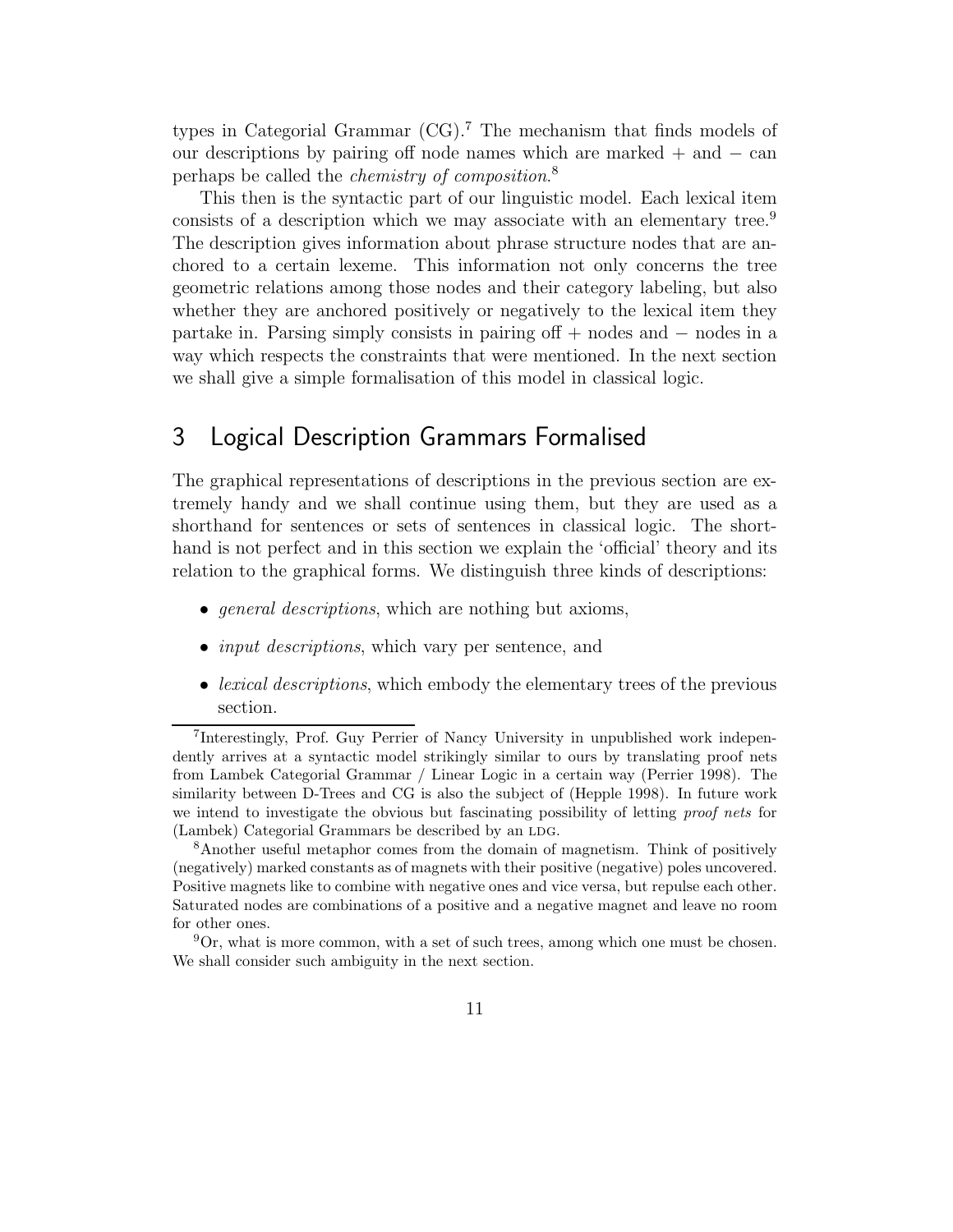Each of these will be considered in turn.

### 3.1 General Descriptions

The structures we are describing are trees and we need axioms to rule out non-trees. The set A1–A8 below (see also (Cornell 1994; Backofen, Rogers, and Vijay-Shankar 1995)) essentially requires the binary relations  $\triangleleft^+$  and  $\prec$  to behave like proper dominance and precedence.  $\mathcal{A}1$ , which uses the abbreviation  $k \triangleleft^* k'$  for  $k \triangleleft^* k' \vee k = k'$ , says that the root r dominates all other nodes;  $\mathcal{A}2-\mathcal{A}5$  ensure that  $\lhd^+$  and  $\lhd$  are strict partial orderings; A6 is the *Exhaustivity* property that is typical of linguistic trees (nodes are either identical or are in a proper dominance or precedence relation), while A7 and A8 embody the requirement of *Inheritance* (precedence relations are inherited from ancestors).

$$
A1 \forall k r \lhd^* k
$$
  
\n
$$
A2 \forall k \lnot k \lnot k
$$
  
\n
$$
A3 \forall k_1 k_2 k_3 [[k_1 \lnot^+ k_2 \land k_2 \lnot^+ k_3] \to k_1 \lnot^+ k_3]
$$
  
\n
$$
A4 \forall k \lnot k \prec k
$$
  
\n
$$
A5 \forall k_1 k_2 k_3 [[k_1 \lnot k_2 \land k_2 \lnot k_3] \to k_1 \lnot k_3]
$$
  
\n
$$
A6 \forall k_1 k_2 [k_1 \lnot k_2 \lor k_2 \lnot k_1 \lor k_1 \lnot^+ k_2 \lor k_2 \lnot^+ k_1 \lor k_1 = k_2]
$$
  
\n
$$
A7 \forall k_1 k_2 k_3 [[k_1 \lnot^+ k_2 \land k_1 \lnot k_3] \to k_2 \lnot k_3]
$$
  
\n
$$
A8 \forall k_1 k_2 k_3 [[k_1 \lnot^+ k_2 \land k_3 \lnot k_1] \to k_3 \lnot k_2]
$$

The next two axioms concern the notion of immediate dominance  $(\triangleleft)$  and very incompletely—regulate its relation with  $\triangleleft^+$ . A9 states that immediate dominance entails proper dominance, while A10 excludes a possibility that would be in conflict with the notion of immediate dominance being *immediate* dominance.

$$
\mathcal{A}9 \ \forall k_1 k_2 \ [k_1 \lhd k_2 \rightarrow k_1 \lhd^+ k_2]
$$

$$
\mathcal{A}10 \ \forall k_1 k_2 k_3 \lnot [k_1 \lhd k_3 \land k_1 \lhd^+ k_2 \land k_2 \lhd^+ k_3]
$$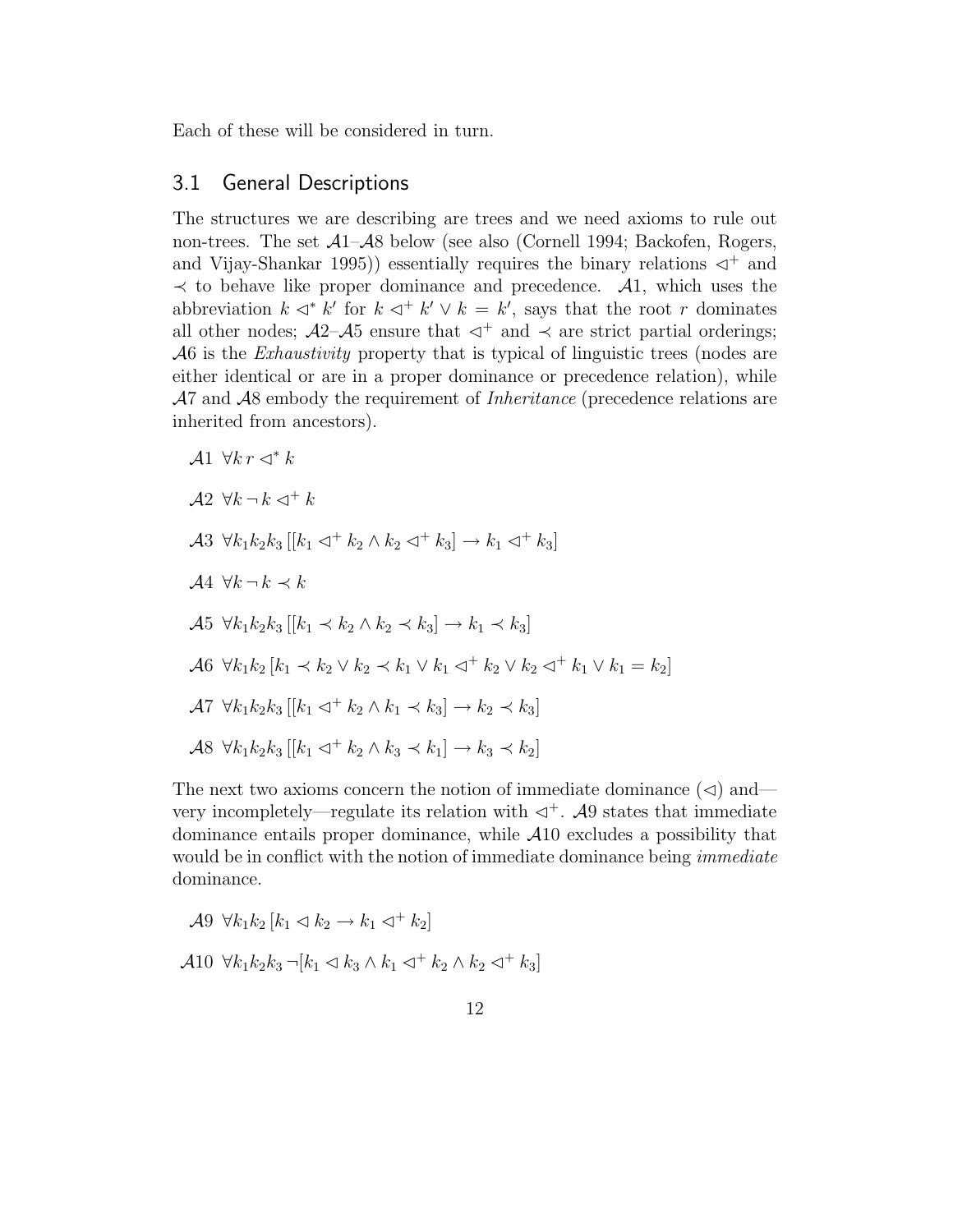In fact,  $\mathcal{A}1-\mathcal{A}10$  do not suffice to axiomatise the notion of linguistic tree, as they are still satisfied by many undesirable structures. Infinite trees are not ruled out, for example, even though we are only interested in finite ones. Another possibility that should not be allowed to exist is that two nodes could be in a  $\leq^+$  relation without there being a finite path of nodes connected by  $\leq$  between them. The axioms do not exclude this possibility. However, if we choose to rule out such non-intended models with axiomatic means, the exclusion of infinite trees would take us beyond the resources of first-order logic. Below we shall see how a combination of the present axioms with other descriptions will in fact rid us of unintended models.

Nodes in linguistic trees are labeled with category information<sup>10</sup> and we shall assume a domain of *labels*, for which we introduce a special primitive type l. The objects of type l are denoted with label names such as  $dp$ , pp, np, etc. The labeling must be functional of course, as (say) a DP can not also be a (say) VP, and we shall express that node n is labeled dp as  $\ell(n) = dp$ , where  $\ell$  is the labeling function. In order for this to have the intended effect, we also need an axiom scheme to rule out the perverse situation that label names such as dp and vp corefer, i.e. we must require  $\mathcal{A}11$ .

A11  $c_1 \neq c_2$ , if  $c_1$  and  $c_2$  are distinct label names

Instantiations of this axiom scheme will be sentences like  $dp \neq vp$  and  $ap \neq$ pp.

The axioms  $\mathcal{A}12-\mathcal{A}14$ , finally, are part of the machinery driving the chemistry of composition introduced in the previous section. We distinguish between *lexical* nodes (nodes which carry a lexeme) and non-lexical ones and follow the LTAG and DTG approaches by requiring that all nodes should be *anchored*. In fact, we go beyond this and require each node to be both *positively anchored* and *negatively anchored*. The functions  $\alpha^+$  and  $\alpha^-$  (of type  $\nu$ ν, where  $\nu$  is the type of tree nodes) give the positive and negative anchors of each node. A12 now requires that the positive anchor of a node is lexical and A13 requires the same for negative anchoring, but exempts the root. The root is negatively anchored to itself  $(A14)$ .

A12  $\forall k \, \text{lex}(\alpha^+(k))$ 

A13  $\forall k \left[ k = r \vee \text{lex}(\alpha^{-}(k)) \right]$ 

 $10$ For an easy formulation of the theory we shall identify nodes carrying a terminal string with the first node above them carrying a category symbol.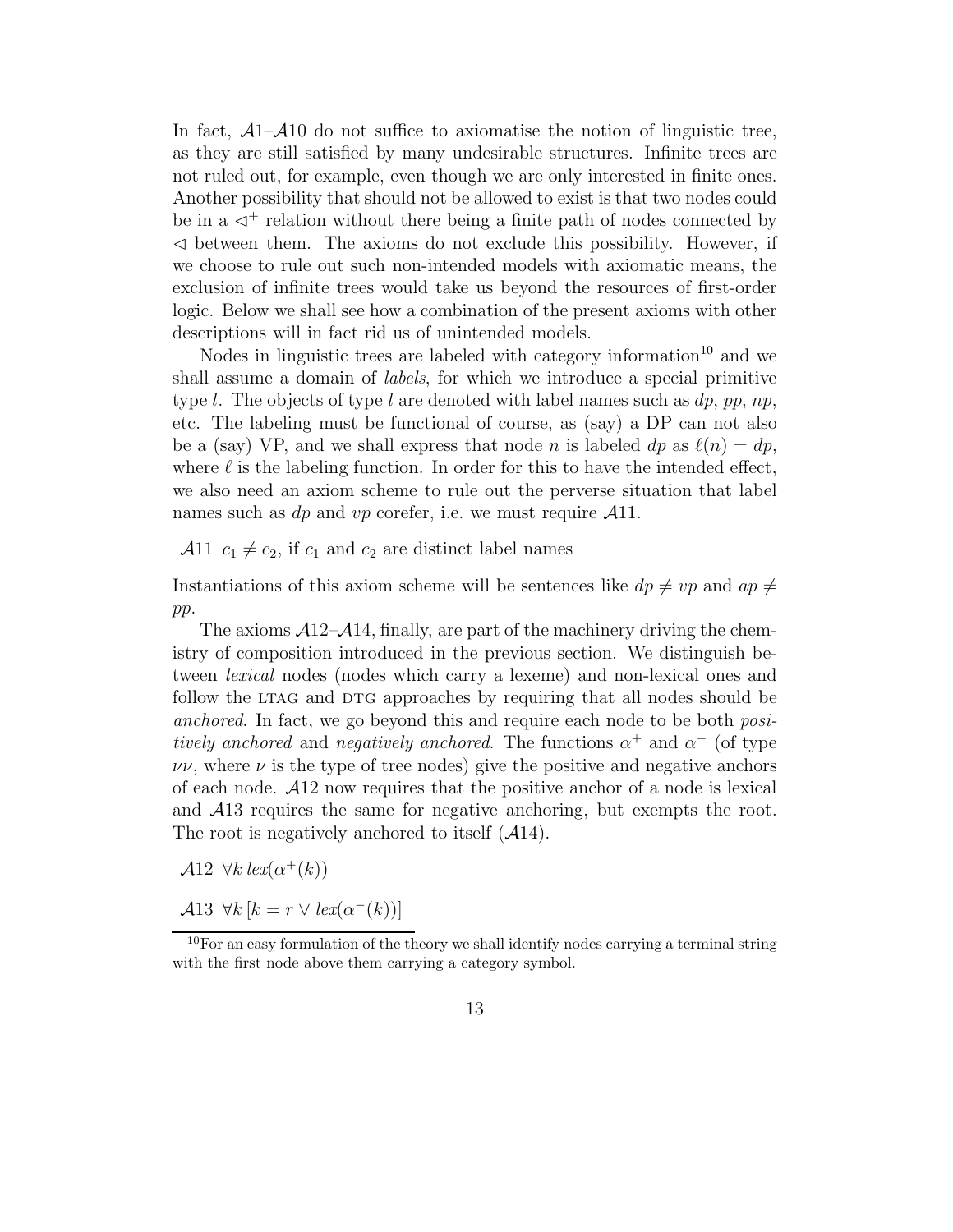$\mathcal{A}14 \ \alpha^{-}(r) = r$ 

How exactly these axioms, together with other descriptions, help enforce a pairing of positively marked and negatively marked node names will be described shortly.

### 3.2 Input Descriptions

Input descriptions are constructed on the basis of the observable properties of linguistic objects. In this paper they will all have the same form, which is exemplified by  $(11)$ , the input description of  $(3)$ , repeated as  $(10)$ . The description says that there are four lexical nodes, carrying lexemes *John, suddenly, saw* and *Mary* respectively; that each of these precedes the next; and that the sentence contains no more lexical nodes than these four.

(10) John suddenly saw Mary.

(11) 
$$
\exists k_1 k_2 k_3 k_4 (k_1 \prec k_2 \prec k_3 \prec k_4
$$
  
\n $\land$  JOHN $(k_1) \land$  SUPDENLY $(k_2) \land$ SAW $(k_3) \land$  MARK $(k_4)$   
\n $\land \forall k (lex(k) \leftrightarrow (k = k_1 \lor k = k_2 \lor k = k_3 \lor k = k_4)))$ 

Input descriptions are the only part of our set-up which varies. As will be seen below, the condition which limits the set of lexical nodes plays an important part in ensuring that the models of our descriptions will always be finite.

### 3.3 Lexical Descriptions

The last set of descriptions we are considering is the *lexicon*. It contains two kinds of descriptions, *classifying descriptions* and *elementary tree descriptions*.

#### 3.3.1 Classifying Descriptions

We need entries classifying *John* and *Mary* as proper names, *suddenly* as an adverb and *saw* as either a transitive verb or a common noun. These entries must also contain information about the semantic values of words. In the classifying descriptions in (12) below, *John* and *Mary* are associated with semantic values of a certain type, while *saw* and *suddenly* are connected with values of other types. The logical translation of *saw* varies, of course, depending on whether the word occurs as a noun or a verb.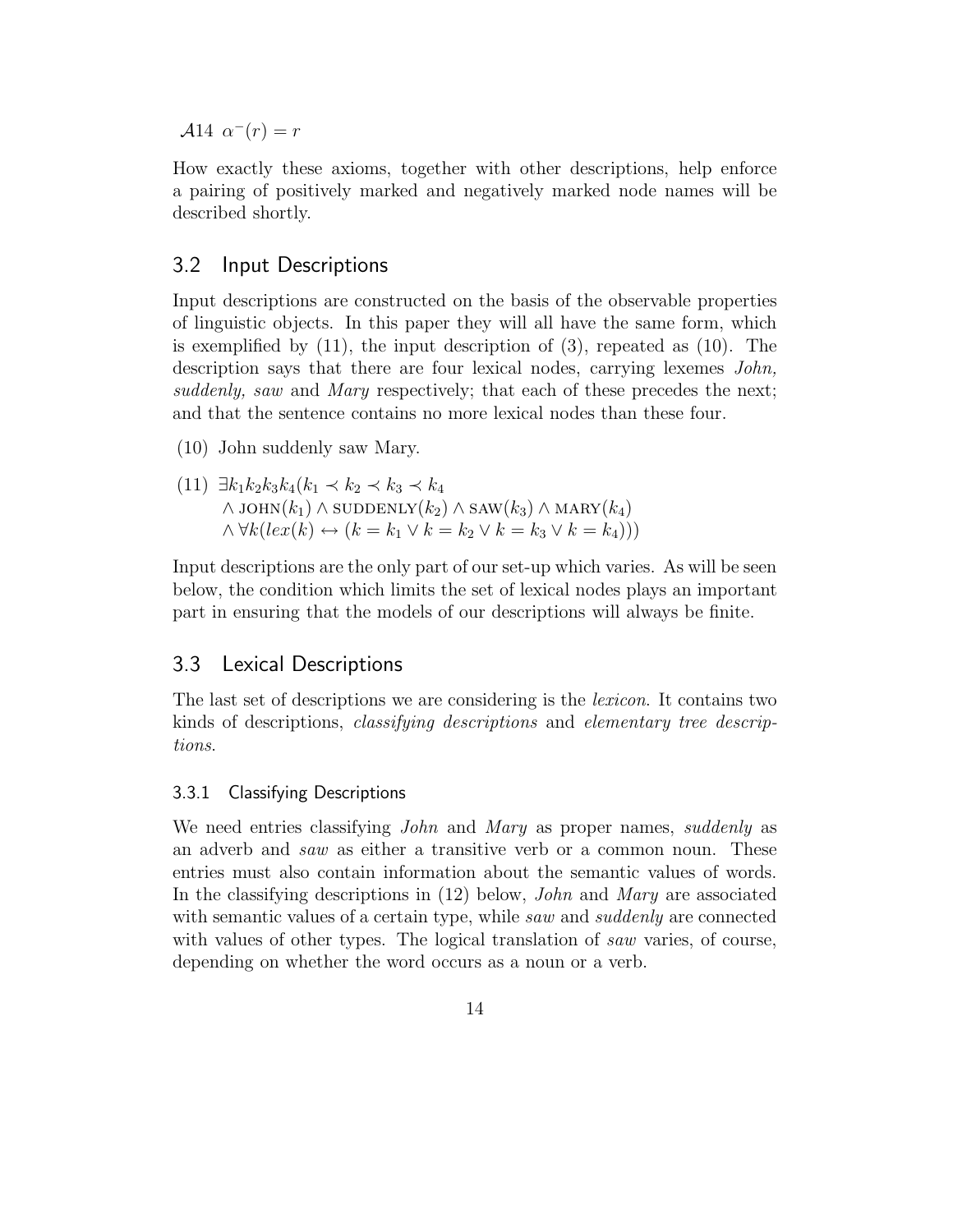(12) a. 
$$
\forall k
$$
[JOHN( $k$ )  $\rightarrow$  ( $pn(k) \land \sigma^{\pi}(k) = john)$ ]  
\nb.  $\forall k$ [MARY( $k$ )  $\rightarrow$  ( $pn(k) \land \sigma^{\pi}(k) = mary$ )]  
\nc.  $\forall k$ [SUBDENLY( $k$ )  $\rightarrow$  ( $adv(k) \land \sigma^{(\pi\tau)(\pi\tau)}(k) = suddenly$ )]  
\nd.  $\forall k$ [SAW( $k$ )  $\rightarrow$  (( $cn(k) \land \sigma^{\pi\tau}(k) = saw_1$ )  $\lor$   
\n( $tv(k) \land \sigma^{\pi(\pi\tau)}(k) = saw_2$ ))]

The typing here is slightly different from what is usual, for reasons that will become apparent below. But the main mechanism behind it is standard. From basic types for names (here:  $\pi$ ) and sentences (here:  $\tau$ ) complex types are built in the common way. For example, the type for properties such as  $saw_1$  is  $\pi\tau$  and the type for a constant such as *suddenly*, which forms a property if it is given one, is  $(\pi \tau)(\pi \tau)$ . In (12) we have used our official notation and have employed a family of functions  $\sigma^{\alpha}$  to associate nodes with semantic values of type  $\alpha$ , but we shall drop the superscripts immediately for the sake of readability and only use them where we think it enlightening.

#### 3.3.2 Elementary Tree Descriptions

Apart from descriptions that classify words and give semantic translations, such as the ones in (12), the lexicon also has entries which associate substructures of trees with basic word classes. Since these elementary tree descriptions tend to get rather large, we introduce some abbreviations before discussing an example. Firstly, the common combination  $k \leq k' \wedge k \leq k'' \wedge k' \leq k''$  will be abbreviated as  $\Delta(k, k', k'')$ . Secondly, the abbreviation  $t \stackrel{+}{\hookleftarrow} \{t_1, \ldots, t_n\}$  will be used to express the information that  $t_1, \ldots, t_n$  are exactly the elements that are positively anchored to t. Formally,  $t \stackrel{+}{\leftrightarrow} \{t_1, \ldots, t_n\}$  abbreviates

(13) 
$$
\forall k(\alpha^+(k) = t \leftrightarrow (k = t_1 \vee \ldots \vee k = t_n))
$$

The shorthand  $t \stackrel{-}{\leftrightarrow} \{t_1, \ldots, t_n\}$  is used similarly, with  $\alpha^-$  replacing  $\alpha^+$ .

Using these abbreviations we can now give the elementary tree description for adverbs.

$$
(14) \ \forall k[adv(k) \rightarrow \exists k_2 k_3 [\ell(k) = ap \land \ell(k_2) = vp \land \ell(k_3) = vp \land \Delta(k_2, k, k_3) \land \sigma(k_2) = \sigma(k)(\sigma(k_3)) \land k \stackrel{\iota}{\leftarrow} \{k, k_2\} \land k \stackrel{\iota}{\leftarrow} \{k, k_3\}]]
$$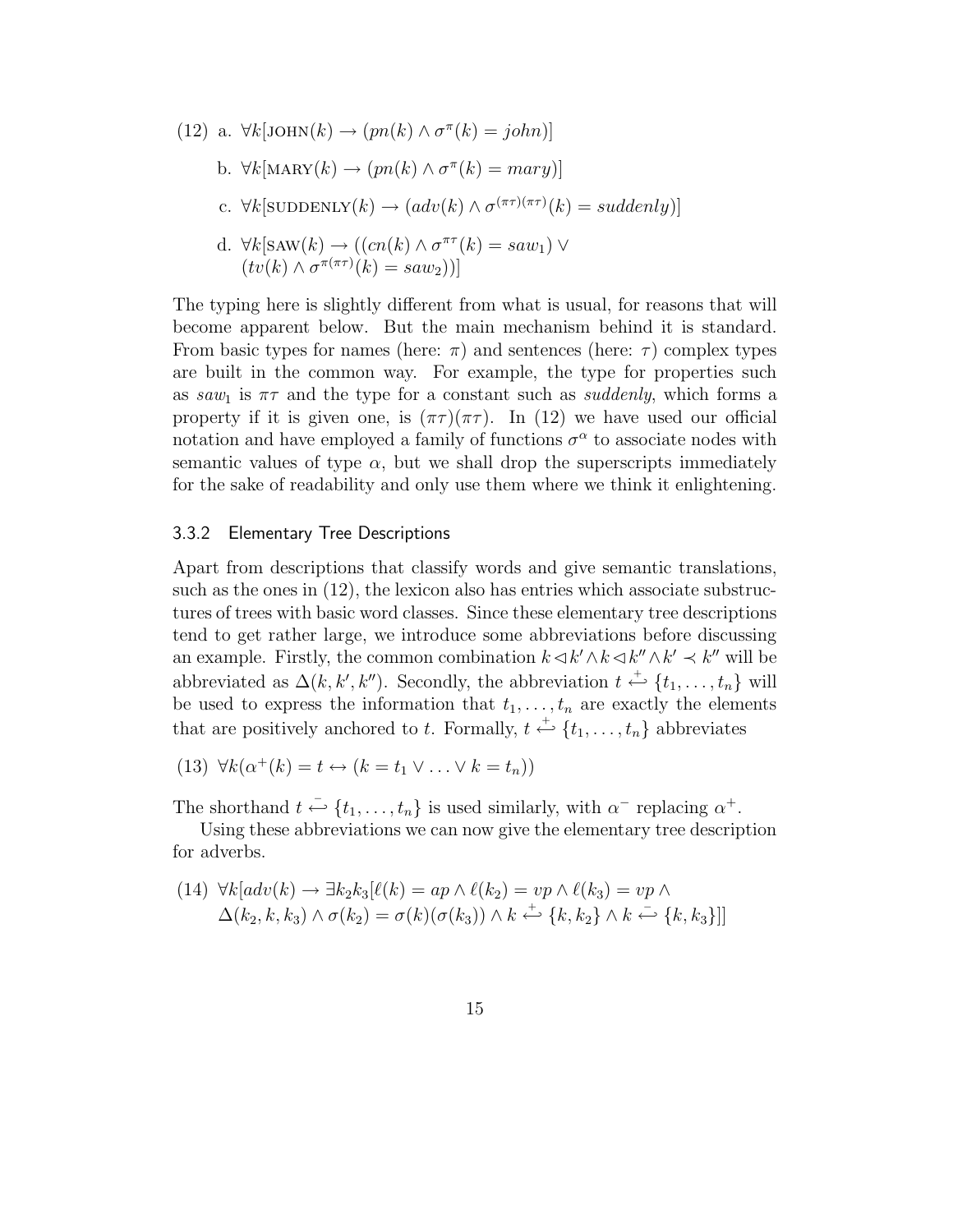The statement requires nodes that carry an adverb to be labeled AP and have two other VP nodes with them. It also requires certain immediate dominance and precedence relations to hold, and expresses the semantics of one node as that of a second applied to that of a third. Lastly, it strictly circumscribes the nodes that are positively or negatively anchored to the adverb.

Graphical representations such as the ones we have seen earlier are handy for working with elementary tree descriptions. The following conventions will be used for the translation from logic to pictures.

- 1. Nodes are labeled as usual and node names (variables or constants) are given as subscripts.
- 2. Uninterrupted lines stand for immediate dominance  $(\triangleleft)$  relations, as usual. Left-right ordering between sisters or between terminal nodes stands for precedence  $(\prec)$ . Dashed lines stand for dominance  $(\lhd^*)$ .
- 3. Nodes which are positively but not negatively anchored are marked +, while nodes which are negatively but not positively anchored are marked −. Nodes which are anchored both ways are saturated and unmarked. The situation that a node is not anchored at all will never occur and the anchor itself may be marked with a  $\Diamond$ .
- 4. The semantic value  $\sigma(k)$  of a node k may be written under it.

For (14) these rules help us draw the picture (15). The classification of the picture with '*adv:*', means that the description will hold whenever *adv* can be predicated of the anchor  $k$ . The solid lines and the ordering between  $k$ and  $k_3$  are an alternative to writing  $\Delta(k_2, k, k_3)$ ; writing  $\sigma(k)(\sigma(k_3))$  below  $k_2$  is no different from stating  $\sigma(k_2) = \sigma(k)(\sigma(k_3))$ ; etc. (14) can essentially be reconstructed if (15) is given, but some extra readability has been gained. In many situations working with graphical representations such as (15) will be easier than working with the official underlying representation (14).

(15) *adv*:  
\n
$$
\sigma(k)(\sigma(k_3))
$$
\n
$$
AP_k^{\diamond}
$$
\n
$$
VP_{k_3}^-
$$

If (14) is conjoined with the information that k carries the lexeme *suddenly* and with (12c) then the picture in (16) emerges. The semantics of the top VP can be instantiated to *suddenly*( $\sigma(k_3)$ ).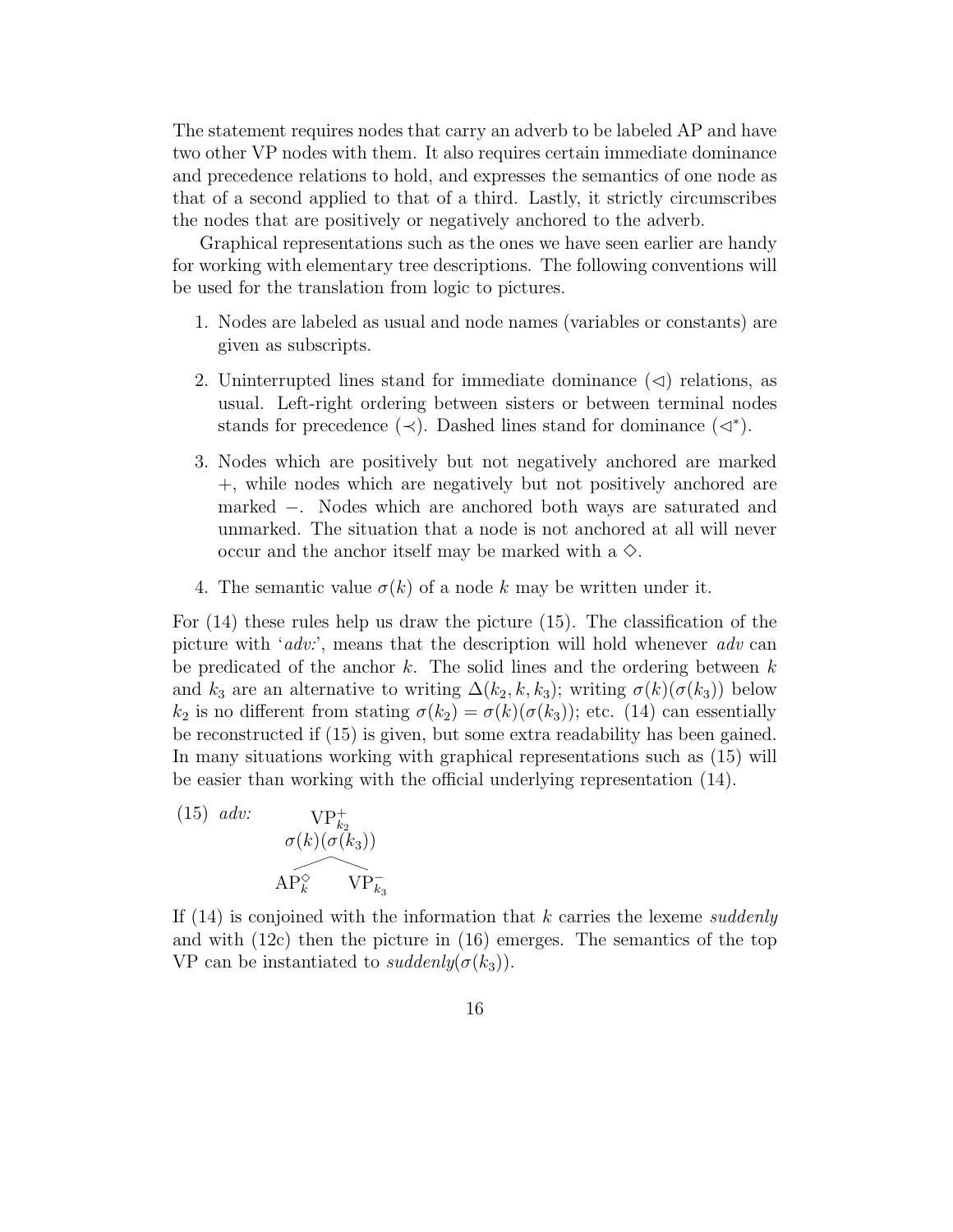(16) 
$$
\mathbf{VP}_{k_2}^+
$$
  
\n*suddenly* $(\sigma(k_3))$   
\n
$$
\widehat{\mathbf{AP}_k} \quad \mathbf{VP}_{k_3}^-
$$
  
\n**suddenly**

The following are elementary tree descriptions for proper names, common nouns and transitive verbs. For the moment we shall stick to the official predicate logical representation.

 $(17) \ \forall k[pn(k) \rightarrow (\ell(k) = dp \land k \stackrel{+}{\leftarrow} \{k\} \land k \stackrel{-}{\leftarrow} \emptyset)]$ 

(18) 
$$
\forall k [cn(k) \rightarrow (\ell(k) = np \land k \stackrel{+}{\leftarrow} \{k\} \land k \stackrel{-}{\leftarrow} \emptyset)]
$$

(19) 
$$
\forall k[tv(k) \rightarrow \exists k_2 k_3 k_4 k_5 k_6 [\ell(k) = v \land \ell(k_2) = s \land \ell(k_3) = dp \land
$$

$$
\ell(k_4) = vp \land \ell(k_5) = vp \land \ell(k_6) = dp \land \Delta(k_2, k_3, k_4) \land \Delta(k_5, k, k_6) \land
$$

$$
k_4 \triangleleft^* k_5 \land \sigma(k_5) = \sigma(k)(\sigma(k_6)) \land \sigma(k_2) = \sigma(k_4)(\sigma(k_3)) \land
$$

$$
k \stackrel{\leftarrow}{\leftrightarrow} \{k, k_2, k_5\} \land k \stackrel{\leftarrow}{\leftrightarrow} \{k, k_3, k_4, k_6\}]
$$

### 3.4 Parsing as Deduction

The hearer of (10) who has concluded (11) and who has the lexical descriptions discussed above in her lexicon may now do some elementary reasoning. She may take witnesses 1, 2, 3, and 4 for the nodes described in  $(11)$ ,<sup>11</sup> which leads to (20), and she may combine this information with (12) in order to obtain (21).

(20) 
$$
1 \prec 2 \prec 3 \prec 4 \land \text{JOHN}(1) \land \text{SUDDENLY}(2) \land \text{SAW}(3) \land \text{MARY}(4)
$$
  
  $\land \forall k (lex(k) \leftrightarrow (k = 1 \lor k = 2 \lor k = 3 \lor k = 4))$ 

(21) a.  $pn(1) \wedge \sigma(1) = john$ 

b. 
$$
adv(2) \wedge \sigma(2) = suddenly
$$

c. 
$$
(cn(3) \land \sigma(3) = saw_1) \lor (tv(3) \land \sigma(3) = saw_2)
$$

<sup>&</sup>lt;sup>11</sup>Numerals 1, 2, 3, ... will be used as constants of the node type  $\nu$ . Clearly, none of the usual properties of  $1, 2, 3, \ldots$  (as names for natural numbers) are intended to follow from this usage. Statements such as  $4 = 11$  below will be perfectly consistent.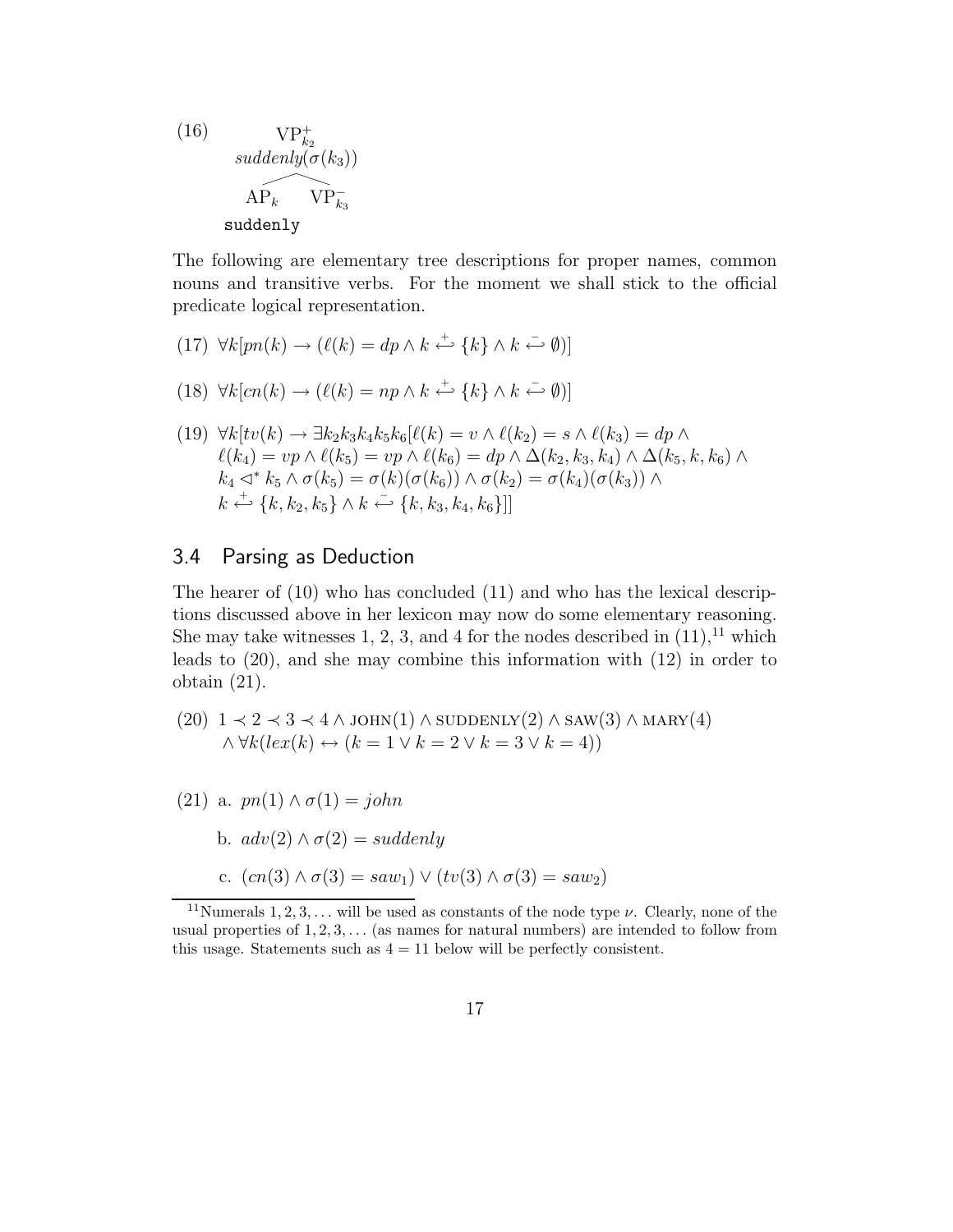d.  $pn(4) \wedge \sigma(4) = mary$ 

The third item here is a disjunction, which may be eliminated by considering the disjuncts one by one. Let us suppose that our hearer hypothetically assumes (22).

(22)  $tv(3) \wedge \sigma(3) = saw_2$ 

With the help of the information obtained or hypothesized thus far and the elementary tree descriptions in  $(14)$ – $(19)$  the following conjunctions can be derived. Here fresh witnesses are taken wherever required.

(23) 
$$
\ell(1) = dp \wedge 1 \stackrel{+}{\leftarrow} \{1\} \wedge 1 \stackrel{-}{\leftarrow} \emptyset
$$

- (24)  $\ell(2) = ap \wedge \ell(5) = vp \wedge \ell(6) = vp \wedge \Delta(5, 2, 6) \wedge \sigma(5) =$  $suddenly(\sigma(6)) \wedge 2 \stackrel{+}{\leftarrow} \{2,5\} \wedge 2 \stackrel{-}{\leftarrow} \{2,6\}$
- (25)  $\ell(3) = v \wedge \ell(7) = s \wedge \ell(8) = dp \wedge \ell(9) = vp \wedge \ell(10) = vp \wedge$  $\ell(11) = dp \wedge \Delta(7,8,9) \wedge \Delta(10,3,11) \wedge 9 \triangleleft^* 10 \wedge$  $\sigma(10) = saw_2(\sigma(11)) \wedge \sigma(7) = \sigma(9)(\sigma(8))$  $3 \stackrel{+}{\leftarrow} \{3, 7, 10\} \wedge 3 \stackrel{-}{\leftarrow} \{3, 8, 9, 11\}$

(26) 
$$
\ell(4) = dp \wedge 4 \stackrel{+}{\longleftrightarrow} \{4\} \wedge 4 \stackrel{-}{\longleftrightarrow} \emptyset
$$

We are now in fact at the stage we have previously described informally in (9). In (27) this figure is considered again, with subscripts added to the nodes in order to facilitate comparison with the formal material.

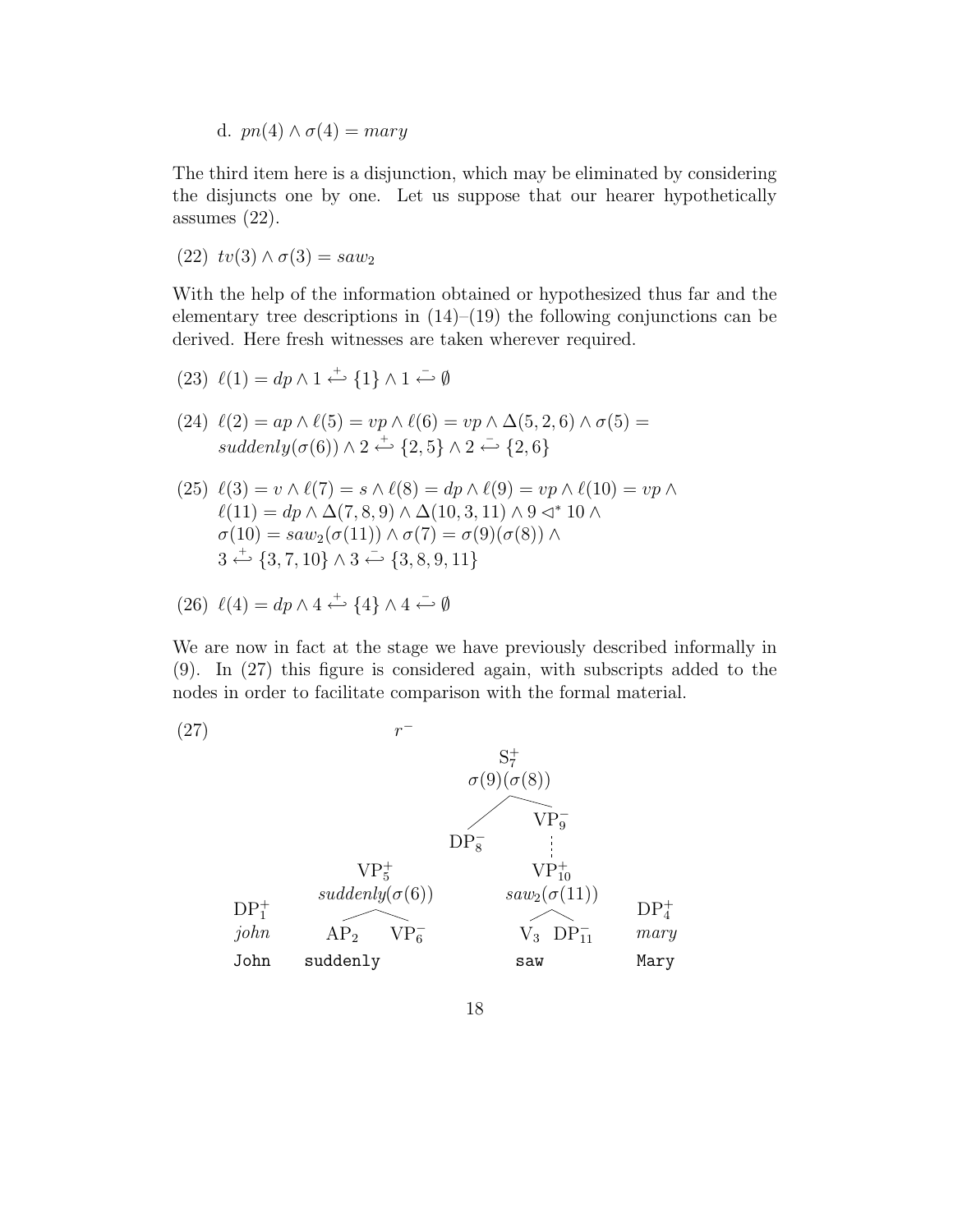The series of elementary trees here conveniently sums up the information in  $(23)$ – $(26)$  and the input description  $(11)$ , plus the information (from the axioms) that there must be a root node  $r$  which is negatively anchored.

Our hypothetical hearer may now reason as follows. By the axioms for  $\prec$ and the precedence information in  $(20)$ ,  $1, \ldots, 4$  must be pairwise distinct. All nodes must be positively anchored to a lexical node  $(A12)$ . Since, by  $(20), 1, \ldots, 4$  are the only lexical nodes, it follows from  $(23)$ – $(26)$  that each node in the domain must be designated by one of 1, 2, 3, 4, 5, 7, or 10. For each distinct pair  $n, n'$  of these constants there are two possibilities.

- 1. Some statement of the form  $n'' \stackrel{+}{\leftarrow} A$ , with  $n, n' \in A$  is one of the conjuncts of one of  $(23)$ – $(26)$ . Then  $n \neq n'$  follows from that lexical description and the tree axioms. Or,
- 2. it can be derived that  $n$  and  $n'$  are positively anchored to distinct lexical elements, in which case we also have  $n \neq n'$ .

So 1, 2, 3, 4, 5, 7, and 10 make up the whole domain of nodes and no two distinct constants in this set can corefer. By a similar argument, but using the information about negative anchoring and what is known about the root, it can be shown that  $2, 3, 6, 8, 9, 11$ , and r also make up the whole domain and are pairwise distinct. It follows that each of 1, 4, 5, 7, and 10 must corefer with exactly one of 6, 8, 9, 11, and  $r$ . Given the additional information about labeling and tree structure contained in  $(20)$  and  $(23)$ – (26) and the constraints imposed upon these in the axioms, there is only one model in which this is the case. In this model it holds that

$$
(28) \ \ 1 = 8 \land 4 = 11 \land 5 = 9 \land 6 = 10 \land 7 = r.
$$

This means that we arrive at the following picture in which our tree is completed and the semantics of its root node is computed.

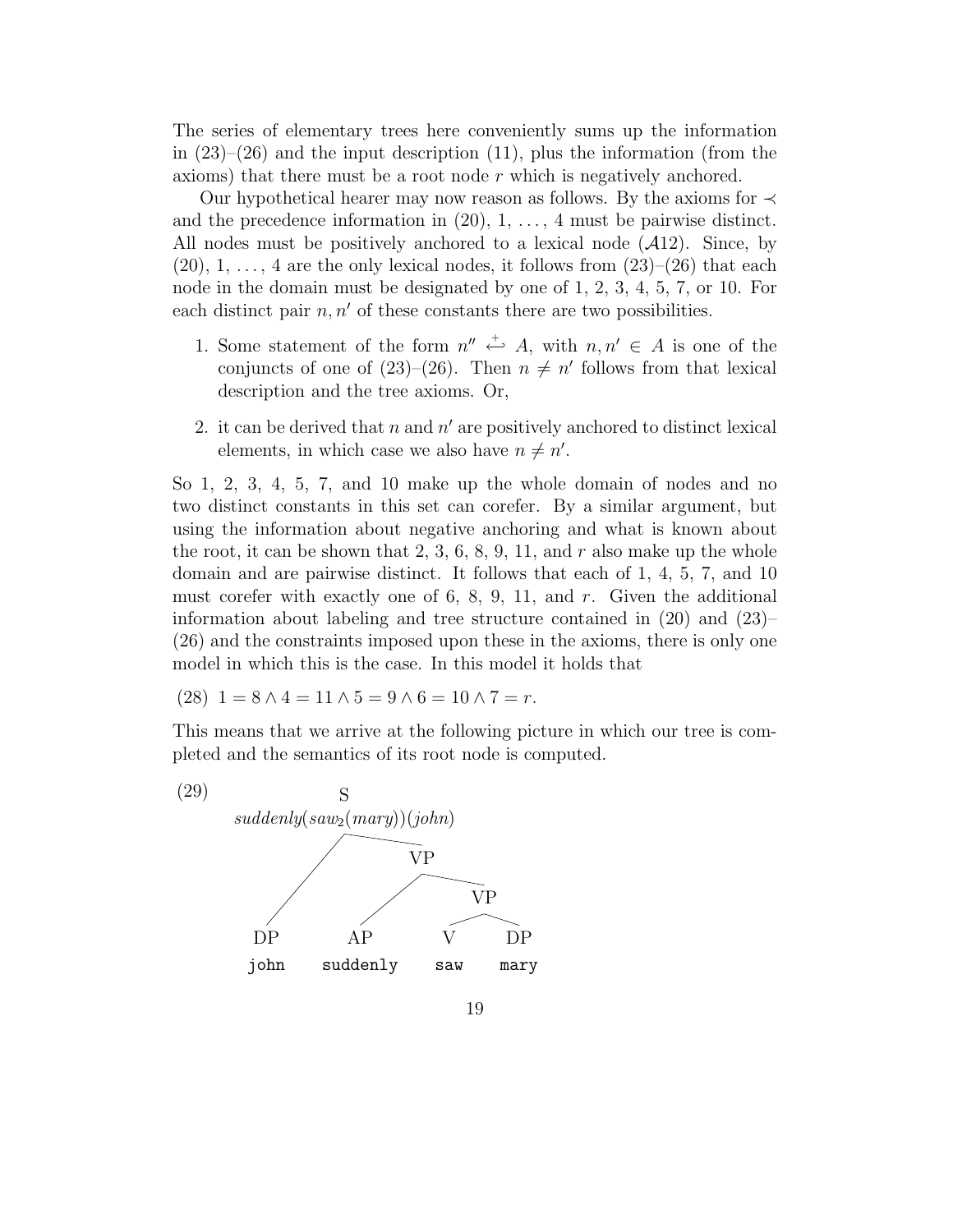#### (30)  $\sigma(r) = suddenly(saw_2(mary))(john)$

But our hearer is not finished yet. She has derived (30) on the basis of the assumption in (22) and so the alternative possibility (31), in which *saw* is taken to be a common noun, must be considered.

(31)  $cn(3) \wedge \sigma(3) = saw_1$ 

Clearly, this possibility is not satisfiable. It will lead to a description as in (32) below (semantic information is suppressed here). But here there is no one-to-one pairing between positively marked and negatively marked node names, let alone a pairing which respects category, tree and ordering information.

(32) 
$$
r^-
$$
  
\n $VP^+$   
\n $DP^+$   
\nJohn suddenly saw Mary

It can be concluded that the semantical information (30) follows from the original input description (11), given the set of general descriptions and lexical descriptions  $\mathcal{G}'$  considered thus far. Suppose that we have a grammar  $\mathcal{G}$ which is a set of such descriptions. Then, writing  $\Gamma \models_q \varphi$  for  $\Gamma, \mathcal{G} \models \varphi$ , we may conclude that  $(11) \models_{\mathcal{G}} (30)$  if  $\mathcal{G} \subseteq \mathcal{G}$ . It is in this sense that our notion of grammar is purely declarative. We are interested in finding a suitable  $\mathcal G$  such that, given any string of words of the language, that string is acceptable if and only if the input description connected with the string is consistent with G. Moreover, the linguistically relevant properties of a grammatical string should be  $\models$  consequences of its input description.

Note that the way in which the semantic information in (30) was obtained is clearly reminiscent of the way in which feature descriptions are collected in Lexical-Functional Grammar. We shall come back to this shortly. Another thing which is to be noted is that all values of  $\sigma$  in the example can be denoted by means of *closed* terms. In section 5 it will be explained that a straightforward attempt to apply the method to sentences with quantifying DPs fails. Quantification essentially involves nodes with open expressions as their translations, or so at least it seems. A straightforward approach then leads to difficulties with substitution, as a logically minded reader may already have noticed. How these hurdles can be overcome will also be explained in section 5.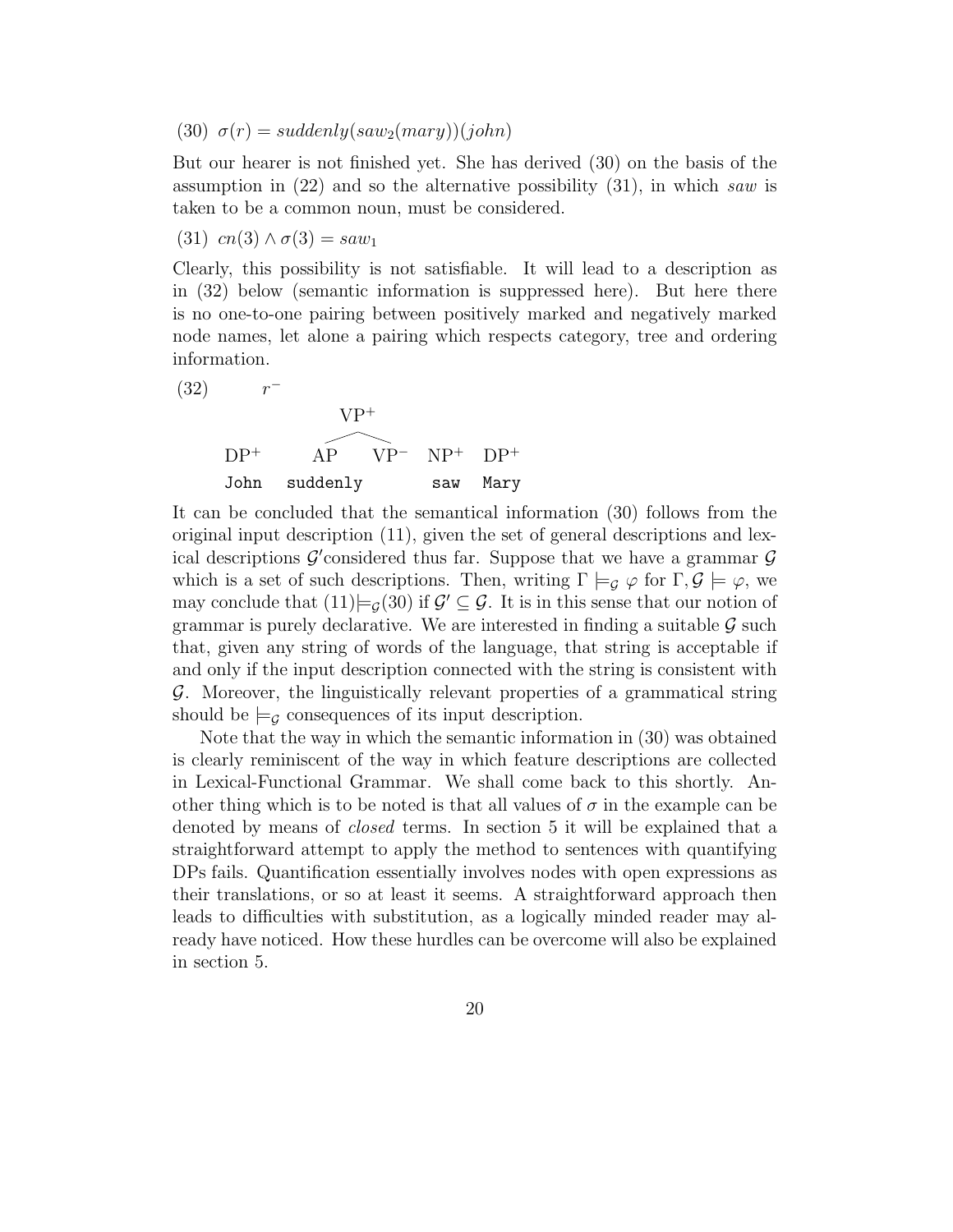#### 3.5 Implicit Information

We have seen that the descriptions considered thus far admit only finite models. This was not because some explicit stipulation excluded infinite structures but followed from the way input descriptions and elementary tree descriptions were set up. Input descriptions circumscribe the lexical nodes of the tree as a specific finite set and elementary tree descriptions specify the finite number of elements positively or negatively anchored to any given lexical node. In particular, they always introduce statements  $t \stackrel{\text{+}}{\leftrightarrow} \{t_1, \ldots, t_p\}$ and  $t \stackrel{\sim}{\leftarrow} \{t'_1, \ldots, t'_q\}$ , where t denotes the lexical element.<sup>12</sup> The trick here is that we do not try to describe once and for all what are the acceptable structures of the language. Since finite structures of arbitrary size are acceptable this is not possible with first-order means.<sup>13</sup> Instead we require our input descriptions to have a certain form. The rest of our descriptions accept a given input just if they are consistent with its description.

The information that structures are always finite thus is *implicit*. Although it is true it cannot be derived explicitly from our descriptions. In order to make it true we have accepted some *integrity constraints*: input descriptions have a certain form and elementary tree descriptions always contain statements of the forms  $t \stackrel{+}{\leftarrow} \{t_1, \ldots, t_p\}$  and  $t \stackrel{-}{\leftarrow} \{t'_1, \ldots, t'_q\}$ . In fact the general processing strategy discussed above, which lets us obtain models by pairwise identification of node names is correct in virtue of another integrity constraint. It depends on the requirement that if  $D$  contains  $t \stackrel{+}{\hookleftarrow} \{t_1,\ldots,t_p\}$  (or  $t \stackrel{-}{\hookleftarrow} \{t_1,\ldots,t_p\}$ ), we can derive  $t' \neq t''$  from  $\mathcal D$  and the general descriptions, for all  $t', t'' \in \{t_1, \ldots, t_p\}$ . When writing a grammar, we must make sure that this constraint will be satisfied by new tree descriptions. But this is easy, because if  $t' \neq t''$  does not follow from a given new D it can simply be added to it as a conjunct.

Now consider the following integrity constraint:

• Whenever an elementary tree description negatively anchors a term  $t$ it also introduces a conjunct  $t' \lhd t$  for some term  $t'$ .

I.e. whenever some element is negatively anchored by an elementary descrip-

 $12$ In both cases t is a variable that is universally quantified over and the other terms are variables that are existentially quantified.

 $13$ It is a theorem about first-order logic that any theory that has arbitrarily large finite models also has an infinite model. (This follows directly from Compactness.)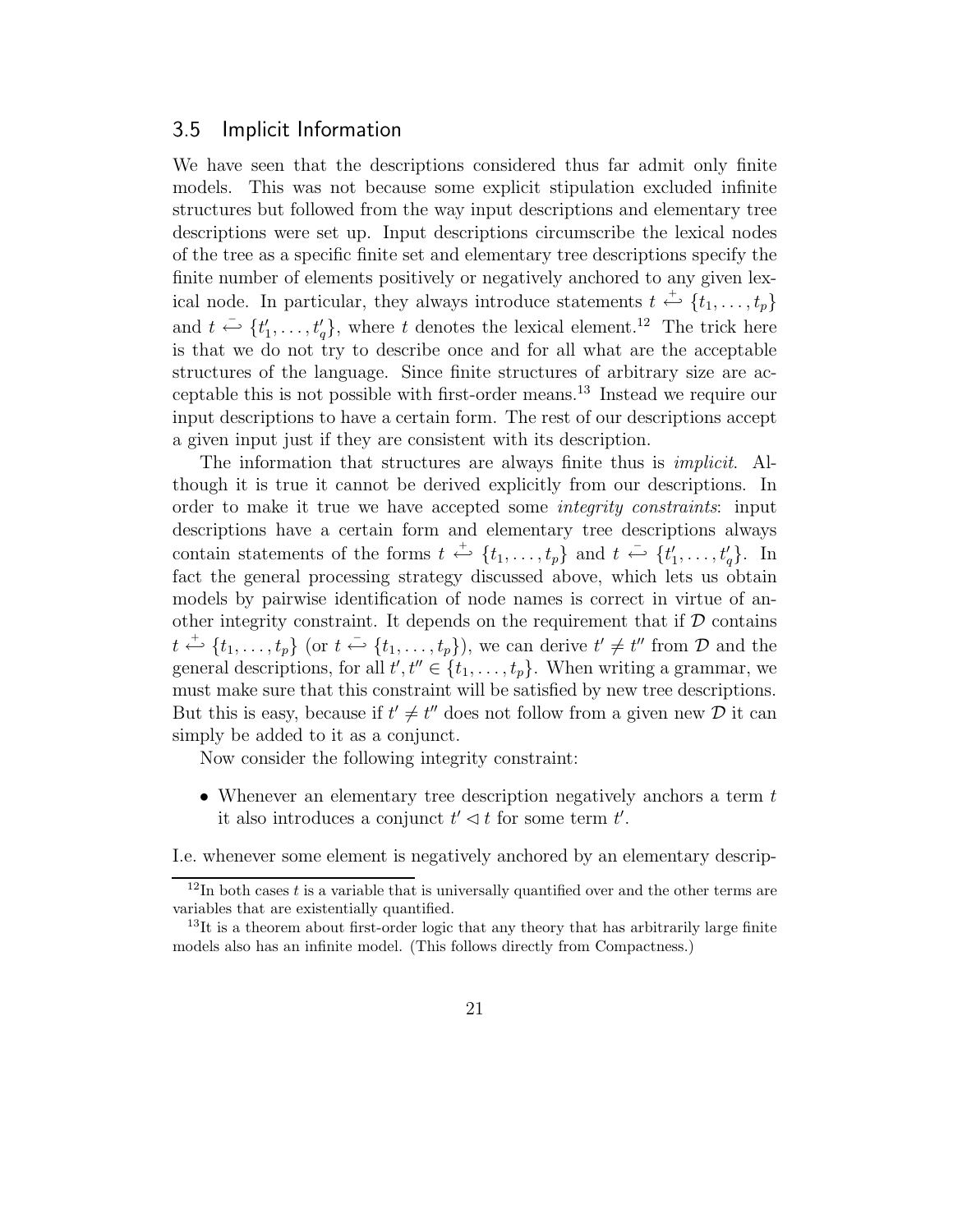tion it is also provided with a mother.<sup>14</sup> It is easily seen that our descriptions thus far have respected this constraint. This is good because the next statement follows from it.

• Whenever  $t' \lhd^+ t$  holds in a model of one of our descriptions, there are  $t_1, \ldots, t_m \ (m \geq 0)$  such that  $t' \lhd t_1, t_1 \lhd t_2, \ldots, t_{m-1} \lhd t_m, t_m \lhd t$  hold in that model.

The integrity constraint thus makes sure that the relation between  $\lhd^+$  and  $\lhd$  is as expected. We prove the statement as follows. Suppose  $t' \lhd^+ t$ . Since our models are finite by the first integrity constraint, there are only a finite number of s such that  $t' \lhd^+ s \lhd^+ t$ . Let m be this number and assume that the theorem holds for all  $m' < m$ . Note that as a consequence of the way our descriptions are set up, for every non-root element there must be an explicit negative anchor. In particular, since  $t$  is not the root, there must be an elementary description  $\mathcal D$  containing a statement  $s' \stackrel{\sim}{\leftarrow} \{s'_1, \ldots, s'_q\}$ , where t is one of the  $\{s'_1, \ldots, s'_q\}$ . By the integrity constraint above  $\mathcal D$  also contains a conjunct of the form  $t'' \lhd t$ . We consider the relation between  $t'$  and  $t''$ . It is impossible that  $t' \prec t''$  by  $\mathcal{A}7$ ,  $\mathcal{A}8$  and  $\mathcal{A}4$ . The same axioms prevent  $t'' \prec t'$  being the case, while  $\mathcal{A}10$  excludes  $t'' \lhd^+ t'$ . By  $\mathcal{A}6$  we are left with the possibilities that  $t'' = t'$  or that  $t' \triangleleft^+ t''$ . In the first case we are through and conclude that  $m = 0$ . In the second case we can take  $t_m$  to be  $t''$  and use induction.

The previous uses of implicit information were of a logical nature and make the basic machinery of Logical Description Grammars run smoothly. But we can easily imagine integrity constraints of a more linguistic nature. For example, up to now we have used (and we will continue to use) a mild version of  $X'$  theory to describe our trees. Again there was no explicit description to the effect that trees should satisfy the  $X'$  schema, but an integrity constraint may well be imposed on lexical descriptions so that in fact they do. The general set-up not only leaves room for this but in fact we see that many other decisions of a linguistic nature remain open as well. It should be emphasized therefore that, to a high degree, Logical Description Grammar just offers and is intended to offer a *formalism* for linguistic work, it does not in itself offer what linguists call a *theory* (although the descriptions form a theory in the logicians' sense). LDGs offer so much room for linguistic choices

<sup>&</sup>lt;sup>14</sup>The root is negatively anchored but has no mother. This means that elementary tree descriptions cannot redundantly negatively anchor the root.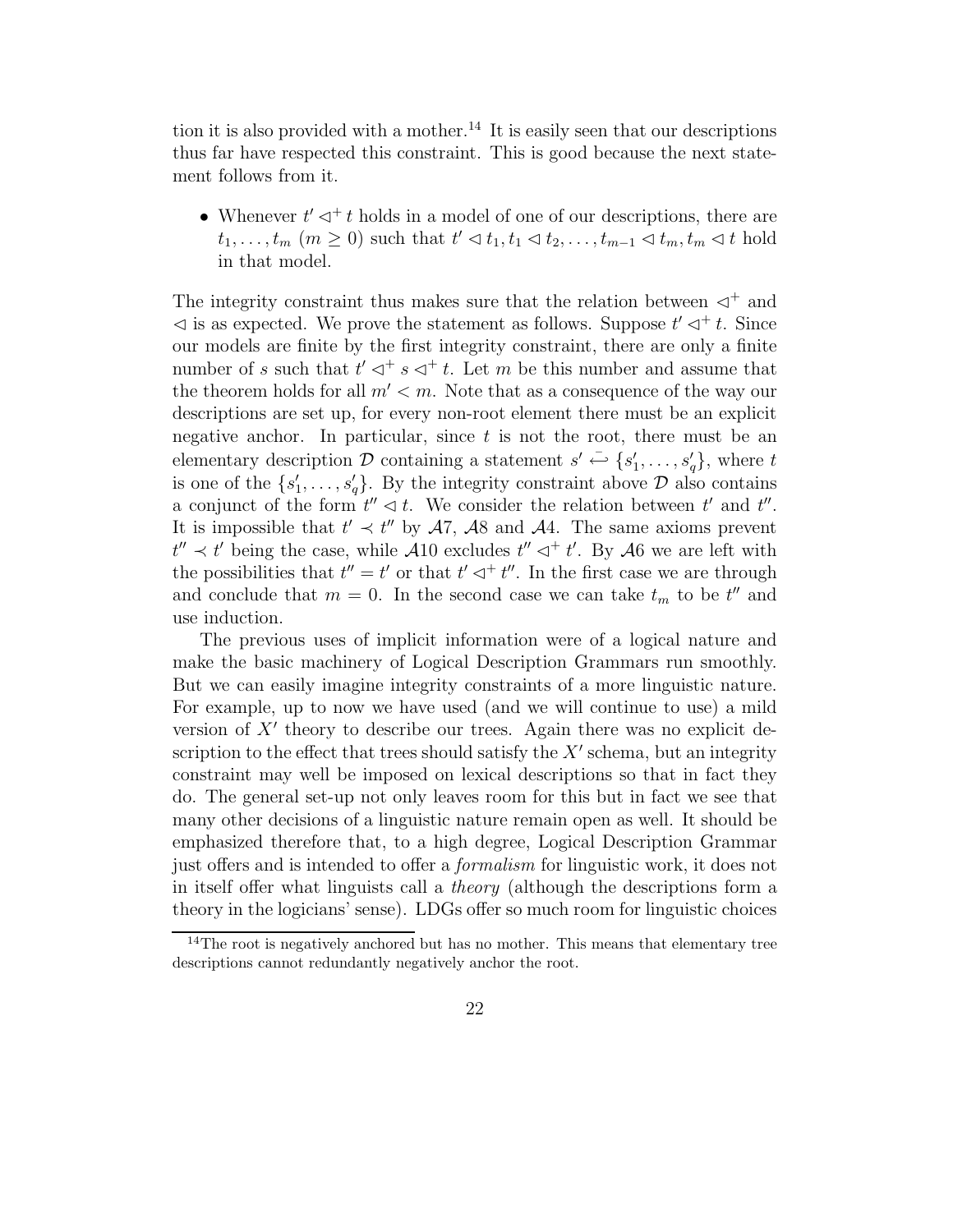of design that much of the hard linguistic work still needs to be done. The main theoretical commitment that is made by LDG is the view that linguistic representations on all levels are descriptions, not structures. This unifies the forms of representations on all levels of the grammar and, as we shall argue below, it explains the pervasiveness of ambiguity in language. But the choice for descriptions is largely orthogonal to many other linguistic choices and although we can use the notion of implicit information to implement such choices, there is nothing in the formalism that enforces them.

### 3.6 Adding Features

The syntactic formalism developed thus far has enough detail to illustrate our theory of syntactic and semantic underspecification, but it is too coarsegrained for actual syntactic description. For the latter we additionally need a *feature* system. We briefly consider such a feature system, basing ourselves upon the first-order axiomatisation given in (Johnson 1991).

$$
\begin{array}{c}\n \text{(33)} \\
 \text{as } \mathbf{r} \\
 \text{subj}\n \end{array}
$$

A *feature structure* consists of a collection of feature nodes connected by labeled transitions, as in (33). We distinguish between tree nodes and feature nodes and give the latter their own type  $\varphi$ . The attributes labeling transitions will have type  $\alpha$ .

### (34)  $\exists ff'f''[arc(f, AGR, f') \wedge arc(f, SUBJ, f'') \wedge arc(f'', AGR, f') \wedge$  $arc(f', \text{NUM}, \text{SG})]$

That feature nodes are connected can be expressed using the three-place relation symbol  $arc$ <sup>15</sup>, with  $arc(f_1, a, f_2)$  saying that  $f_1$  and  $f_2$  are connected by an arc labeled a. This is illustrated in  $(34)$ , a statement that is satisfied by the graph in  $(33)$ . Here constants such as AGR, SUBJ, NUM, PERS,... are of type  $\alpha$  and denote attributes, while constants such as sq, PL, 1st, 2nd,  $3rd, +, -, \ldots$  are of type  $\varphi$ . We typically use them to denote graph nodes that have no successors and stand for atomic feature values. The set of all constants of type  $\alpha$  is called  $C_{val}$ .

<sup>&</sup>lt;sup>15</sup>The relation symbol *arc* has type  $(\varphi \times \alpha \times \varphi) \to t$ .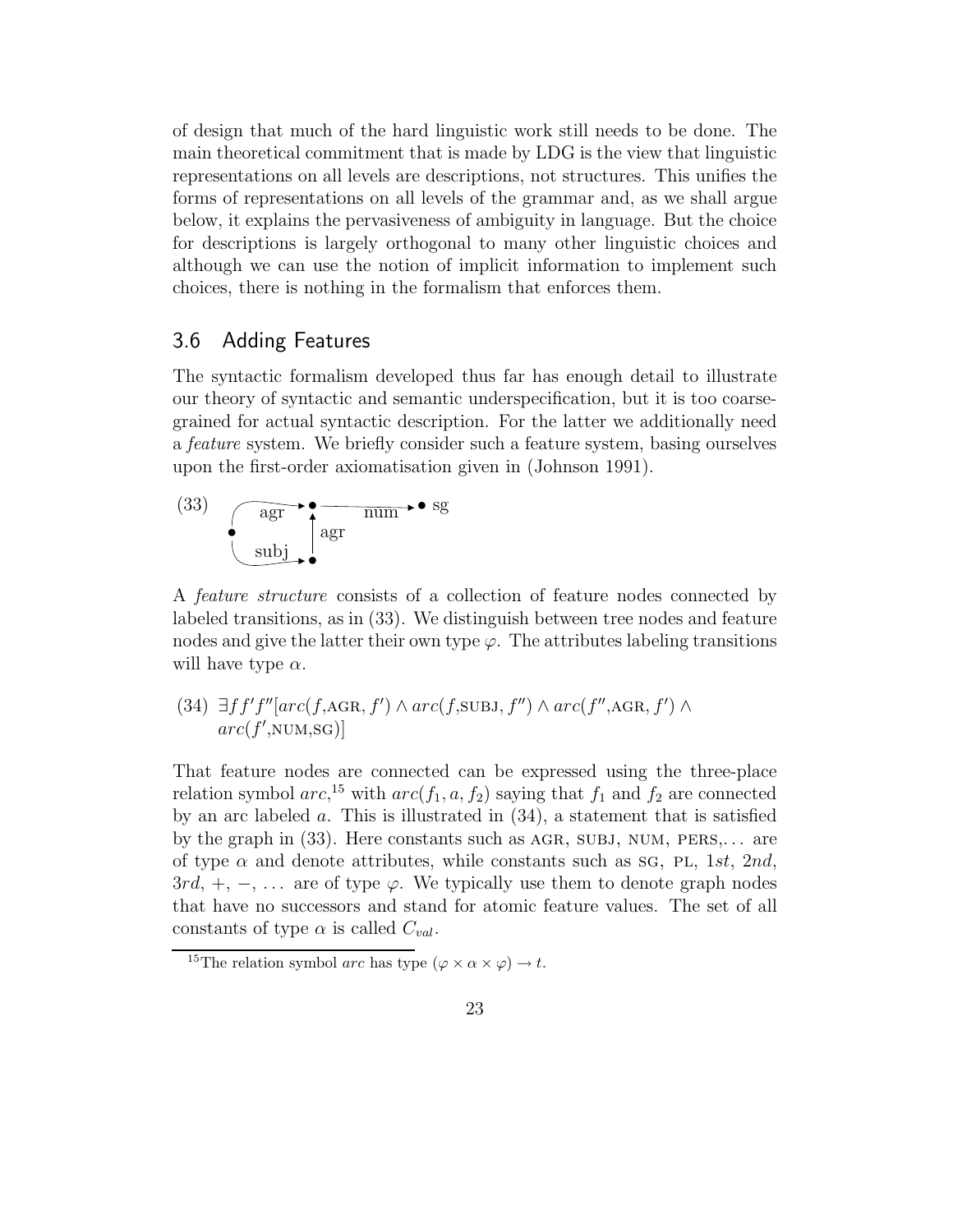The following three axioms are a direct adaptation from (Johnson 1991). The first puts a functionality requirement on the transition relation. The second embodies the constraint that atomic features have no further attributes. And the third axiom schema, reminiscent of  $\mathcal{A}11$ , gives constant-constant clashes by requiring that sg  $\neq$  3rd, sg  $\neq$  PL, etc.

A15  $\forall a \forall f_1 f_2 f_3[[arc(f_1, a, f_2) \land arc(f_1, a, f_3)] \rightarrow f_2 = f_3]$ 

A16  $\forall a \forall f \neg \text{arc}(c, a, f)$ , where  $c \in C_{val}$ 

 $\mathcal{A}$ 17  $c \neq c'$ , for all syntactically distinct pairs  $c, c' \in C_{val}$ 

We decorate tree nodes with features, writing  $\overline{m}$  for the feature decorating n (i.e. we use boxing as a function of type  $\nu\varphi$ ). Feature information can be added to our lexical descriptions by adding conjuncts. The following example sketches how within our framework LFG-like f-structures can be combined with phrase structure trees in a way that is essentially identical to the set-up in (Kaplan and Bresnan 1982).<sup>16</sup> We not only need to augment the information contained in classifying descriptions, but also the information in elementary tree descriptions. The classifying description for a word like see, for example, could contain the information that the verb is in the present tense and requires its subject not to be third person singular: $17$ 

(35) 
$$
\forall k[\text{SEE}(k) \rightarrow [tv(k) \land \sigma(k) = saw_2 \land arc(\overline{k}], \text{TENSE}, \text{PRES}) \land \forall k'[arc(\overline{k}], \text{SUBJ}, \overline{k'}] \rightarrow \neg [arc(\overline{k'}], \text{NUM}, \text{SG}) \land arc(\overline{k'}], \text{PERS}, 3\text{rd})]
$$

Elementary tree descriptions need also be enriched with feature information. The description for transitive verbs in (19), for example, could be made to

<sup>&</sup>lt;sup>16</sup>The procedure sketched below can clearly also be used to provide tree nodes with feature decorations as found in the LTAGs formalism. We choose to rather eclectically combine LTAG-like phrase structures with LFG-like f-structures because a) we like to emphasize the proximity of our descriptions approach to that of LFG and stress our intellectual indebtedness to (Kaplan and Bresnan 1982) and b) we like our example to contain complex-valued features (features in LTAGs tend to be single-valued and therefore are simpler). Although we in fact do believe that the present combination of the two theories does have certain advantages over each of its components taken separately, we shall not argue for this in this paper.

<sup>&</sup>lt;sup>17</sup>Of course it is a bit wasteful to give such completely regular information in each classifying description, and this can easily be avoided, but for the purpose of exposition we will leave it at this.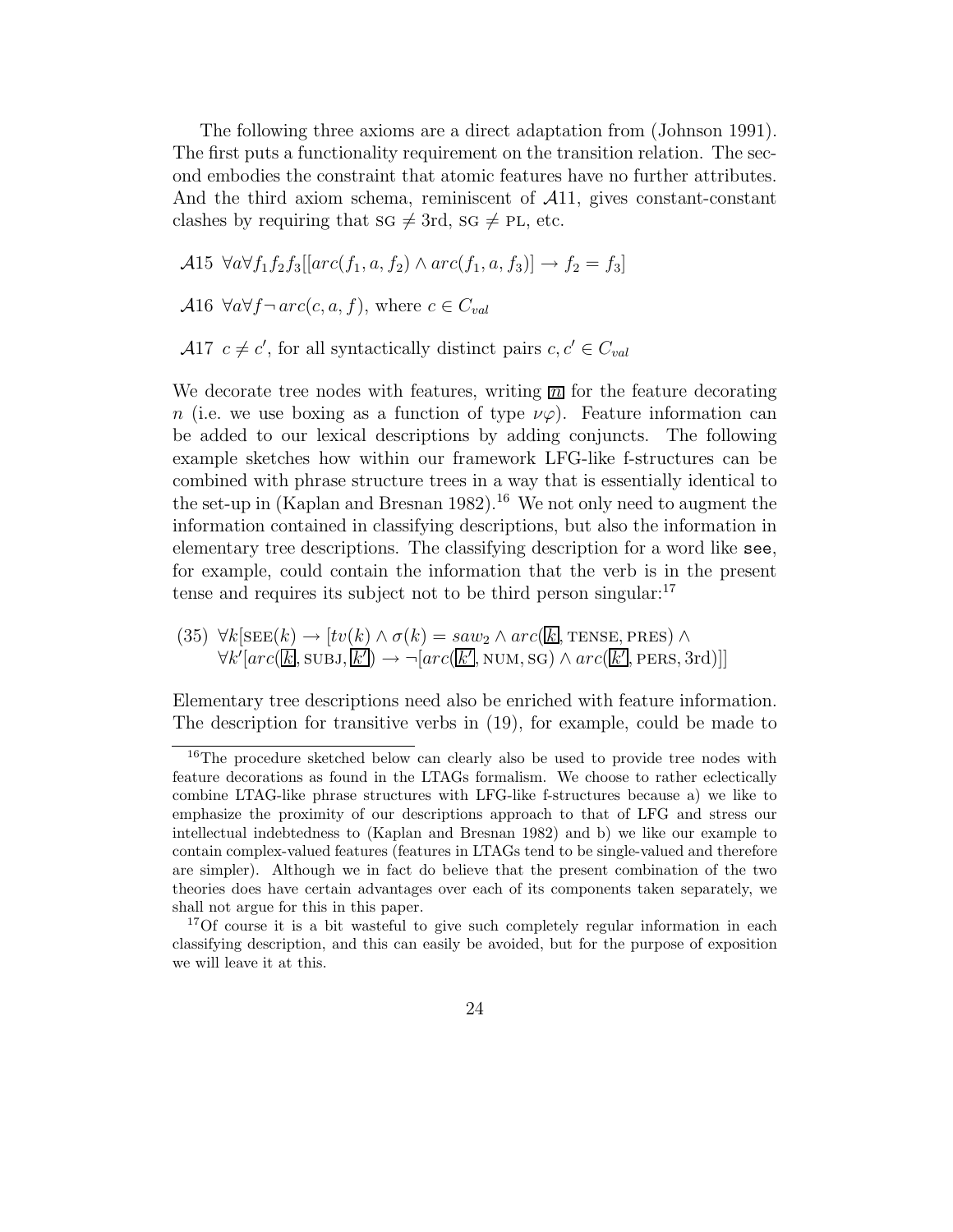contain the extra conjunct in (36). This not only expresses that the feature structures of certain nodes stand in certain functional relations, but also that all nodes on the path from the lexical anchor to its maximal projection share their features. After taking witnesses and elementary reasoning, a description as in  $(37)$  is obtained.<sup>18</sup>



In (38) the description obtained from *I suddenly see Mary* is given, with attribute-value matrices abbreviating formulae in an obvious way.



 $^{18}\mathrm{We}$  switch to graphical representations of descriptions again, but suppresss semantic information.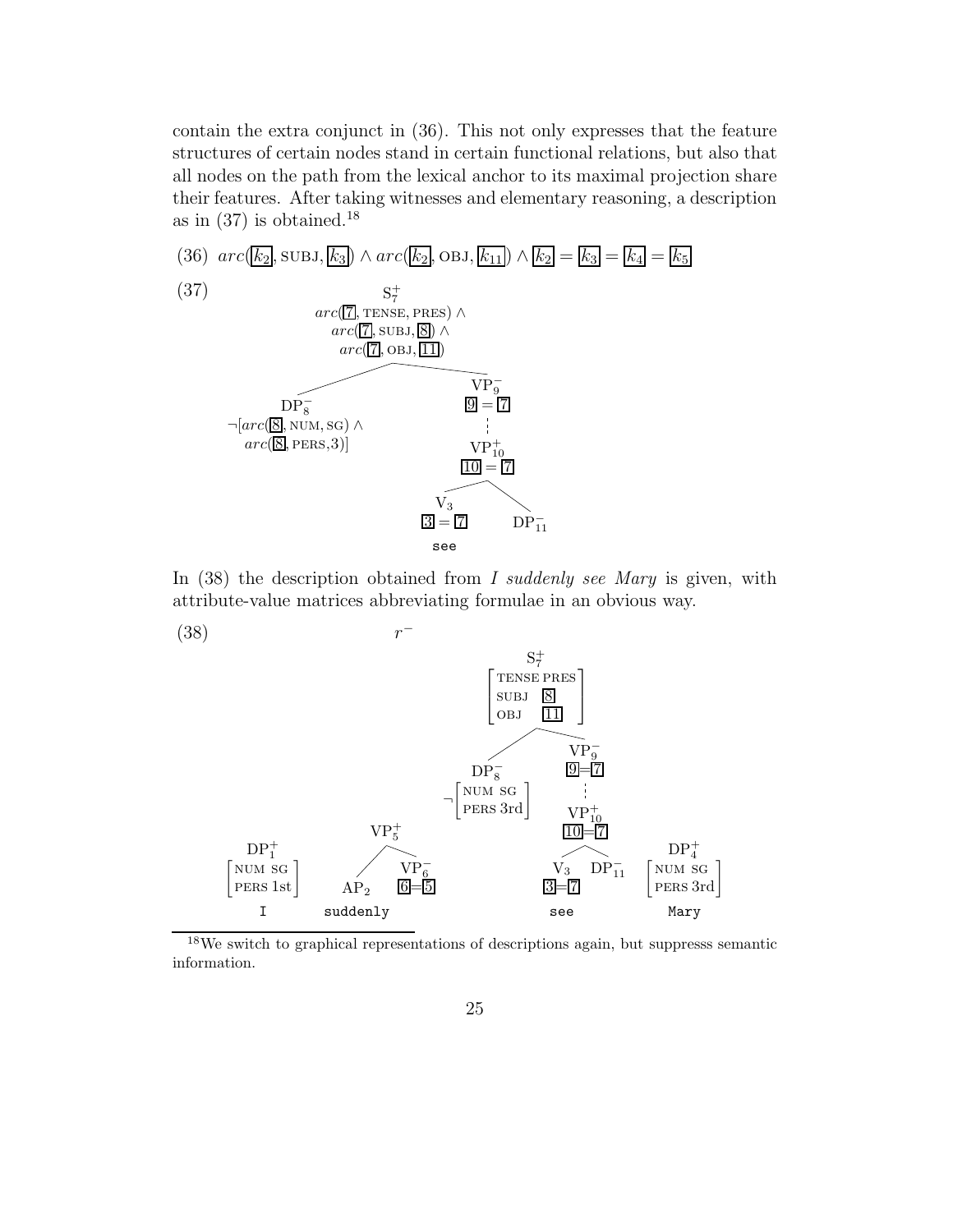It is clear that this description is satisfiable. However, the extra constraints also provide a way to rule out cases where agreement is violated. Pairing off constants in (38) leads to the picture in (39), which can either be read as a description or as a minimal structure satisfying that description.<sup>19</sup>



It is clear that in this way we can essentially combine the phrase structure descriptions of LDG with feature structure descriptions. Again there is room for extra integrity constraints. For example, our decision that all nodes along the verbal projection line of see should be connected to the same feature node, could easily be made into a universal principle expressed by such an integrity constraint.<sup>20</sup>

### 3.7 Feature Structures as Semantic Representations?

Clearly, our method for describing features and the method discussed earlier for obtaining the semantics of an expression by means of codescribing its form and meaning have a lot in common. The question therefore poses itself whether the second can be reduced to the first. Can the process of assigning a semantic value to a given expression be subsumed under a general mechanism of feature assignment? There is a tradition within constraint-based linguistics which uses constraints to *describe logical sentences*. (Fenstad, Halvorsen,

 $19(38)$  is satisfied by more than one structure, as it sets no limit on the number of feature nodes. It does restricts the number of tree nodes: there must be exactly seven of them. If (39) is interpreted as a structure, the attribute-value matrix on the right must be interpreted as a feature structure. If the picture is interpreted as a description, it is a feature description.

 $^{20}$ This would in fact put restrictions on 'adjoining'. For example, if conflicting feature information were put on nodes 5 and 6 in (38), so that  $\overline{5} \neq \overline{6}$  could be derived, no model satisfying the description would exist. Conversely, undesired adjunctions will not occur if node names that could participate in such an adjunction bear conflicting feature information.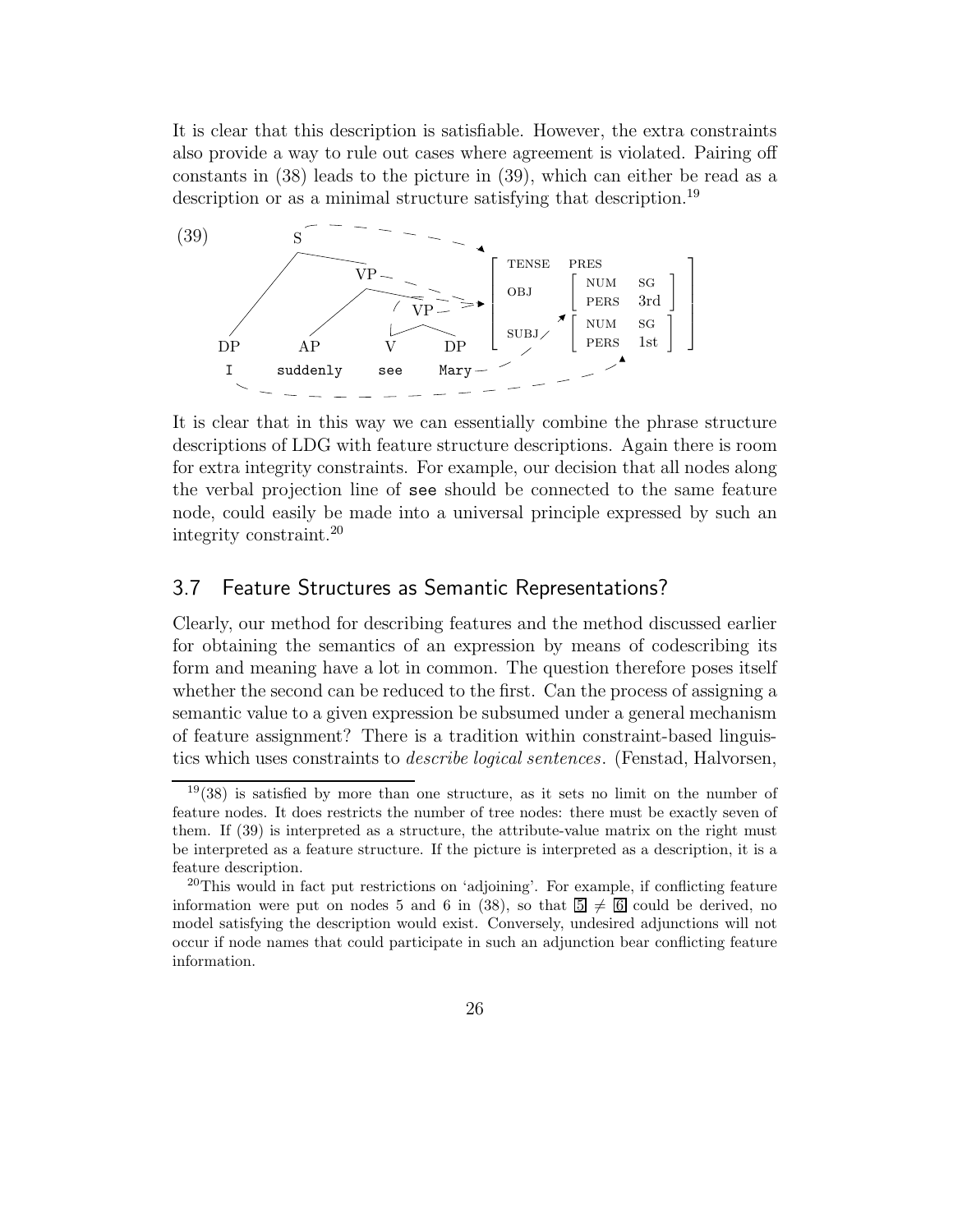Langholm, and van Benthem 1987), for example, propose to represent the formula  $\forall x \, kick(j, x)$  as the attribute value matrix in (40). I.e. the formula is represented as a certain graph, which can then be underspecified. This possibility is used in (Nerbonne 1992) and also lies at the heart of the 'Minimal Recursion Semantics' of (Copestake, Flickinger, Malouf, Riehemann, and Sag 1995).

$$
\begin{bmatrix}\n(40) \\
\text{FORMULA} \\
\text{FORMULA} \\
\text{FORMULA} \\
\text{RBL} \\
\text{ARG.1} \\
\text{ARG.2} \\
x\n\end{bmatrix}
$$

Although some interesting results have been obtained with the help of such descriptions of logical formulas, we think that, apart from the unwieldiness of (40) as compared with the much simpler representation  $\forall x \text{ } kick (i, x)$ , there are at least two reasons to find the procedure unsatisfactory. The first objection is that linguistic representations should be used to characterise linguistic objects and that logical formulas do not qualify as such. It is one thing to assume that a logical formula is adequate for describing the meaning of a natural language expression but quite another to assume that all aspects of the particular form of such a formula are linguistically relevant. Representations like the one in (40) bring historically contingent aspects of our method to denote logical formulas into linguistic theory. The second objection is that if we represent formulas with the help of graphs and then describe graphs with the help of formulas we have something that looks very much like an epicycle. It would be much simpler to use formulas directly for describing semantic values.

Attribute value matrices certainly provide enough structure for giving the syntax of various logics in which the semantics of natural language expressions can be expressed. But they do not seem to provide the right vehicle for doing semantics. Logical computation on such structures is certainly unwieldy (try proving  $p \to p$  from a standard set of axioms in this format!) and there is no reason to assume that natural language obtains meaning via the description of some artificial language. We can use a logical language for describing the truth conditions of English, but we should not replace truth conditions with formulas.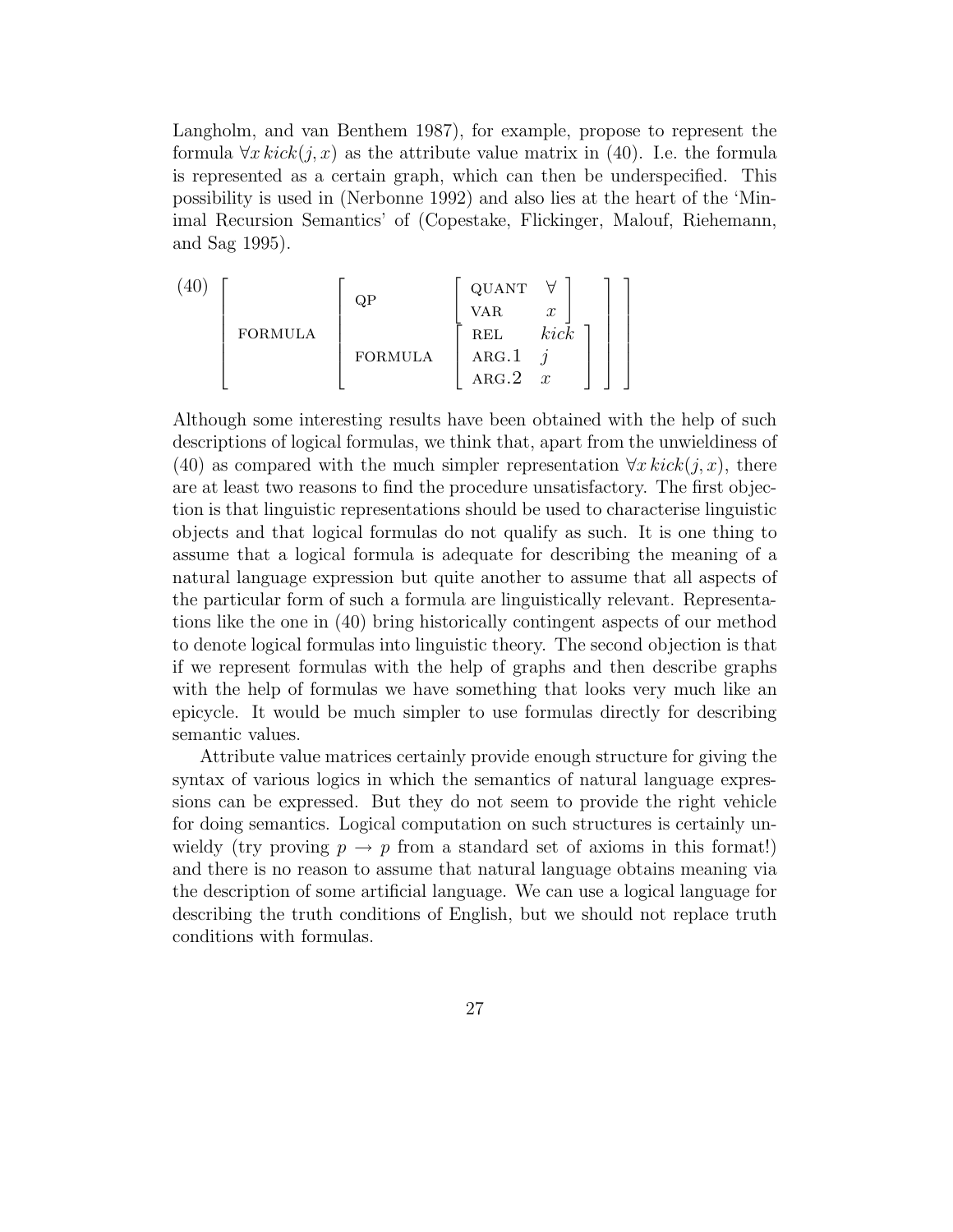## 4 Talking about Trees

The example descriptions considered in the previous section described only one tree, but this is indeed an exceptional situation. It is far more common that a multiplicity of trees satisfy a given description. Consider (42), obtained from an input description for (1a), repeated here as (41), a standard example of a PP attachment ambiguity.<sup>21</sup>

(41) John saw a man with a telescope.



The labeling 'XP' on 15 and 16 in (42) is a bit of a stop-gap. In fact these nodes can either be labeled VP or NP, but must of course carry the same label. This means that (43) should be part of the description obtained from the preposition.

(43) 
$$
(\ell(15) = vp \vee \ell(15) = np) \wedge \ell(16) = \ell(15)
$$

Pairing off constants now leads to the following identifications. First we see that  $21 = 7$  can be derived: 21 must match with a positively anchored name; all constants other than 4, 15 and 7 are excluded on the basis of clashing category information; but of these last the first two are out because they precede 6 while 21 is preceded by 6. In much the same way  $19 = 20$ ,  $12 = 13$ ,  $9 = 1, 17 = 18$  and  $8 = r$  are derived. This means that we arrive at the intermediate representation in  $(44).^{22}$ 

<sup>&</sup>lt;sup>21</sup>We suppress all semantic information in this section. The description connected with the determiner a is simplified for reasons of exposition. A slightly more complex form will be given shortly.

 $^{22}$ Intermediate representations such as these should perhaps be compared with the 'packed shared forests' of (Tomita 1986).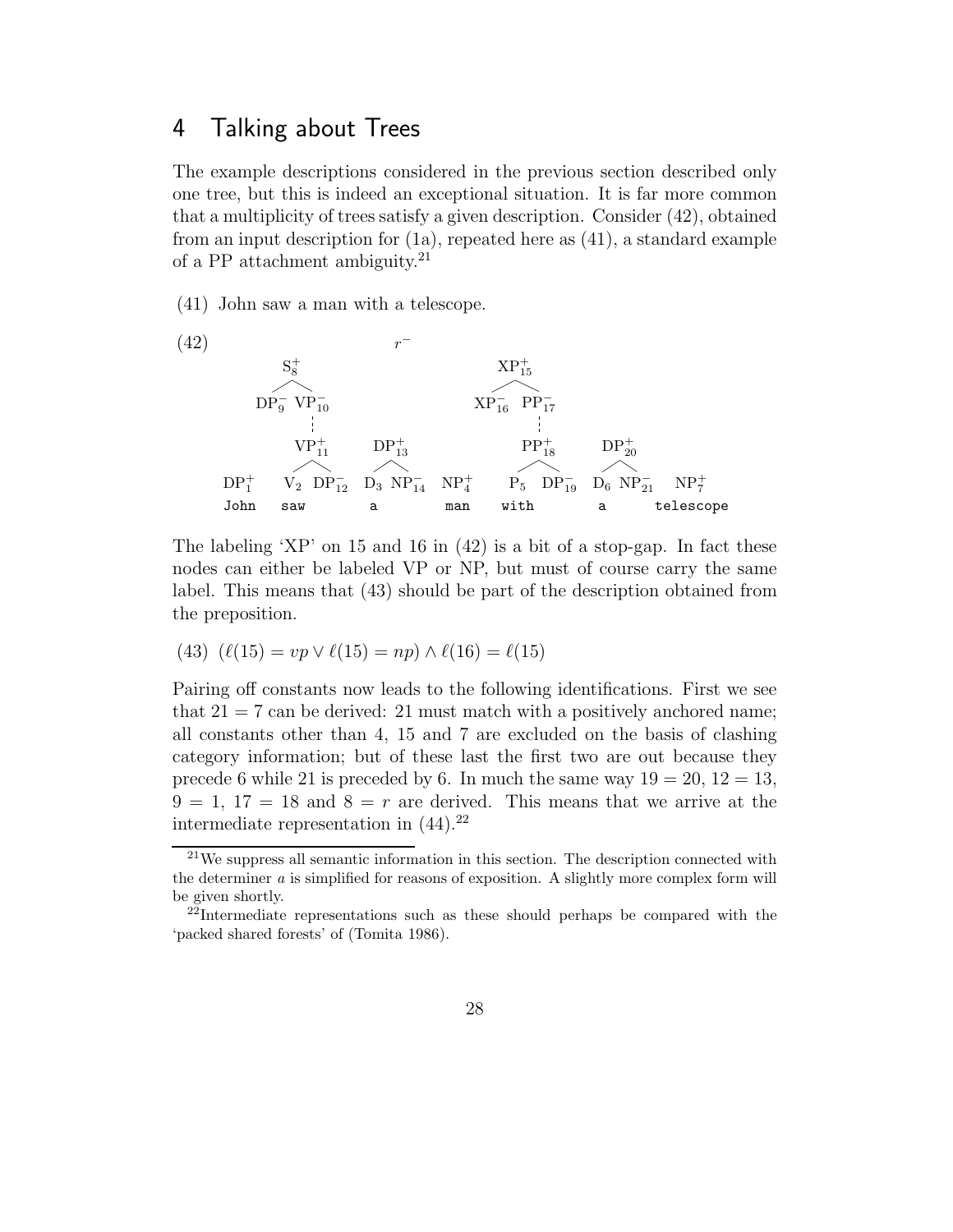

At this point there is a (first) choice. 16 can consistently be identified with 11, but also with 4. Each of these choices deterministically leads to further identifications and we end up with two models, the one in (45) and its alternative in (46).

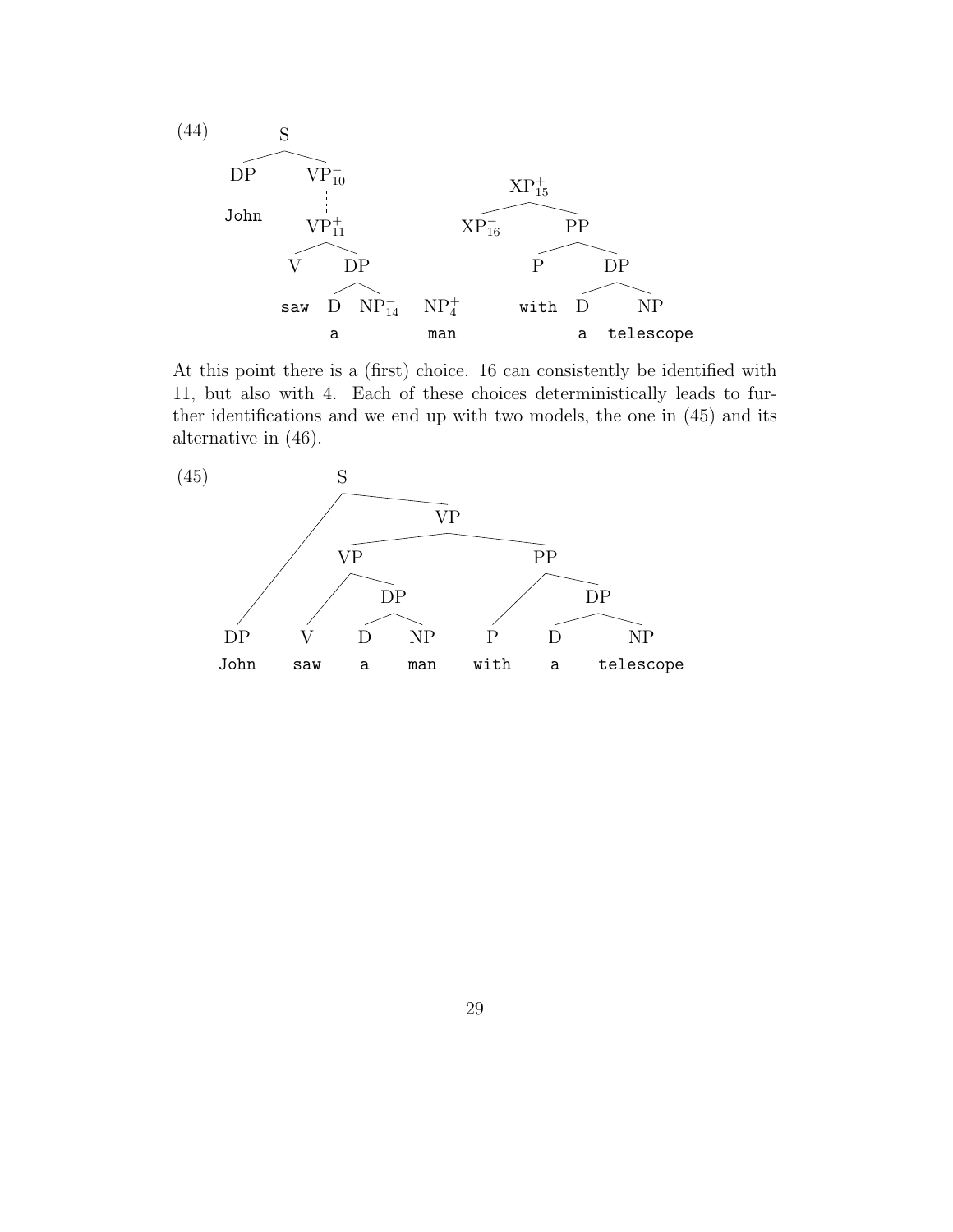

This example shows that the descriptions approach naturally deals with structural ambiguities. In fact the input description for (41) and the representation (44) that is derived from it underdetermine the structure of (41), in the sense that more than one structure validates the description. Our second example is of a different kind. It illustrates a case where a structural approach must necessarily *over*specify the linguistic information. Consider the following three sentences, which were taken from (XTAG Research Group 1995).

- (47) a. I opened up Michelle a new bank account
	- b. I opened Michelle up a new bank account
	- c. I opened Michelle a new bank account up

In view of this example, a structural approach must posit the existence of *three* elementary trees for the combination of words *open. . . up*. But it seems that such a treatment misses a generalisation. There is simply no relative ordering between the verb particle *up* and the two DP complements here. In a descriptions approach, on the other hand, we can easily get the required level of generality by not stipulating more relations to hold than is warranted. The description in (48) in itself would only match with an input description for (47b), but by weakening it, and putting only the constraints  $5 \prec 6 \prec 8$ and  $5 \prec 7$  on the relative order of the daughters of 4, we get a description which also squares with  $(47a)$  and  $(47c)$ . This form of underspecification is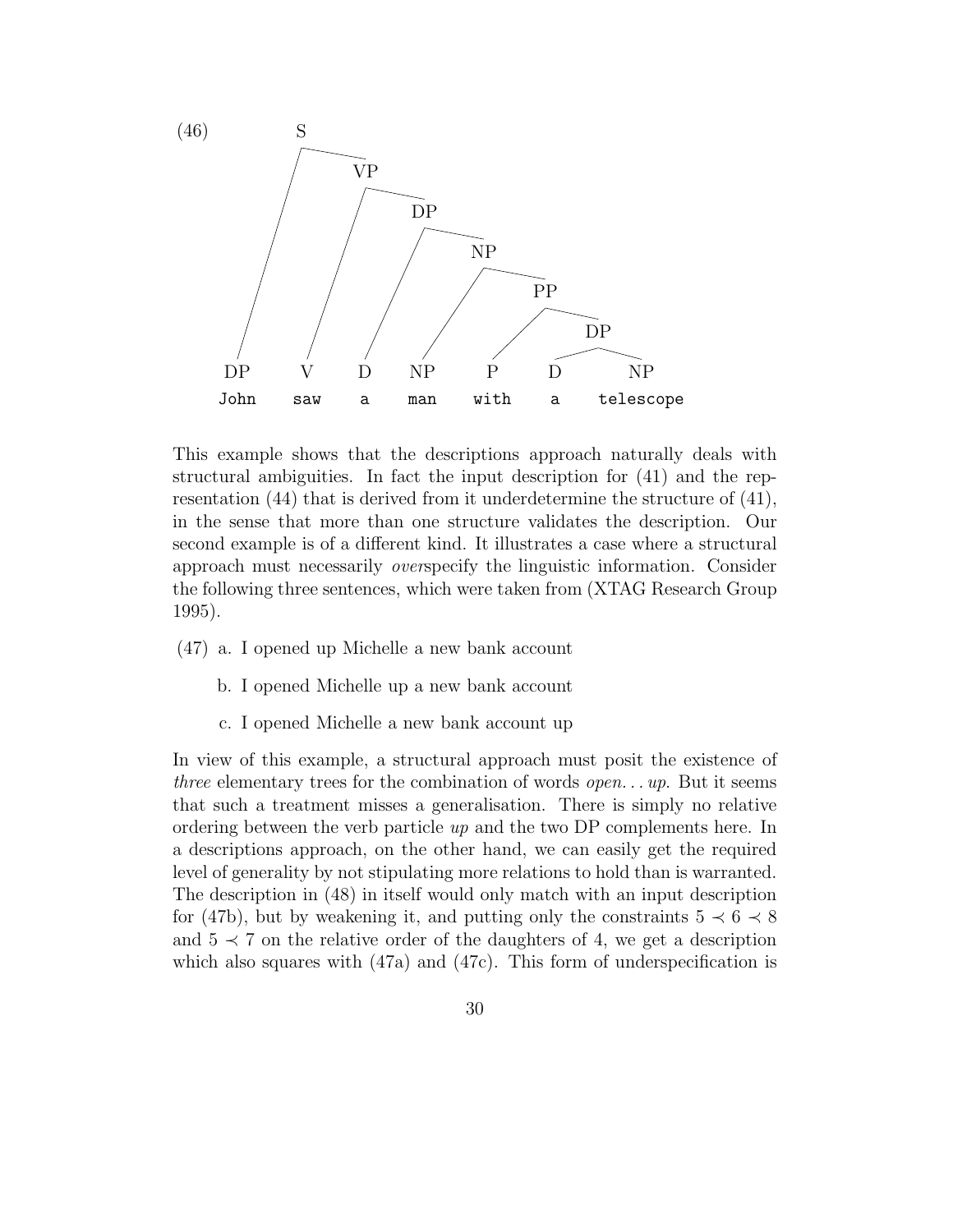reminiscent of the Immediate Dominance / Linear Precedence (ID/LP) format of Generalised Phrase Structure Grammar (see (Gazdar, Klein, Pullum, and Sag  $(1985)$ , and indeed we feel that the ID/LP format is best viewed as a version of the descriptions approach to linguistic representation.



While the previous example illustrated the fact that left-to-right ordering can be underspecified in a descriptions approach, our third example shows that it is also possible to underpecify the distance between filler and gap in a long distance dependency.<sup>23</sup> Consider the following elementary tree description for the relative pronoun *who*.



The description specifies that the relative pronoun must c-command a DP, but underspecifies the distance between the two elements. Since the DP node name is marked positively it will need to combine with a negatively marked node name lower in the tree, and the result will be the filling of a gap as in (50). In the lexical element (49) we can additionally specify dependencies between filler and gap. For example, in one dialect of English the DP in (49) should be marked for nominative, while in a similar tree for *whom* the DP should have accusative case. But there is also a semantic dependency

<sup>&</sup>lt;sup>23</sup>Compare the discussion of long distance dependencies in Lexicalised Tree Adjoining Grammars given earlier.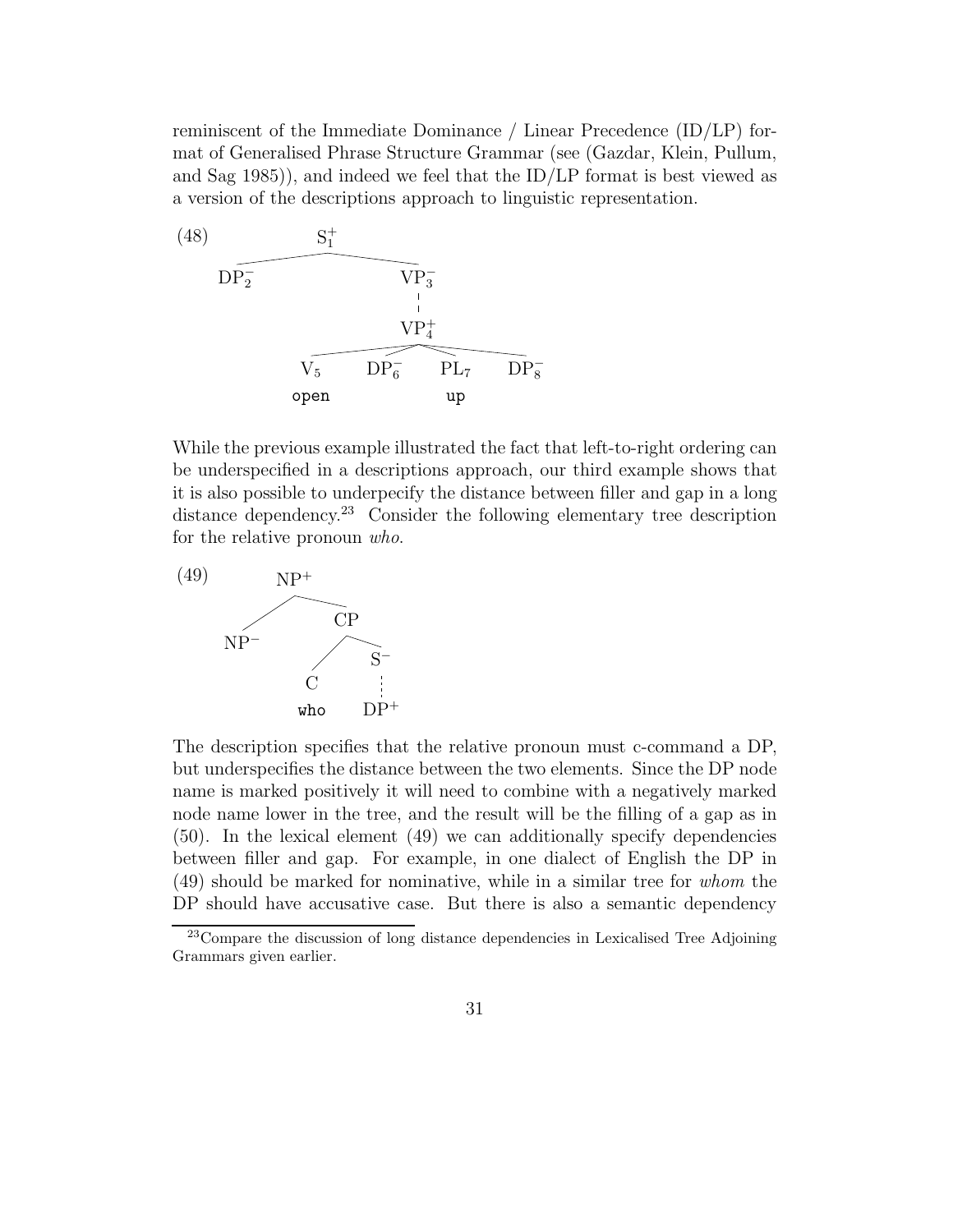which can be regulated at the level of the extended domain of locality for *who*. Intuitively, the semantics of *who* forms a predicate out of the semantics of its complement S and intersects this predicate with the semantics of the NP<sup>−</sup> node. The DP contributes a variable (or similar) to the S semantics and the intersecting predicate is obtained by abstracting over this position. The semantics of the whole construction therefore crucially depends on that of the DP.



We now turn to quantifier scope ambiguities such as the one exemplified in (51). We have seen how the descriptions approach can naturally deal with structural syntactic ambiguities, due to the fact that a single description may have many structures satisfying it. Therefore, if scope ambiguities are assumed to be manifestations of structural ambiguity, they should be amenable to a similar treatment.

(51) Every man loves a woman.

It is natural at this point to turn to (May 1977)'s Logical Forms, as these are the kind of structures required. One possible Logical Form for (51), the one that encodes the wide scope reading of the existential quantifier, would be (52). Here the DPs *every man* and *a woman* are indexed, are raised out of their surface positions, and have left a coindexed trace behind. The raising serves a semantic purpose, as it is now possible to compositionally assign the desired reading to the sentence, but a secondary result of the raising is that surface order is destroyed. This is less than desirable and in fact the movement of surface material is redundant from a semantic point of view.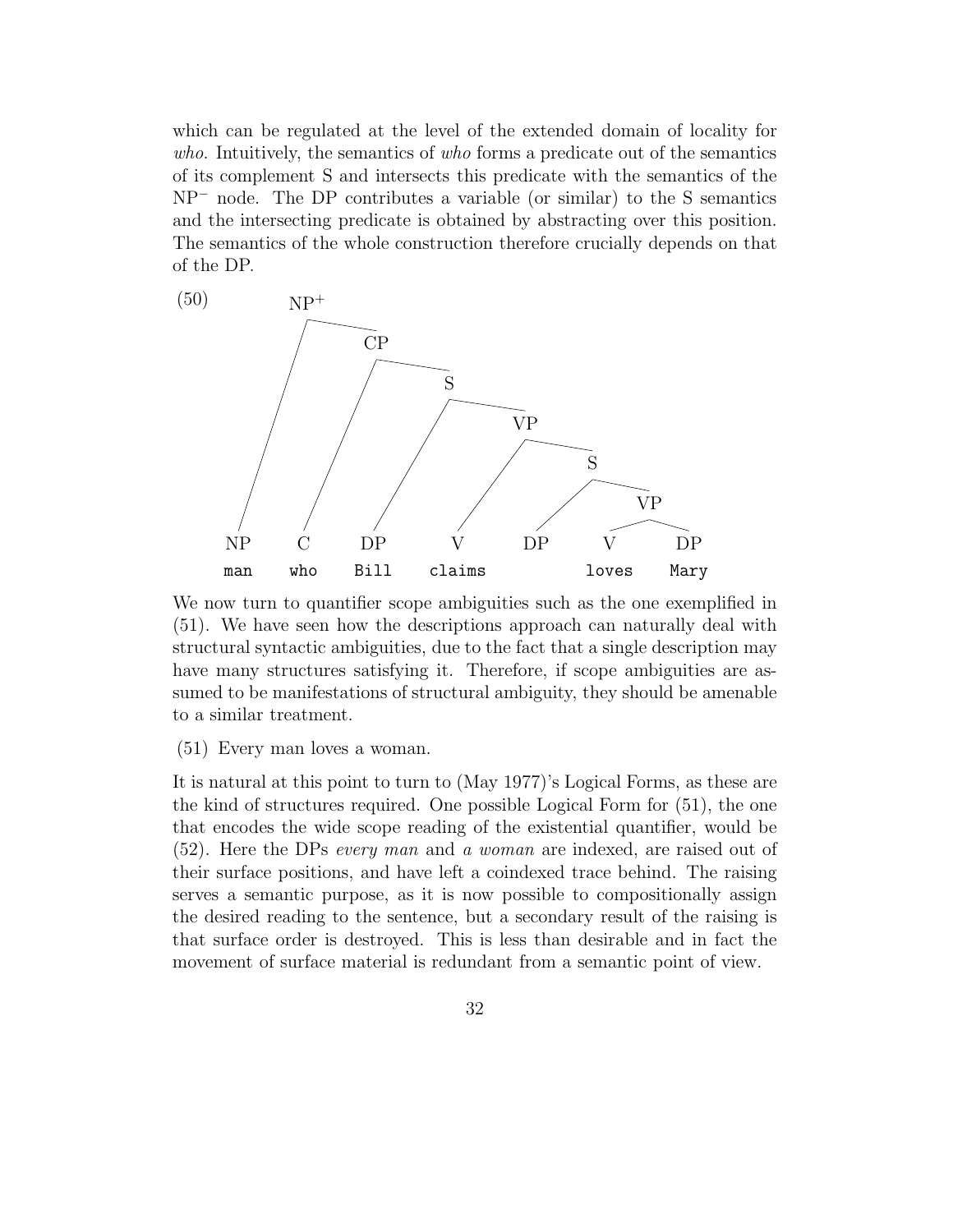

In (53) we have rearranged the material in (52), leaving the DPs *in situ* syntactically, but retaining the S nodes that in May's approach result from adjoining DP to S. The result is close to the usual surface structure of the tree except that the top S node is replaced by a segment of three nodes which each will have a different semantic interpretation. The semantics of  $S_i$  will be the result of quantifying-in  $DP_i$  into S, and similarly the semantics of  $S_j$ will be the result of quantifying-in  $DP_j$  into  $S_i$ <sup>24</sup>



Quantifying-in is a long-distance phenomenon and long-distance phenomena are treated lexically in our theory, just as in the Tree-Adjoining Grammars of which our theory is a subspecies. Quantification will be treated within the extended domain of locality of determiners, the primary constructors

 $^{24}$ The present approach may also be compared with the technique of Cooper Storage (Cooper 1983). The extra Ss then represent stages in the interpretation process of S. For example, the interpretation of  $S_i$  will be the result of retrieving the interpretation of  $DP_i$ from the store, and similarly for  $S_j$  and  $DP_j$ .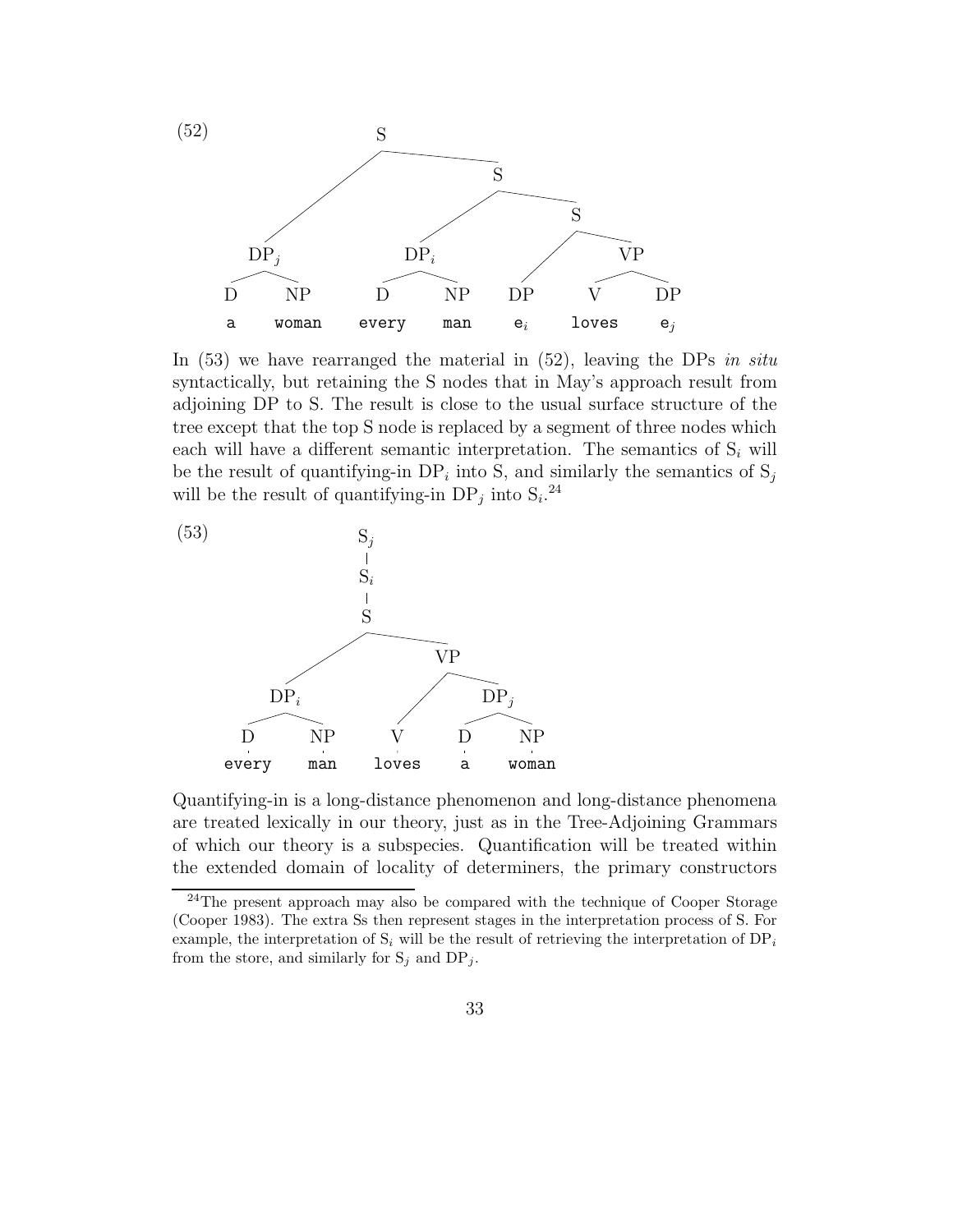of quantifiers. In (54) the elementary tree descriptions of determiners are revised to the effect that each determiner now comes with two extra S nodes. (The coindexing between the top S and DP is just mnemonic. The indexation is not as such reflected in the underlying logical representation.)



Identifying provably corefering node names as before, we arrive at the intermediate description in (55), our 'packed' representation of the two scope possiblities.



Clearly, two possibilities are left open here. Identifying 7 and 10 will lead to the possibility in (53), the tree underlying the wide scope reading of the existential quantifier. Adding  $16 = 10$  to the description on the other hand will lead to the tree underlying the ∀∃ reading.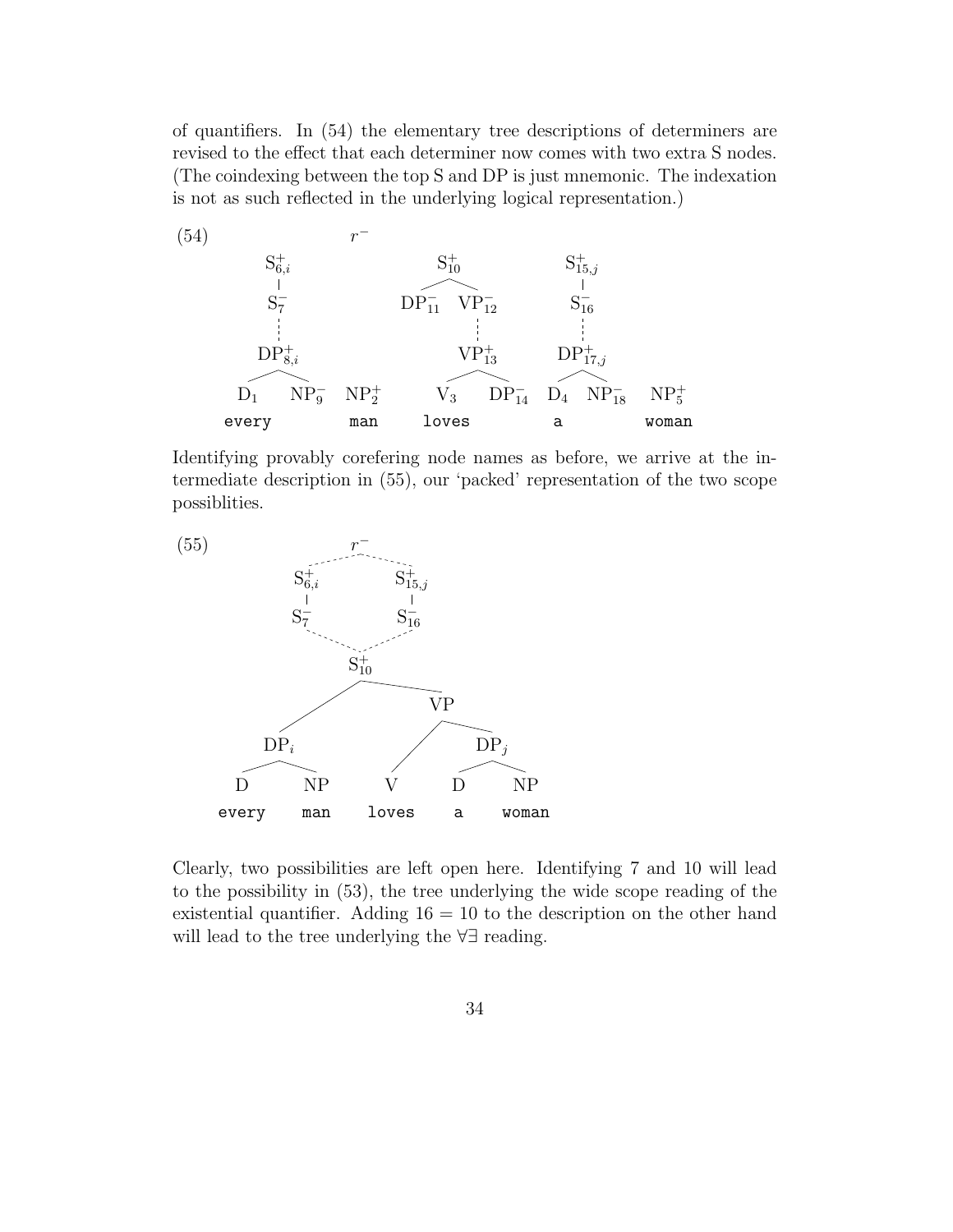## 5 Talking about Binding

#### 5.1 A Difficulty with Determiners

How can we assign a semantics to the lexical descriptions in (54)? When we try to write down a semantics for the determiners, a difficulty pops up. Consider again the lexical item for *every* (repeated here in (56)). We must express the meaning of the upper S node 6 in terms of that of 7, *whatever the meaning of* 7 *turns out to be*, i.e. we must be able to express the result of quantification into an arbitrary context.<sup>25</sup>



It should be noted that there is a similar situation in elementary logic where the semantics of universal quantification must be explained, i.e. where the semantics of  $\forall x \varphi$  must be given in terms of the semantics of  $\varphi$ . The way in which this is standardly solved derives from Tarski and presupposes a separation between a language described and the language describing it. This in fact fits well into our general descriptions approach which allows us to describe any given natural language with the help of logic. In order to solve our difficulty with quantification into arbitrary contexts we will emulate within the system the usual approach to binding in classical logic. First, after analyzing what is needed, we will axiomatize the binding machinery; then the correctness of our axiomatization will be shown; and finally it will be explained how the approach solves the problem with stating the semantics of (56).

<sup>&</sup>lt;sup>25</sup>A naive attempt to give the required semantics would be to demand that  $\sigma(6)$  =  $\forall x[\sigma(9)(x) \rightarrow \sigma(7)]$  and  $\sigma(8) = x$ . That this does not work is seen by considering that x is not free in the term  $\sigma(7)$  and that hence, by  $\alpha$ -conversion,  $\sigma(6) = \forall y[\sigma(9)(y) \rightarrow \sigma(7)]$ . Substitution of  $\sigma(7)$  by a term containing a free x will not lead to the desired capturing of the variable.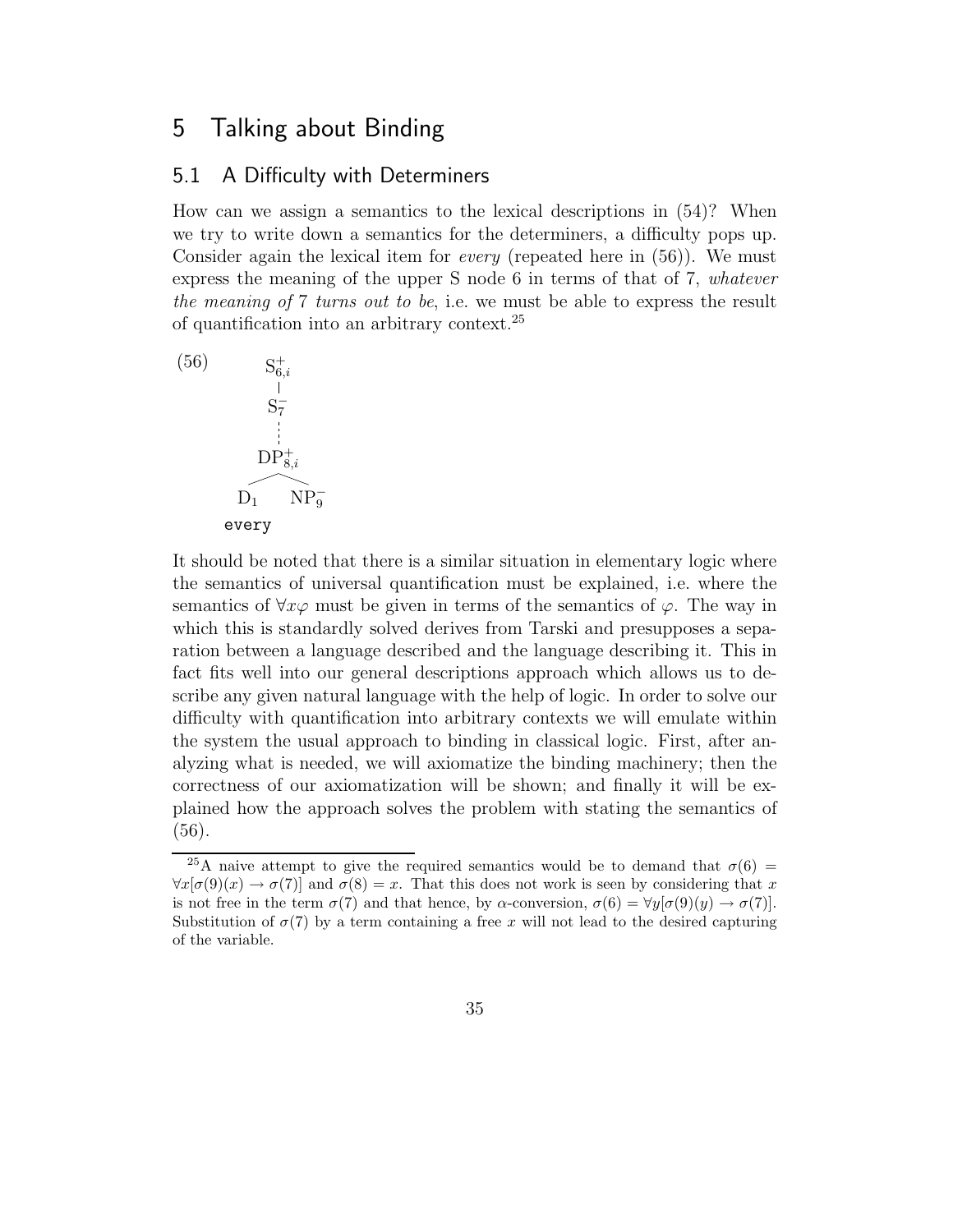#### 5.2 Axioms for Logical Binding

Let us recap the standard Tarski definition. Suppose we have a first-order model M, consisting of a domain  $\mathcal D$  and an interpretation function  $\mathcal I$ . Let  $\mathcal V$ be the set of variables in the language and define A, the set of *assignments* for  $\mathcal{M}$ , as  $\mathcal{D}^{\mathcal{V}}$ . The statement that assignments a and b differ at most in the variable x will be written as  $a[x]b$  and the value of a term t (in M) under an assignment a, defined in the usual way, will be written as  $[[t]]<sup>a</sup>$ . The definition then identifies the semantic value  $[\![\psi]\!]$  (in M) of a formula  $\psi$  with a set of assignments in the following way.

(57) 
$$
[R(t_1, \ldots, t_n)] = \{a \in \mathcal{A} \mid \langle [t_1]^a, \ldots, [t_n]^a \rangle \in \mathcal{I}(R)\}
$$

$$
[t = t'] = \{a \in \mathcal{A} \mid [t]^a = [t']^a\}
$$

$$
[\neg \varphi] = \mathcal{A} - [\varphi]
$$

$$
[\varphi \to \psi] = (\mathcal{A} - [\varphi]) \cup [\psi]
$$

$$
[\forall x \varphi] = \{a \in \mathcal{A} \mid \forall b \in \mathcal{A} : a[x]b \to b \in [\varphi]\}
$$

The last clause here gives the semantics of  $\forall x \varphi$  in terms of that of  $\varphi$ , for arbitrary  $\varphi$ . How can we emulate this feat *within* the classical language  $\mathcal L$  we have been using thus far? Definition (57) is framed in mathematical English<sup>26</sup> and talks about predicate logic; we want to use  $\mathcal L$  to talk about English. Mathematical English can talk about predicate logic because it has available concepts such as variables and assignments. We therefore need to have similar concepts at our disposal in  $\mathcal{L}$ . Of course  $\mathcal{L}$  already contains variables and is interpreted in terms of assignments. But since we want to use  $\mathcal L$  as a metalanguage for English, we also need to have similar objects at its object level.

Let us introduce such objects and call those that approximate variables *registers* (type  $\pi$ ), and those approximating assignments *states* (type s). An essential property of the relation between variables and assignments is that, for each assignment  $a$ , each variable  $z$  and each object  $d$  of the domain under consideration, there is an assignment b such that  $a[z]$ b and  $b(z) = d$ . The following axiom imposes that registers and states obey a similar constraint.<sup>27</sup>

A18  $\forall i_s \forall v_\pi \forall x_e \exists j_s [i[v]j \wedge V(v, j) = x]$ 

 $^{26}$ English + set theory roughly; in (57) we mainly see set theory.

<sup>&</sup>lt;sup>27</sup>The property under consideration is exactly the one which is weakened in the 'Modal State Semantics' of (van Benthem 1996). This suggests that by weakening A18 we could have some of the effects of Van Benthem's Modal State Semantics within our system. We shall not further pursue this interesting possibility here.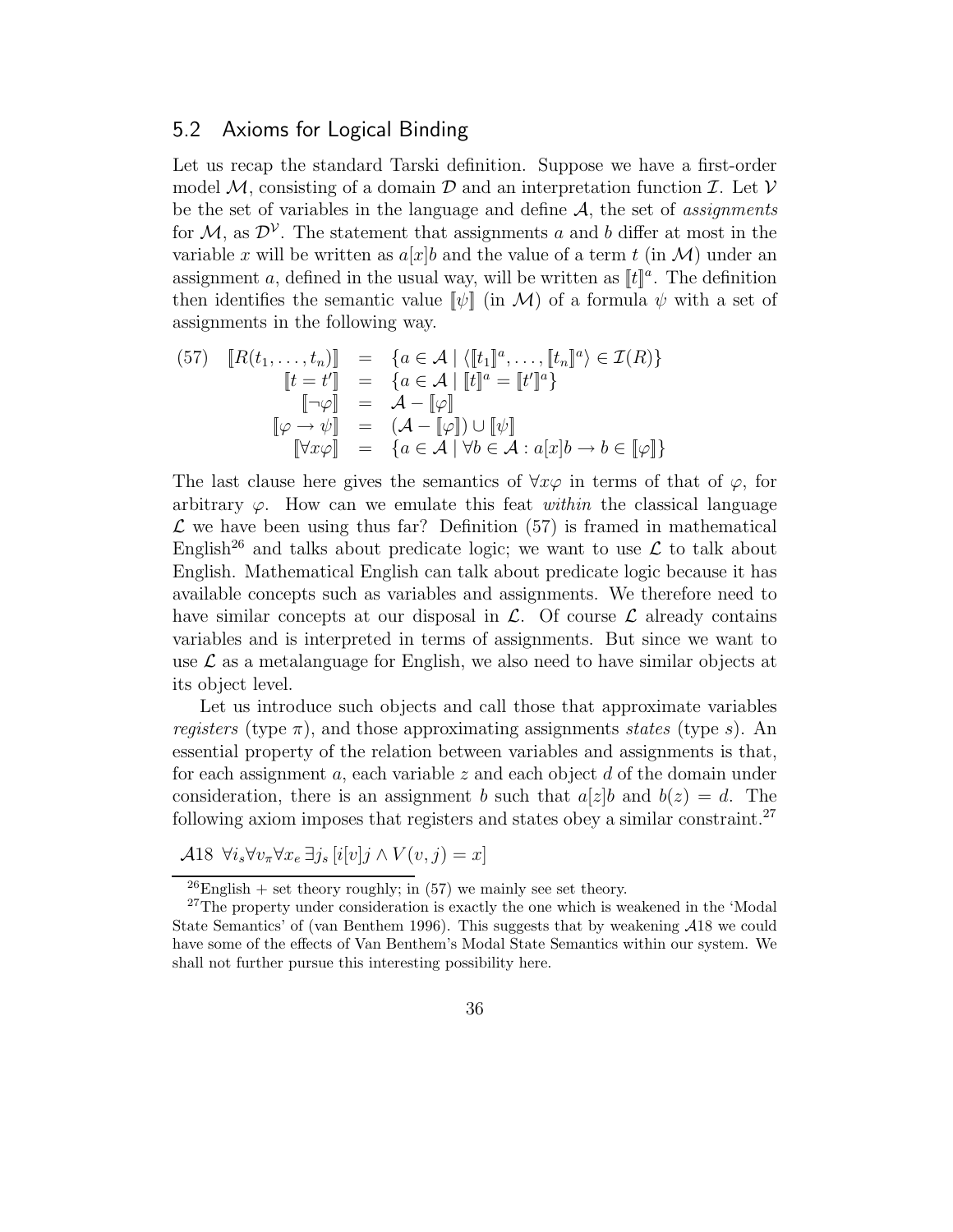Here V (type  $\pi \times s \to e$ ) is a function which assigns a value to each register v in each state j and  $i[\delta]$ j is an abbreviation of  $\forall v[v \neq \delta \rightarrow V(v, i) = V(v, j)]$ .<sup>28</sup>

We need a way to generate 'fresh' registers and the following two axiom schemes will provide a mechanism for providing them. Let  $\mathcal C$  be a set of constants of type  $\nu \to \pi$ . (We will use only one element u of C in this paper, but want the possibility of having more than one register connected wit each node) Define U as  $\{\rho(n) \mid \rho \in C \text{ and } n \in \{0, 1, 2, ...\} \}$ . The elements of U (examples:  $u(4)$ ,  $u(23)$ , often written as  $u_4$ ,  $u_{23}$ ) are closed terms of type  $\pi$  which will play the role of mimicking variables. They will be called *pseudovariables*. 29

The functions in  $\mathcal C$  associate every node of our trees with a number of variable registers. To make sure that these registers are really fresh, it must be prevented that certain distinct elements of  $\mathcal U$  corefer. For example, it must be prevented that  $u_8$  and  $u_{12}$  in fact refer to the same register. Otherwise they would encode the same variable and 'quantifying' over  $u_8$  could possibly capture  $u_{12}$ . This noncoreference of pseudovariables is enforced by  $\mathcal{A}19$  and  $\mathcal{A}20$ . The first of these ensures that different elements of C cannot assign coreferring pseudovariables to any two nodes. The second axiom requires the elements of  $\mathcal C$  to be injective, so that they will assign different registers to different nodes.

A19  $\forall kk' \rho(k) \neq \rho'(k'), \quad \text{if } \rho, \rho' \in \mathcal{C} \text{ are syntactically distinct}$ 

$$
\mathcal{A}20 \ \forall k_1 k_2 [\rho(k_1) = \rho(k_2) \rightarrow k_1 = k_2], \quad \text{if } \rho \in \mathcal{C}
$$

<sup>28</sup>Note that for each state *i* there is a function  $\lambda v. V(v, i)$  assigning values to registers. The converse is not necessarily true and from a formal point of view imposing A18 is much weaker than requiring that states correspond to the full space of functions from registers to values. It might seem then that we have not captured enough properties of assignments here, but in Theorem 1 below we shall see that the essential properties are in fact captured. The reason is that our requirement that the set of assignments  $A$  correspond to the full function space  $\mathcal{D}^{\mathcal{V}}$  is unnecessarily strong. Restricting consideration in (57) to a set  $\mathcal{A}'$  of assignments differing only in finitely many places from a given assignment a, for example, would not change key notions such as satisfiability and entailment. Of course in many developments of elementary logic assignments are simply finite sequences or finite functions from variables to elements of a given domain.

<sup>29</sup>The idea of having analogues of variables and assignments at the object level is not new. (Sternefeld 1997) traces it back to (Bennett 1979) and in fact to (Montague 1970). (Montague did not work with an intermediary logic in EFL, but his infinite sequences of individuals  $A^{\omega}$  are essentially assignments.) (Sternefeld 1997) elegantly applies a workedout version of Bennett's theory to reconstruction and connectivity phenomena in an LFbased framework. The logical part of his theory is closely connected to ours.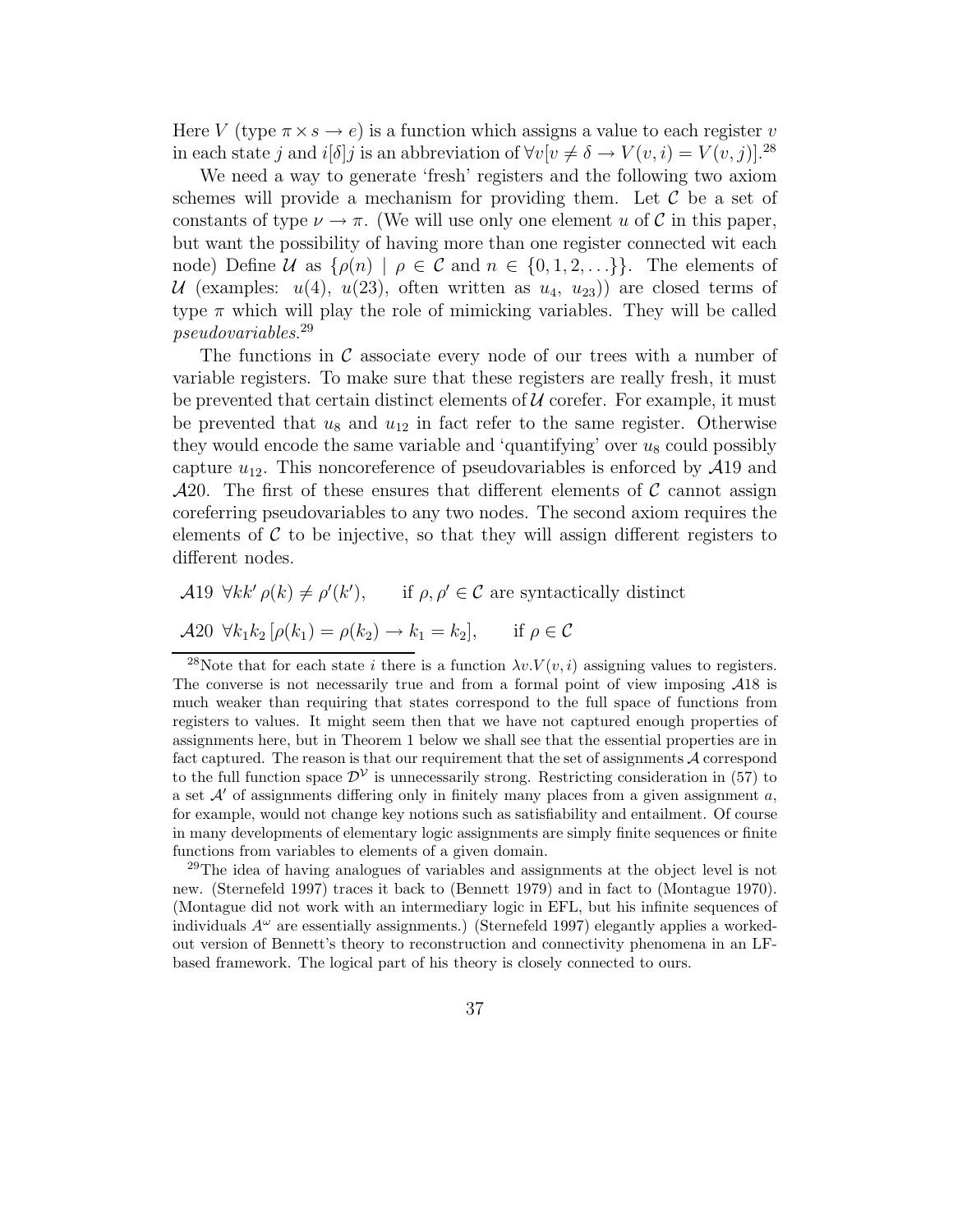This requirement on freshness of registers should carefully be distinguished from the possibility that registers get the same value in a given state. It is possible e.g. that  $V(i, u_8) = V(i, u_3)$  for some i, even if  $8 \neq 3$ . Indeed,  $\mathcal{A}18$ requires that such an i exists.

For more information on a set of axioms strongly related to  $\mathcal{A}18-\mathcal{A}20$  see (Muskens 1996).

#### 5.3 Embedding Predicate Logic

The axioms considered above essentially allow our logical language to talk about a form of binding. Can we capture the essentials of the binding machinery? In order to answer this question we show that it is possible to embed predicate logic into (the first-order part of) type theory, using registers and states instead of variables and assignments. Letting  $\delta$  range over pseudovariables, we write

(58) 
$$
R\{\delta_1 \dots \delta_n\}
$$
 for  $\lambda i.R(V(\delta_1, i), \dots, V(\delta_n, i)),$   
\n $\delta \equiv \delta'$  for  $\lambda i.V(\delta, i) = V(\delta', i),$   
\n $-\gamma$  for  $\lambda i \neg \gamma(i),$   
\n $\gamma \supset \gamma'$  for  $\lambda i[\gamma(i) \rightarrow \gamma'(i)],$   
\n $\Pi \delta \gamma$  for  $\lambda i \forall j[i[\delta] j \rightarrow \gamma(j)].$ 

These abbreviations mimick the Tarski truth conditions for (in that order) predication, identity, negation, implication and universal quantification. They should be compared with the clauses in (57). Here are some further abbreviations that will prove useful.

|  | (59) $\gamma \cap \gamma'$ abbreviates $-[\gamma \supset -\gamma']$ |  |
|--|---------------------------------------------------------------------|--|
|  | $\gamma \cup \gamma'$ abbreviates $-\gamma \supset \gamma'$         |  |
|  | $\Sigma \delta \gamma$ abbreviates $-\Pi \delta - \gamma$           |  |

The abbreviations in (59) mimick conjunction, biconditional implication, disjunction and existential quantification.

In order to make precise the relation between these abbreviations and ordinary predicate logic, let us consider the language described by the following Backus-Naur Form.

(60) 
$$
\gamma
$$
 ::=  $R\{\delta_1,\ldots,\delta_n\} | \delta_1 \equiv \delta_2 | -\gamma | \gamma \supset \gamma' | \Pi \delta \gamma$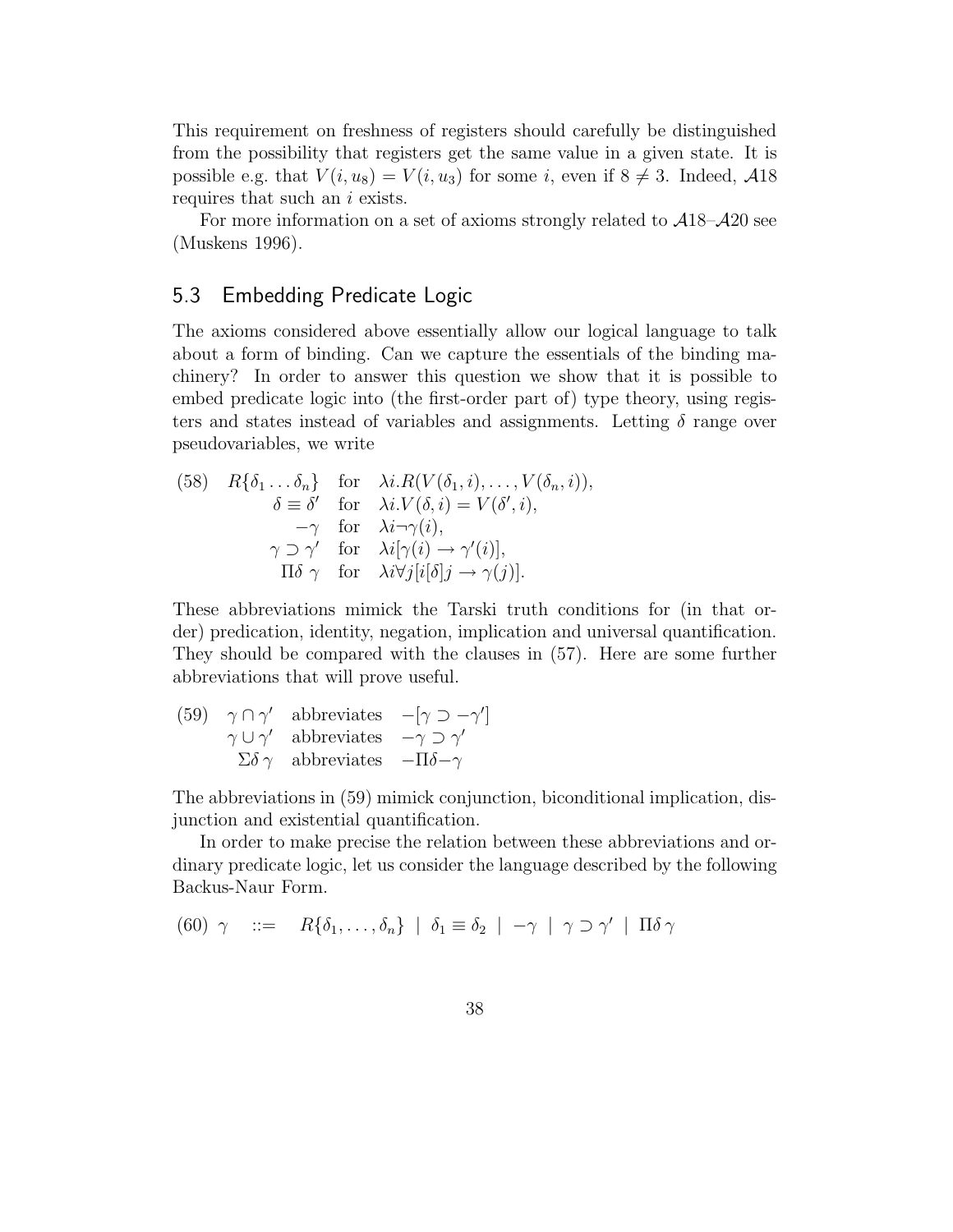Here the R are taken from some repository of constants (e.g. *love, walk, give,...*) of types  $e \times \cdots \times e \rightarrow t$ , while the  $\delta s$  are as before.

Although it is obvious how the fragment defined in (60) corresponds to predicate logic, we give an embedding translation for concreteness. Let † be a function such that † bijectively maps the set of pseudovariables onto the set of variables of type e. Define

$$
TR(R\{\delta_1, \ldots, \delta_n\}) = R(\delta_1^{\dagger}, \ldots, \delta_n^{\dagger})
$$
  
\n
$$
TR(\delta_1 \equiv \delta_2) = \delta_1^{\dagger} = \delta_2^{\dagger}
$$
  
\n
$$
TR(-\gamma) = \neg TR(\gamma)
$$
  
\n
$$
TR(\gamma \supset \gamma') = TR(\gamma) \rightarrow TR(\gamma')
$$
  
\n
$$
TR(\Pi \delta \gamma) = \forall \delta^{\dagger} TR(\gamma)
$$

For any formula  $\varphi$  and state variable *i*, let  $\varphi^i$  be the result of substituting  $V(\delta, i)$  for each free  $\delta^{\dagger}$  in  $\varphi$ . That our fragment is really just another incarnation of predicate logic (provided that different node names refer to different nodes) is the content of the following theorem (see also (Muskens 1999)).

**Theorem 1** Let  $\gamma$  be a term of type  $s \to t$  as defined in (60). Let *i* be an *arbitrary variable of type s.* Let  $\Gamma$  *contain all statements*  $n \neq n'$  *for every pair n*, *n'* of syntactically different node names in  $\gamma$ . Then  $\Gamma \models_{\mathcal{G}} \text{TR}(\gamma)^i \leftrightarrow \gamma(i)$ .

The theorem will be proved in an appendix. The requirement on node names will be met automatically in our applications.

At this point the reader may well wonder what the advantage of defining a version of predicate logic within classical type logic is. The answer is that our embedding of the variable binding mechanism a) frees us from technical difficulties with respect to substitution and b) allows us to incorporate logics in which variable binding is handled differently from the way it is handled in classical logic. In order to appreciate a) the reader may note that every term in the language generated by the Backus-Naur form in (60) is in fact *closed*. This means, for example, that the equations in (61a) and (61b) straightforwardly lead to the equation in  $(61c)$ , i.e. we can substitute even while the pseudovariable  $u_1$  intuitively 'gets bound'. On the other hand, the equation in (61c) is equivalent to the one in (61d) by the previous theorem, so in a sense we *did* manage to capture a variable.

(61) a.  $\sigma(6) = \prod u_1 \{ man\{u_1\} \supset \sigma(7) \}$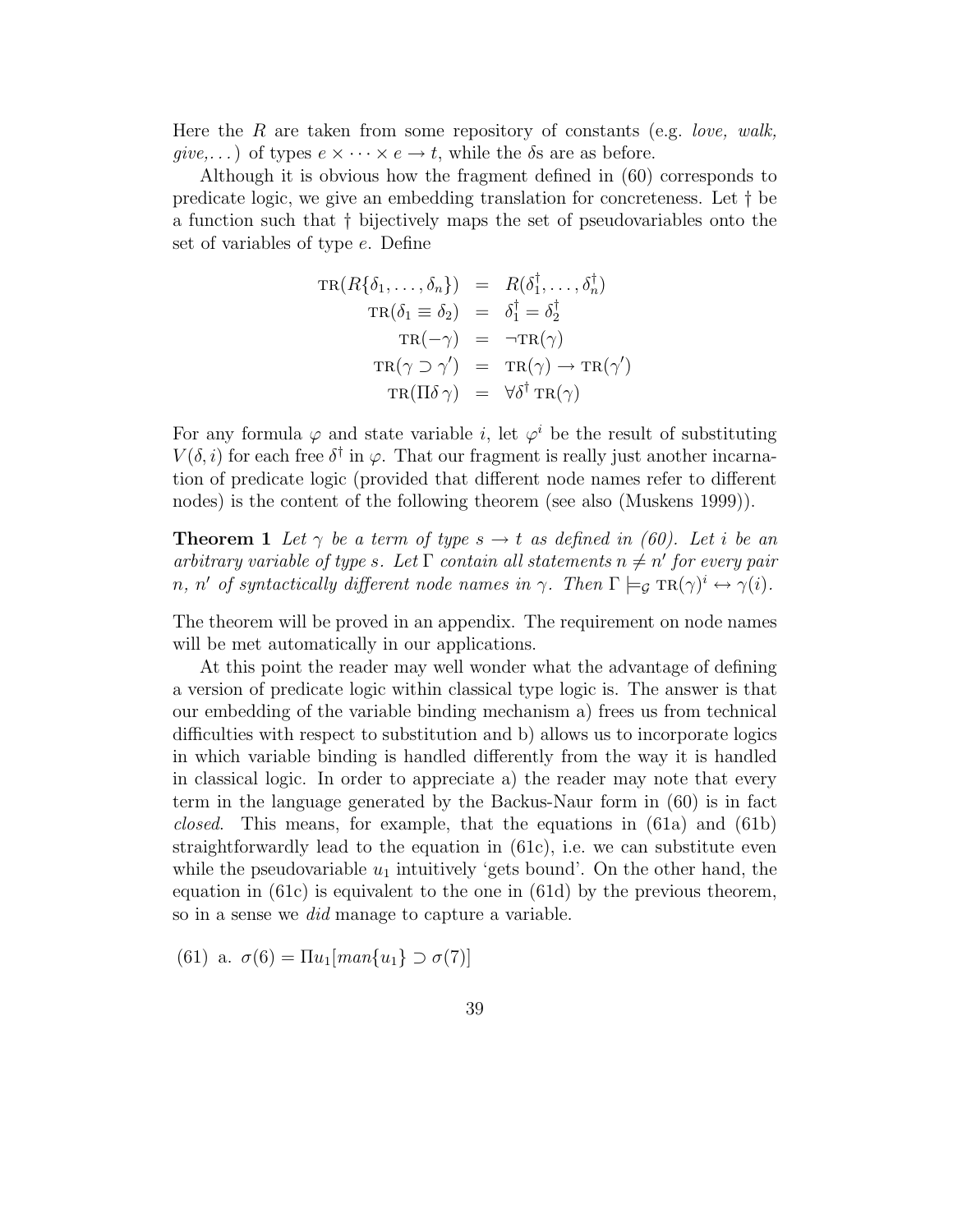\n- b. 
$$
\sigma(7) = \text{dance}\{u_1\}
$$
\n- c.  $\sigma(6) = \Pi u_1[\text{man}\{u_1\} \supset \text{dance}\{u_1\}]$
\n- d.  $\sigma(6) = \lambda i \forall x[\text{man}(x) \rightarrow \text{dance}(x)]$
\n

The other advantage of our embedding (mentioned in b) above) is that it liberates the grammatical description of binding in natural language from an all too direct dependency on the binding mechanism in classical logic. Binding in natural languages and binding in predicate logic share many characteristics but are also different in crucial respects. The present machinery can be used to capture forms of binding other than the standard one, such as the one proposed by Kamp and Heim, as was shown in (Muskens 1996). This line will not be pursued in this paper but will be further explored in future work.

#### 5.4 Talking about Quantification

Our internalisation of the binding machinery can now be applied to quantification in natural language. In particular, we can provide the lexical items occurring in (54) with a semantics as in (62).



Reasoning as before, we arrive at a 'packed' representation as in (55). But nodes are now interpreted as in (63).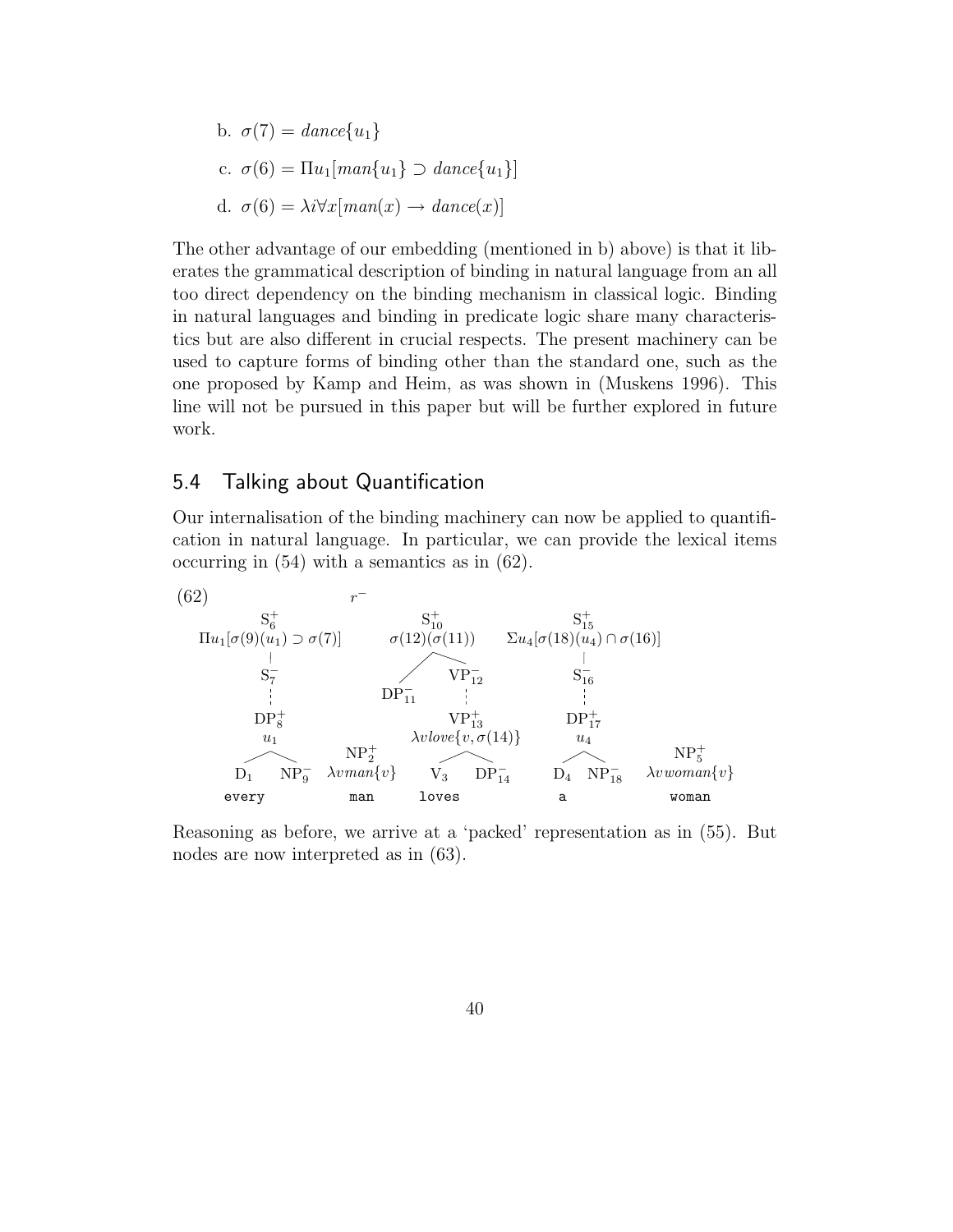

Note the similarity between the upper part of (63) and the 'Underspecified Discourse Representation Structure' in (2b). That the representation in (2b) is based upon Discourse Representation Structures while the one here is essentially based upon predicate logic is a superficial difference that will vanish if we use the embedding of the binding mechanism to arrive at an embedding of DRT within classical logic as in (Muskens 1996). The difference that is important here is that (63) is now understood as representing a phase in the reasoning process of a listener who reasons about the trees and truth-conditions that are consistent with his perceived input. The dominance statements in (63) are statements about the structure of the linguistic trees that are available and have no status independent from syntactic description as in UDRT.

It is at this point that the free substitution property of our formulas can be used. The hypothesis that  $7 = 10$  immediately leads to the equation in (64a) and therefore to that in (64b), while the hypothesis that  $7 \neq 10$  leads to (64c) and the equivalent (64d).

(64) a. 
$$
\sigma(r) = \sum u_4[woman\{u_4\} \cap \prod u_1[man\{u_1\} \supset low\{u_1, u_4\}]]
$$
  
\nb.  $\sigma(r) = \lambda i \exists x_4[woman(x_4) \land \forall x_1[man(x_1) \rightarrow low(x_1, x_4)]]$   
\nc.  $\sigma(r) = \prod u_1[man\{u_1\} \supset \sum u_4[woman\{u_4\} \cap low\{u_1, u_4\}]]$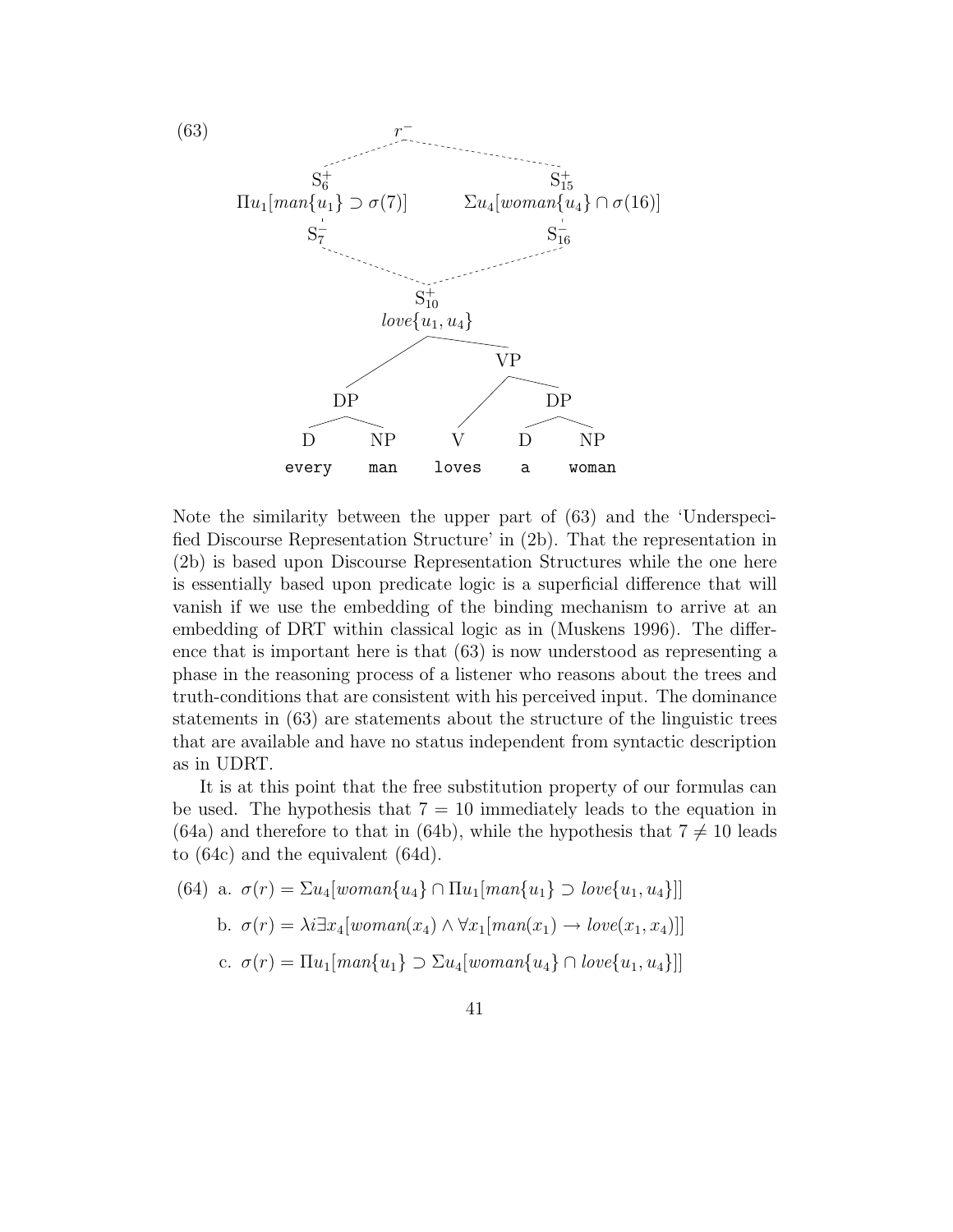d. 
$$
\sigma(r) = \lambda i \forall x_1 [man(x_1) \rightarrow \exists x_4 [woman(x_4) \land love(x_1, x_4)]]
$$

It can be concluded that from the input description for *every man loves a woman* the disjunction  $(64b) \vee (64d)$  can be derived.<sup>30</sup> But while  $(64b) \vee (64d)$ is derivable from the input description it should very much be doubted if such disjunctions are in fact derived while sentences are being processed, except perhaps in a minority of cases. Since the number of readings of a sentence or text in general increases non-polynomially as a function of the length of that sentence or text, the number of disjuncts here would increase nonpolynomially too. This means that we can say a priori that systematically generating such disjunctions is not feasible for the hearer.

## 6 Conclusion

In this paper we have shown how a simultaneous description of syntax and semantics can be given. The syntactic part of the theory is based on Tree Adjoining Grammars, broadly conceived, but uses descriptions as in the D-Tree Grammars of (Rambow, Vijay-Shanker, and Weir 1995) and adds what we have called a *chemistry of composition* that reduces the problem of parsing to the problem of identifying positively and negatively marked node names in such a way that tree constraints and category information constraints are respected. The  $+$ -nodes and  $-$ -nodes in this set-up are strongly reminiscent of positive and negative occurrences of categories in Categorial Grammar. Although the logic underlying our descriptions is classical and therefore lacks the inherent resource-sensitivity that we find in Linear Logic or the Lambek Calculus, the logic plus some extralogical axioms nevertheless model the resource-sensitivity of natural language. We conclude that a shift from classical logic to Linear Logic or the Lambek Calculus needs motivation over and above the resource-sensitivity of those systems.

<sup>&</sup>lt;sup>30</sup>Note that the disjunction outscopes the two equalities here. There is no implication that  $\sigma(r)$  is identical to any disjunction or union. A view that seems to be held very often is that the value of an ambiguous expression can be the disjunction of the values of its disambiguations. This approach seems attractive when entailments with an ambiguous sentence as premise are considered. For if  $A \models B$  holds and A' is a disambiguation of A then  $A' \models B$  will also hold. This is attractive as entailments should presumably be preserved under disambiguation. A problem arises however when entailments with ambiguous conclusions are considered, for if  $A \models B$  holds and B' is a disjunct of B,  $A \models B'$  need not hold.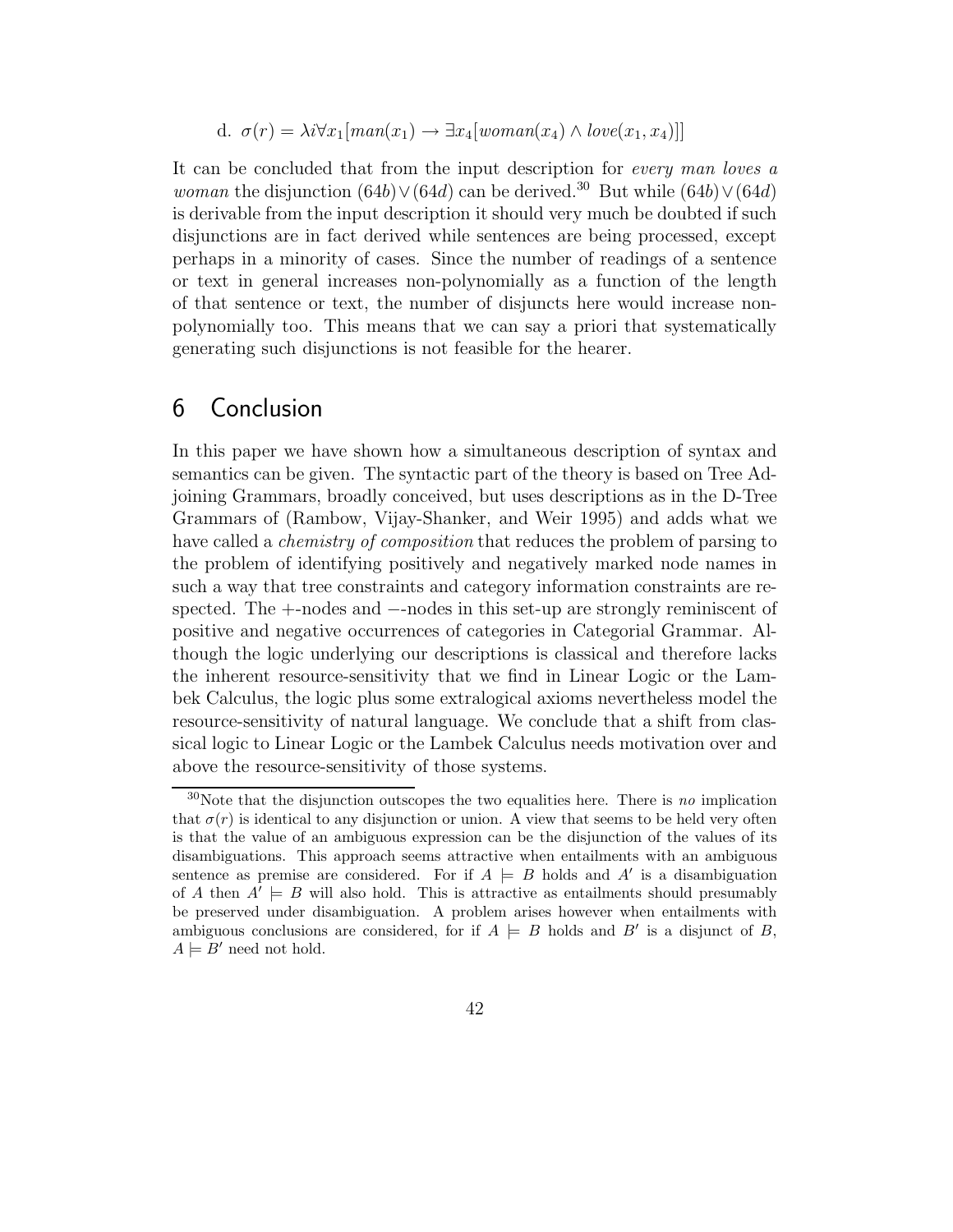In fact one thing that we hope to have shown here is that predicate logic does reasonably well as a language formalism if we are willing to axiomatise the necessary concepts. In this way it is possible to give a completely declarative account of linguistic interpretation in the sense that we can give a theory  $\mathcal G$  consisting of general descriptions and lexical descriptions such that linguistically relevant properties of any expression (including its possible interpretations) follow from  $\mathcal G$  plus a description  $\mathcal I$  of the observable properties of that expression. If  $\mathcal{G} + \mathcal{I}$  has more than one model then the expression described is ambiguous and the language user can try to draw in additional non-linguistic information to arrive at disambiguation, or at least to obtain a description with fewer models.

It should be emphasized that while our way to arrive at sets of structures via descriptions may be a departure from some traditional ways of generating representations, the resulting structures and the semantic values assigned to those structures are essentially of the kind that many linguists would accept. Our plea for a strictly declarative perspective and a move towards descriptions rather than structures as the prime carriers of linguistic representation has no hidden agenda. The structures that we get in the end are not significantly different from those we are used to. We see this as a virtue. The phenomenon of underspecification forces us to look for alternative ways in which linguistic information is represented, but it does not in itself force us to give up the kind of structures that were argued for on independent grounds.

### Acknowledgements

This paper started as a joint project with Emiel Krahmer. That project was finally abandoned, but I would like to thank Emiel for many interesting discussions and valuable feedback. I also want to thank Kurt Eberle, Barbara Partee, Stanley Peters and all other participants of the Bad Teinach Workshop on Models of Underspecification and the Representation of Meaning (May 1998) for their comments and criticisms on an earlier version. Paul Dekker and Noor van Leusen gave detailed comments and encouragement. I thank them for both.

Finally, I wish to acknowledge a general intellectual debt to my former teacher and promotor Johan van Benthem. This debt is greater than I will ever be able to repay. A very preliminary version of this paper was on a CD given to him on his 50th birthday. The finished product is also gratefully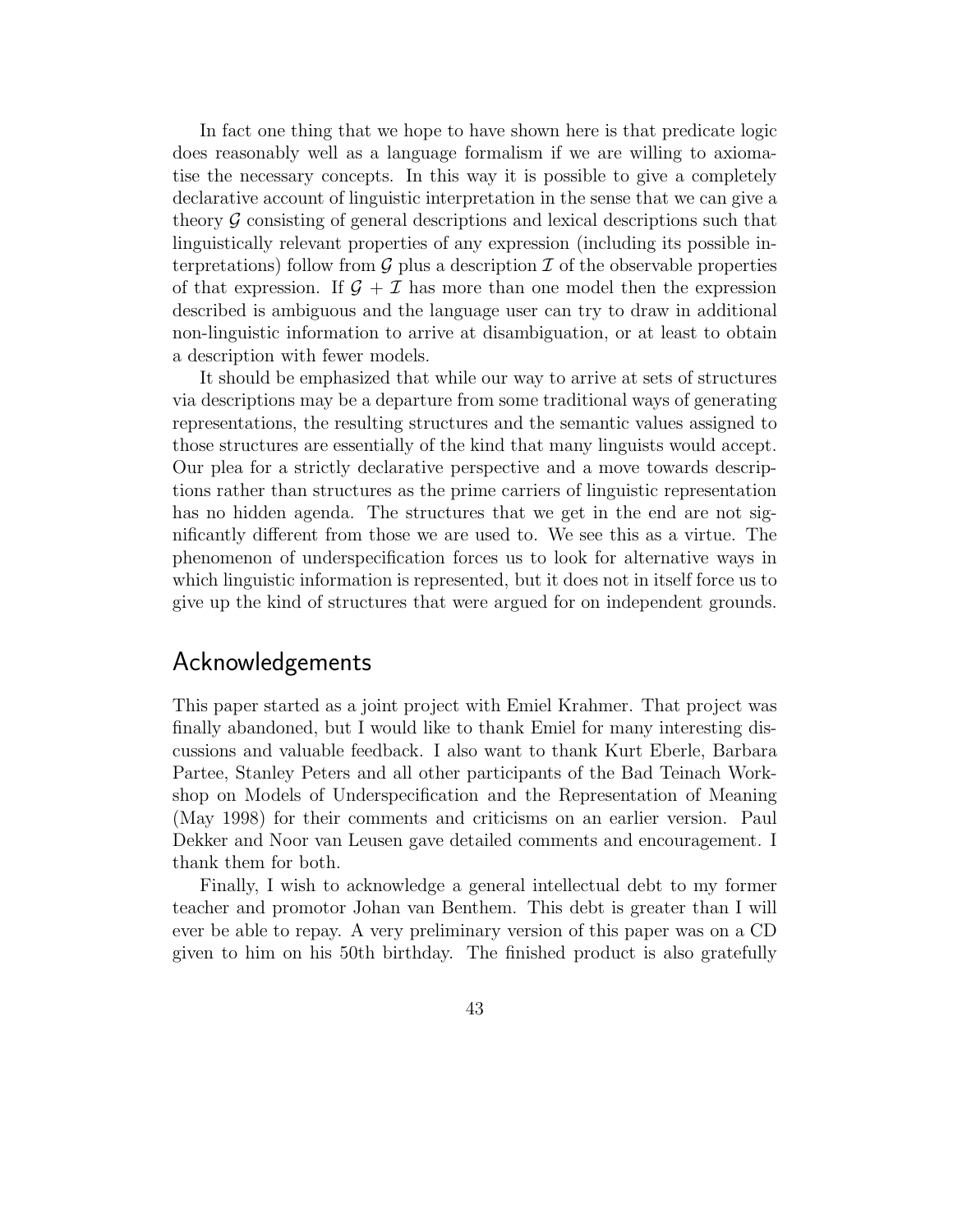dedicated to Johan.

## A Proof of Theorem 1

Let us write  $[t/x]\varphi$  for the result of substituting t for each free x in  $\varphi$ . It follows from  $\mathcal{A}18$  that, for each  $\delta \in \mathcal{U}$ ,

$$
\forall i \left[ \forall x \, \varphi \leftrightarrow \forall j \left[ i[\delta]j \rightarrow \left[ V(\delta, j)/x \right] \varphi \right] \right].
$$

Moreover, by  $\mathcal{A}19$ ,  $\mathcal{A}20$ , the definition of  $i[\delta]j$  and our assumption of noncoreference of different node names, we have that  $\forall j \, [i[\delta]j \rightarrow V(\delta', j)$  $V(\delta', i)$  if  $\delta$  and  $\delta'$  are syntactically different referents  $\in \mathcal{U}$ . Hence

$$
\forall j \, [i[\delta]j \to [\varphi^j \leftrightarrow ([V(\delta, j)/\delta^{\dagger}]\varphi])^i]].
$$

Using these two observations, the theorem can easily be proved with the help of an induction on the construction of  $\gamma$ . We do two cases here, leaving the other three to the reader. In the following  $\approx$ ' stands for 'is equivalent with'. We start with the case of atomic formulae.

$$
(\text{TR}(R\{\delta_1, \dots, \delta_n\}))^i \approx
$$
  
\n
$$
R(\delta_1^{\dagger}, \dots, \delta_n^{\dagger})^i \approx (\text{by def. } (\cdot)^i)
$$
  
\n
$$
R(V(\delta_1, i), \dots, V(\delta_n, i)) \approx
$$
  
\n
$$
R\{\delta_1, \dots, \delta_n\}(i)
$$

And here is the more interesting quantification case.

$$
\operatorname{TR}(\Pi \delta \gamma)^i \approx
$$
  
\n
$$
(\forall \delta^{\dagger} \operatorname{TR}(\gamma))^i \approx (\text{first observation})
$$
  
\n
$$
(\forall j [i[\delta]j \rightarrow [V(\delta, j)/\delta^{\dagger}] \operatorname{TR}(\gamma)])^i \approx
$$
  
\n
$$
\forall j [i[\delta]j \rightarrow ([V(\delta, j)/\delta^{\dagger}] \operatorname{TR}(\gamma))^i] \approx (\text{second observation})
$$
  
\n
$$
\forall j [i[\delta]j \rightarrow (\operatorname{TR}(\gamma))^j] \approx (\text{induction})
$$
  
\n
$$
\forall j [i[\delta]j \rightarrow \gamma(j)] \approx
$$
  
\n
$$
\Pi \delta \gamma(i)
$$

This ends the proof.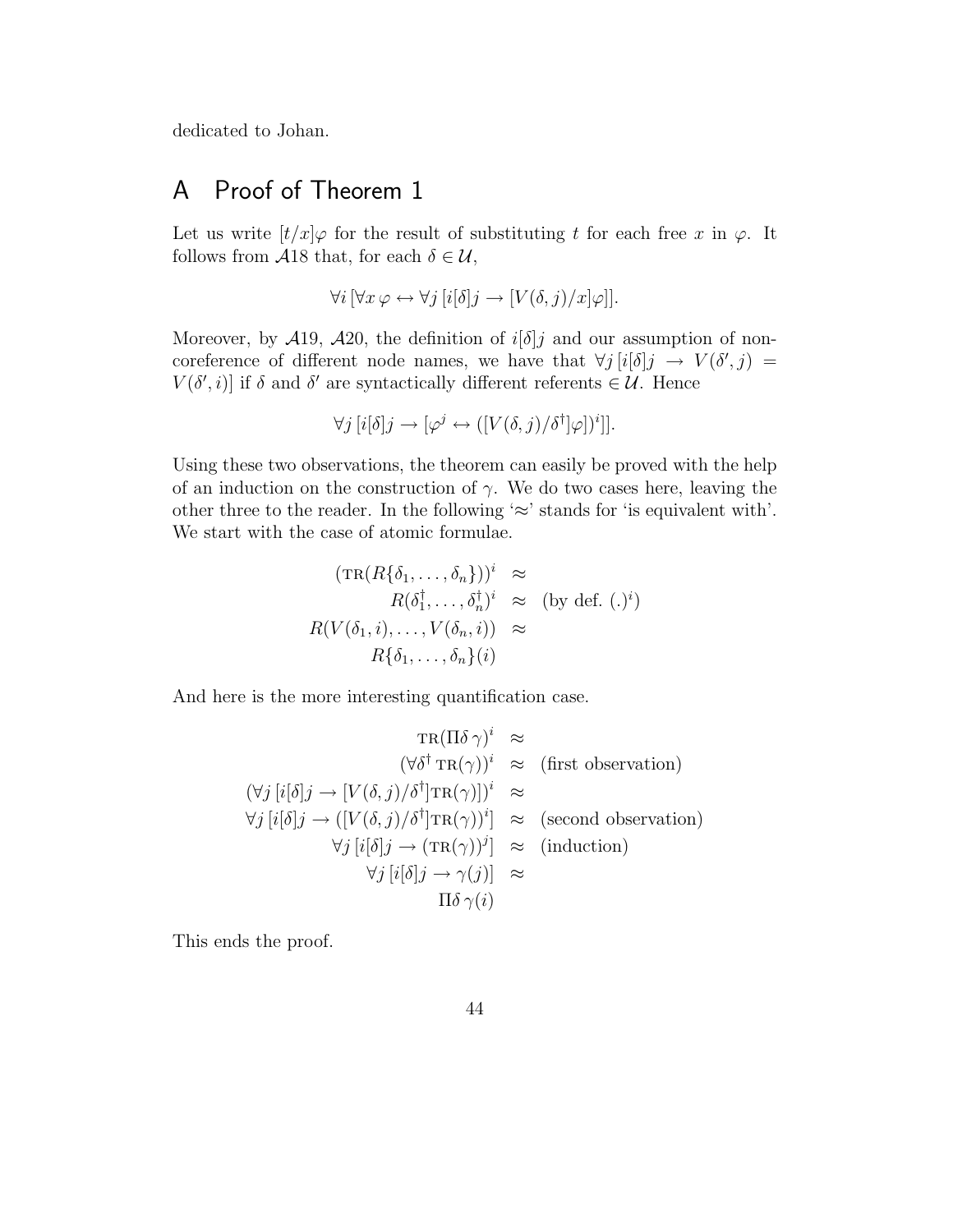## References

- Backofen, R., J. Rogers, and K. Vijay-Shankar (1995). A First-Order Axiomatization of the Theory of Finite Trees. *Journal of Logic, Language and Information 4*, 5–39.
- Bennett, M. (1979). *Questions in Montague Grammar*. Indiana University Linguistics Club.
- van Benthem, J. (1996). *Exploring Logical Dynamics*. Stanford: CSLI.
- Blackburn, P. (1993). Modal Logic and Attribute-Value Structures. In M. de Rijke (Ed.), *Diamonds and Defaults*. Dordrecht: Kluwer.
- Blackburn, P., C. Gardent, and W. Meyer-Viol (1993). Talking about Trees. In *Proc. of the 6th Conference of the EACL*, pp. 21–29.
- Blackburn, P. and W. Meyer-Viol (1996). Modal Logic and Model-Theoretic Syntax. In M. de Rijke (Ed.), *Advances in Intensional Logic*, pp. 27–58. Dordrecht: Kluwer.
- Borščev, V. and M. Xomjakov (1971). Neighbourhood Grammars and Translation: An Axiomatic Approach to the Description of Formal Languages. In *Proceedings of the 3rd International Meeting on Computational Linguistics*, Debrecen, Hungary, pp. 427–432.
- Cooper, R. (1983). *Quantification and Syntactic Theory*. Dordrecht: Reidel.
- Copestake, A., D. Flickinger, R. Malouf, S. Riehemann, and I. Sag (1995). Minimal Recursion Semantics. Manuscript.
- Cornell, T. (1994). On Determining the Consistency of Partial Descriptions of Trees. In *Proceedings of ACL-94*.
- Duchier, D. and C. Gardent (1999). A Constraint-Based Treatment of Descriptions. In H. Bunt and E. Thijsse (Eds.), *Proceedings of the 3rd International Workshop on Computational Semantics (IWCS-3)*, Tilburg, pp. 71–85.
- Fenstad, J., P.-K. Halvorsen, T. Langholm, and J. van Benthem (1987). *Situations, Language and Logic*. Dordrecht: Reidel.
- Gardent, C. and B. Webber (1998). Describing Discourse Semantics. In *Proceedings of the 4th TAG+ Workshop*, Philadelphia. University of Pennsylvania.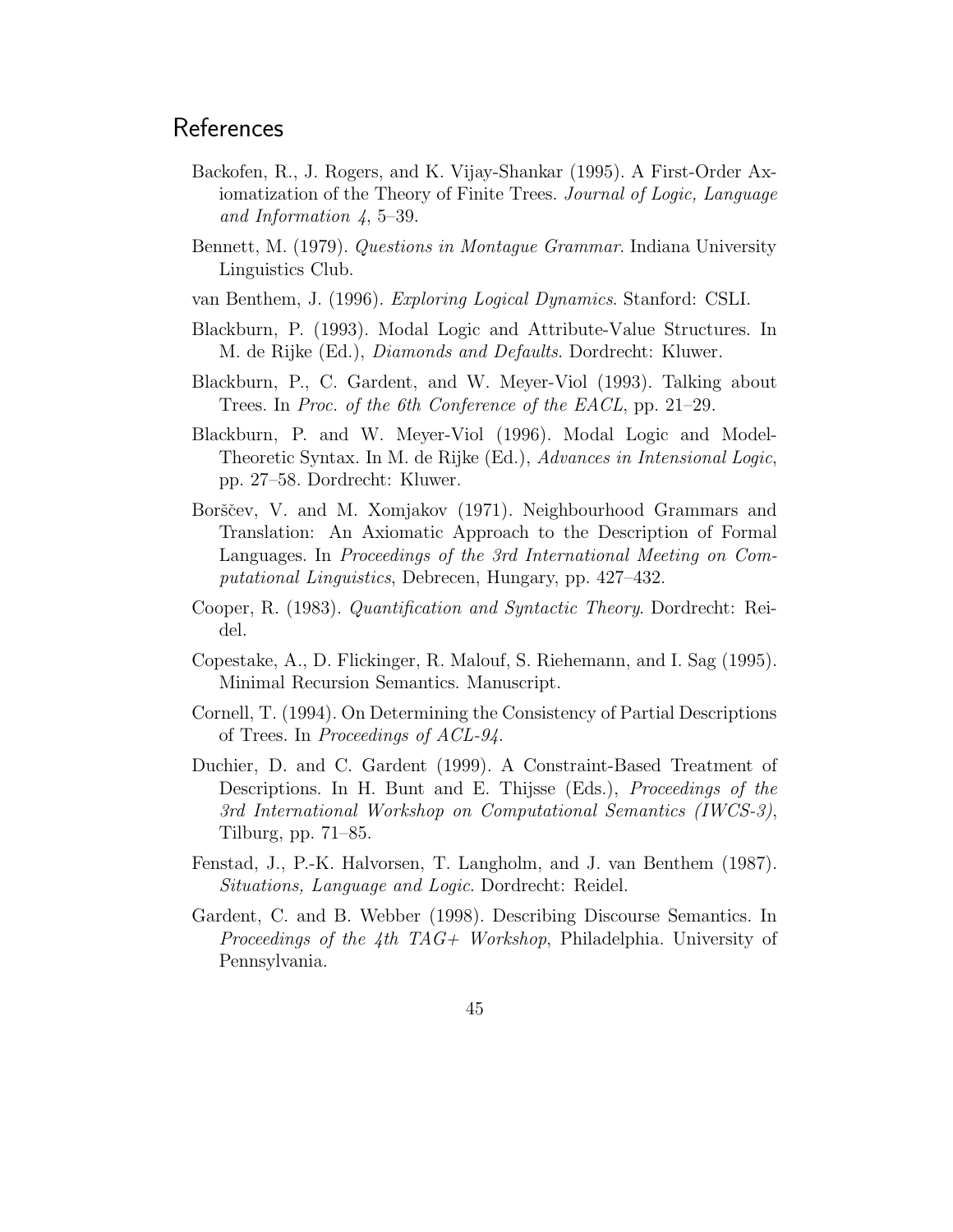- Gazdar, G., E. Klein, G. Pullum, and I. Sag (1985). *Generalized Phrase Structure Grammar*. Cambridge MA: Harvard University Press.
- Johnson, M. (1991). Logic and Feature Structures. In *Proceedings of the Twelfth International Joint Conference on Artificial Intelligence*, Sydney, Australia.
- Joshi, A., L. Levy, and M. Takahashi (1975). Tree Adjunct Grammars. *Journal of the Computer and System Sciences 10*, 136–163.
- Kamp, H. (1981). A Theory of Truth and Semantic Representation. In J. Groenendijk, T. Janssen, and M. Stokhof (Eds.), *Formal Methods in the Study of Language*, pp. 277–322. Amsterdam: Mathematisch Centrum.
- Kamp, H. and U. Reyle (1993). *From Discourse to Logic*. Dordrecht: Kluwer.
- Kaplan, R. and J. Bresnan (1982). Lexical-Functional Grammar: a Formal System for Grammatical Representation. In J. Bresnan (Ed.), *The Mental Representation of Grammatical Relations*, pp. 173–281. Cambridge, MA: The MIT Press.
- Marcus, M., D. Hindle, and M. Fleck (1983). D-theory: Talking about Talking about Trees. In *Proceedings of the 21st ACL*, pp. 129–136.
- May, R. (1977). *The Grammar of Quantification*. Ph. D. thesis, MIT, Cambridge.
- Montague, R. (1970). English as a Formal Language. In B. V. et al. (Ed.), *Linguaggi nella Societ`a e nella Tecnica*, pp. 189–224. Milan: Edizioni di Comunità. Reprinted in (Thomason 1974).
- Montague, R. (1973). The Proper Treatment of Quantification in Ordinary English. In J. Hintikka, J. Moravcsik, and P. Suppes (Eds.), *Approaches to Natural Language*, pp. 221–242. Dordrecht: Reidel. Reprinted in (Thomason 1974).
- Muskens, R. (1995). Order-Independence and Underspecification. In J. Groenendijk (Ed.), *Ellipsis, Underspecification, Events and More in Dynamic Semantics*, pp. 17–34. DYANA Deliverable R.2.2.C. Reprinted in H. Kamp and B. Partee (eds.), *Context-dependence in the Analysis of Linguistic Meaning*, Elsevier, 2004.